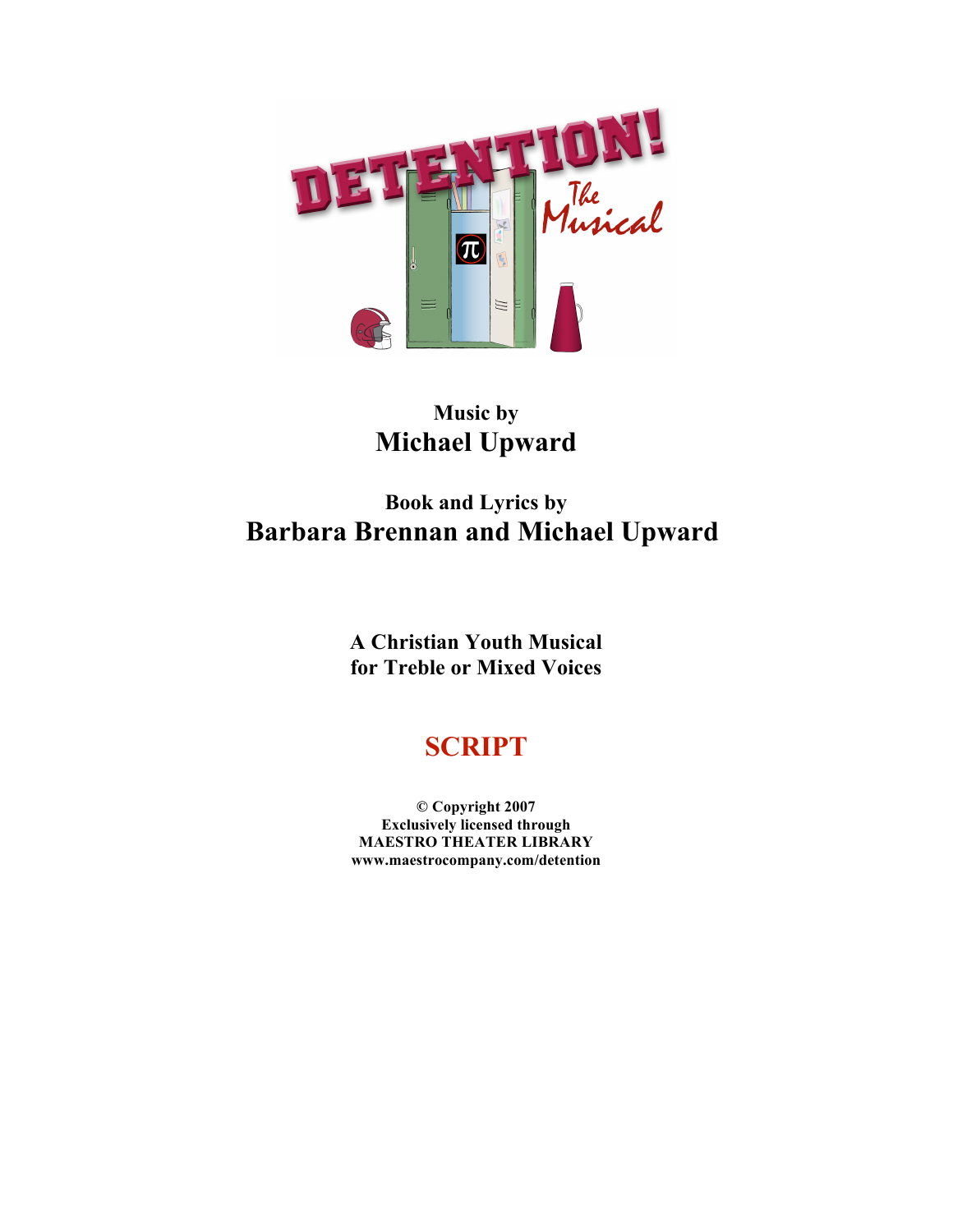# **THE CHARACTERS**

Mike, new student Nickie Banks, fashion diva Paul Frederick Powers III (Freddy), computer geek Simon Peterson (Rock the Jock), star athlete Cici Weatherford, flower child Angela Landis, a little girl Tiffany, Nickie's assistant Portia, Nickie's assistant Pashmina, Nickie's assistant Ms. Viola Goldsong, drama and synchronized swimming teacher Mr. Murphy, janitor Flower Girl Tutti, piano accompanist Mrs. Crumhorn, music teacher Ms. Pennywhistle, gym teacher Mr. Glockenspiel, German teacher Mr. Heckelphone, principal Mrs. Cornamuse, librarian Miss Ocarina, admissions counselor Coach Rebec Mrs. Landis, Angela's Mother Dexter, drum major Jimmy, Rock's friend Johnny, Rock's friend Sales Clerk Football Players Cheerleaders "Fighting Muskrats" Marching Band Cooking Class Girls Mt. Calliope Choristers Carolers Students Shoppers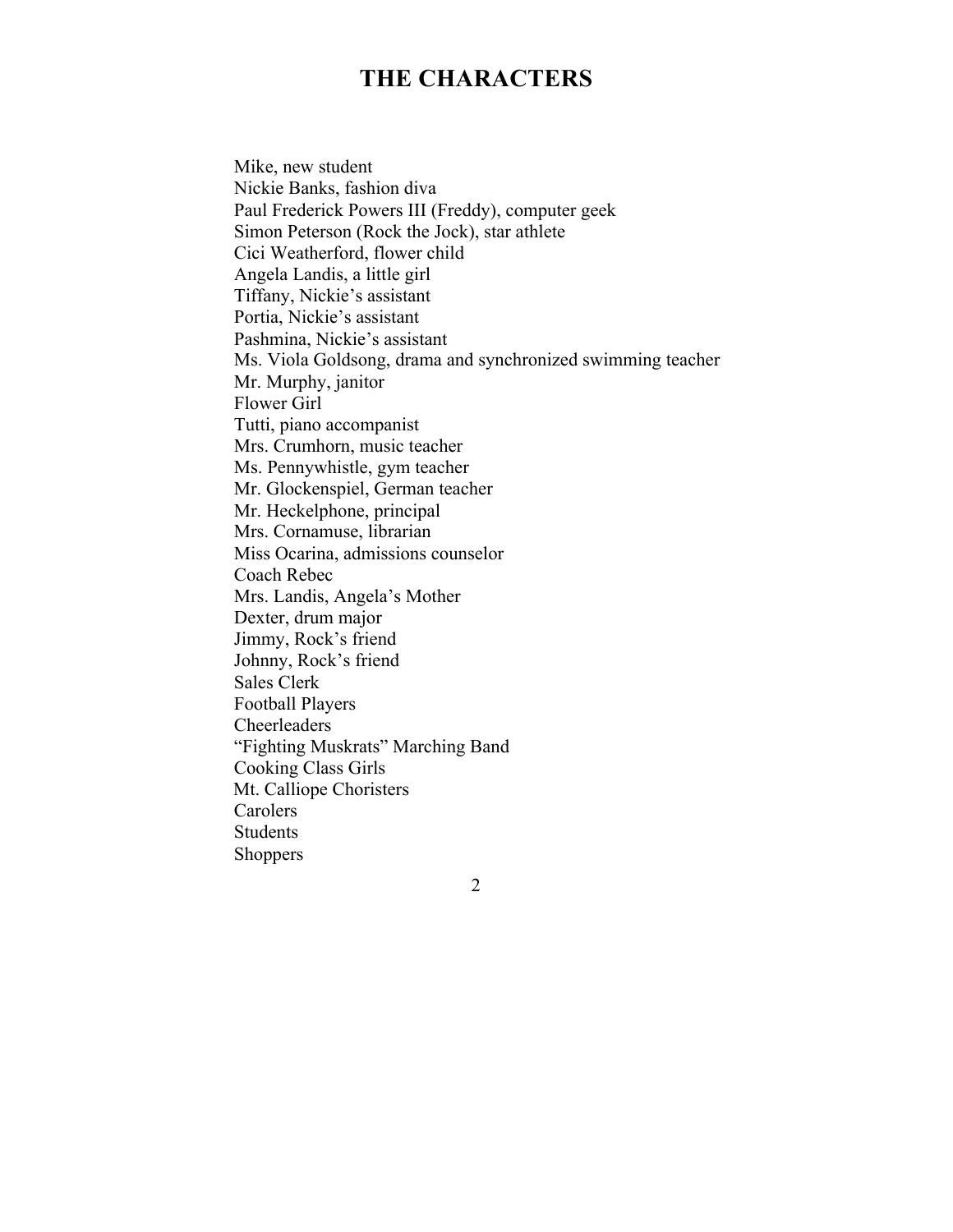# **THE SONGS**

1. "Prologue"

- 1A. "Football Cadence" Football Players, Ensemble
- 1B. "Marching Band Cadence" Mt. Calliope Band
- 1C. "Another School Bell" Mike
- 1D. "Bumble Bee Madrigal" Mr. Calliope Choristers
- 1E. "Another School Bell Finale" Mike
- 2. "Roll Call" Nickie, Freddy, Rock, Cici, Tiffany, Portia
- 3. "Shopping Spree" Nickie, Tiffany, Portia, Flower Girl, Ensemble
- 4. "Open Your Hand" Mike, Chorus
- 5. "Trading Places" 5A. "Mt. Calliope Cheer" – Cheerleaders, Ensemble 5B. "Mt. Calliope Fight Song" – Ensemble
- 6. "Walk In His Shoes" Mike
- 7. "Angel of God" Angela, Mike, Ensemble
- 8. "Rabbit Rondelet" Mt. Calliope Choristers
- 9. "Will I Ever Know Who I Am?" Cici, Mike
- 10. "Prayer of St. Francis" Mt. Calliope Choristers, Ensemble
- 11. "Canticle of Brother Sun" Cici, Mt. Calliope Choristers, Ensemble

- 12. "Canticle Reprise" Ensemble
- 13. Exit Music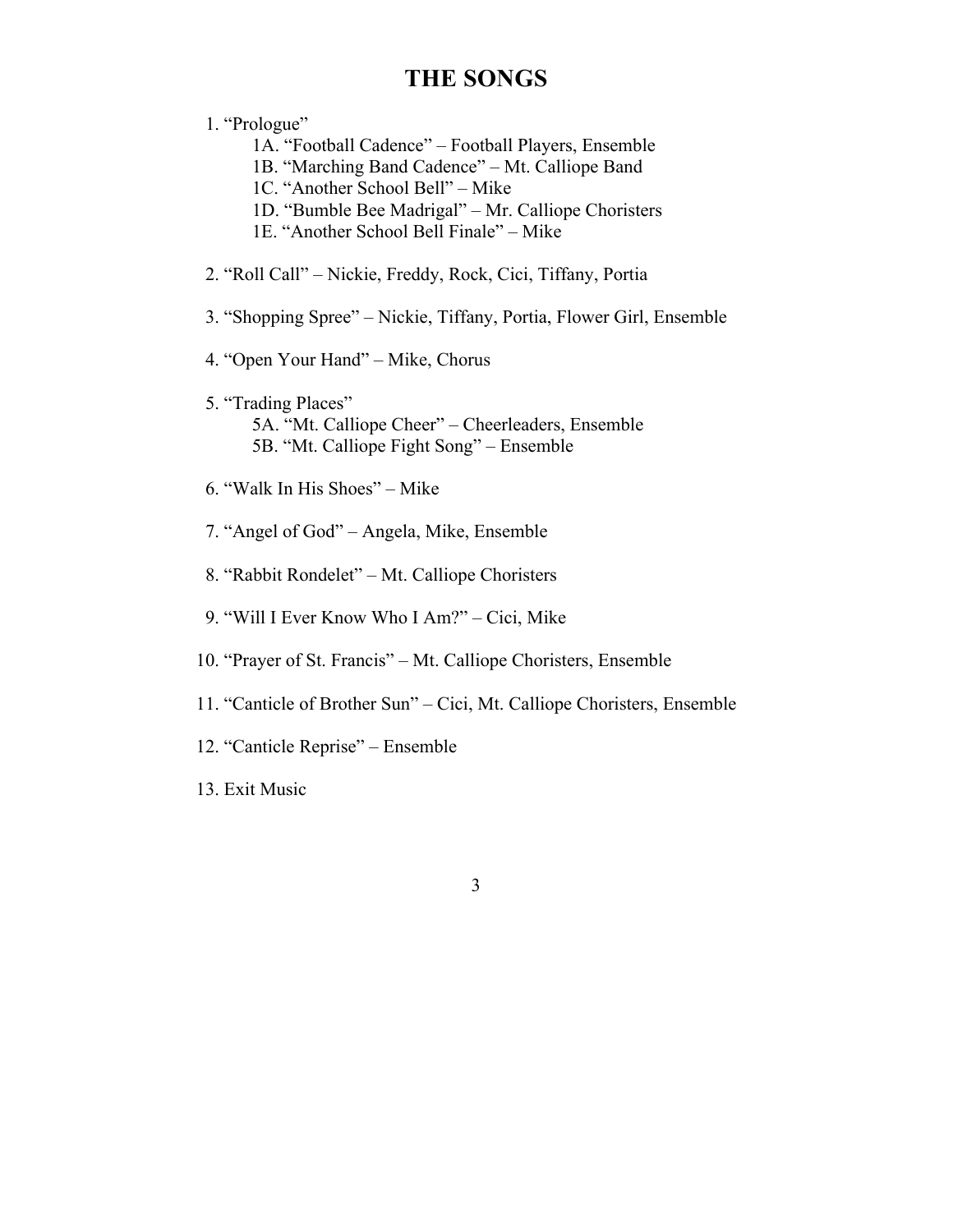# **THE PLACE**

# **Mount Calliope Academy**

# **THE SCENES**

| <b>SCENE ONE:</b>   | The Hallway. Choir Room<br>"Prologue"                                                                          |
|---------------------|----------------------------------------------------------------------------------------------------------------|
| <b>SCENE TWO:</b>   | <b>Detention Room</b><br>"Roll Call"                                                                           |
| <b>SCENE THREE:</b> | <b>Detention Room. The Mall</b><br>"Shopping Spree"                                                            |
| <b>SCENE FOUR</b>   | Detention Room: The Hallway & Library<br>"Trading Places"                                                      |
| <b>SCENE FIVE:</b>  | <b>Detention Room: Auditorium</b><br>"Angel of God"<br>"Will I Ever Know Who I Am?"                            |
| <b>SCENE SIX:</b>   | <b>Auditorium</b><br>"Prayer of St. Francis"<br>"Canticle of Brother Sun"<br>"Curtain Call & Canticle Reprise" |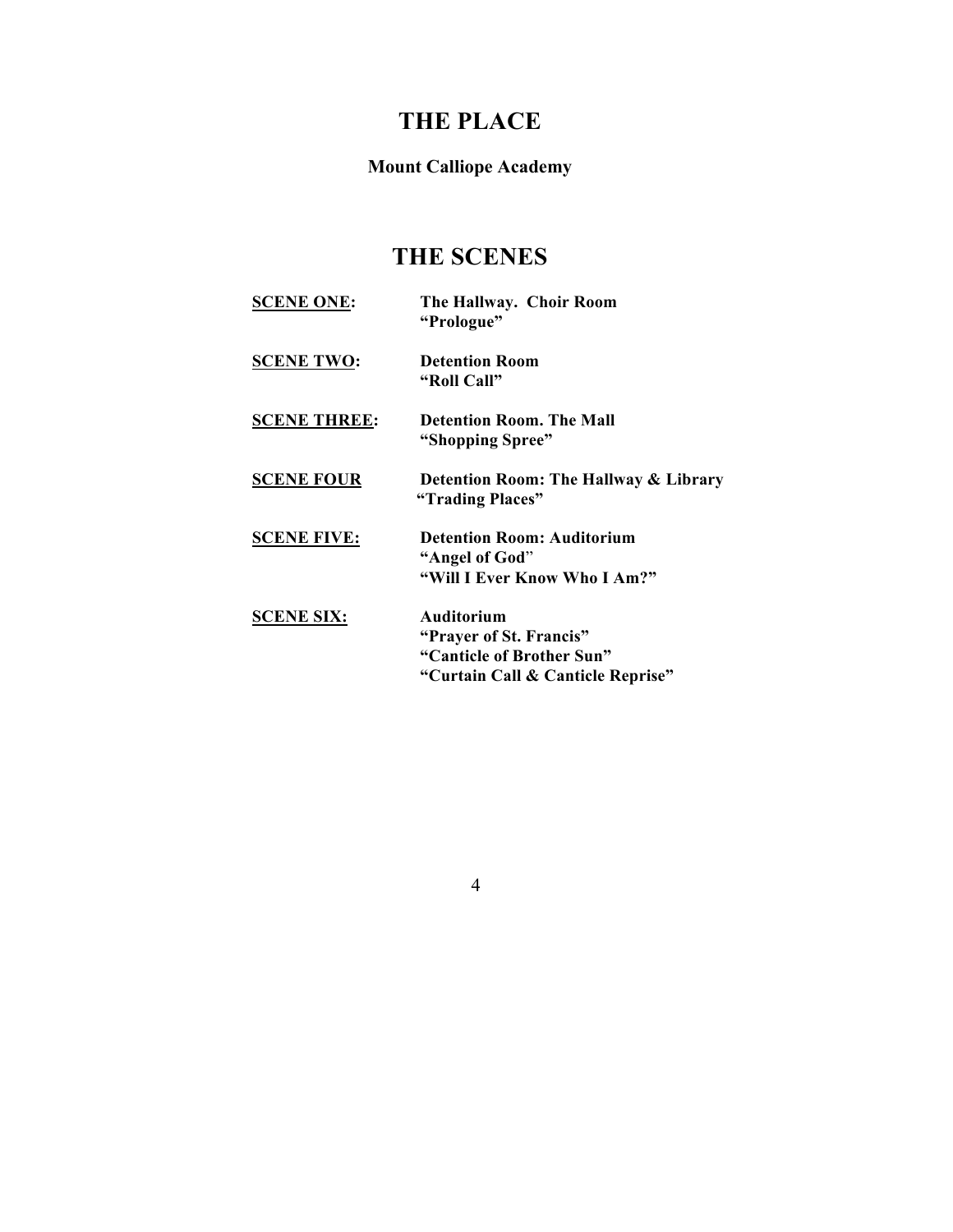# **The Story**

"Detention! The Musical" is a story about virtue. Four students who attend Mount Calliope Academy are caught breaking school rules. As a result, they are sent to after school detention.

The detention teacher decides that instead of just sitting with their hands folded staring at the blackboard they will each write a paper on the life of a saint.

The kids are joined by a "new student" who, in the course of the afternoon, asks them special questions about their behavior. As they answer, they find out that things are not always what they seem.

By the end, the students have learned about true Generosity and Charity. They come to understand tolerance when they experience the difficulty of another's life. Friendship and Faith are taught as they encourage another to use her Godgiven talent to Praise Him, Crown Him and Serve Him.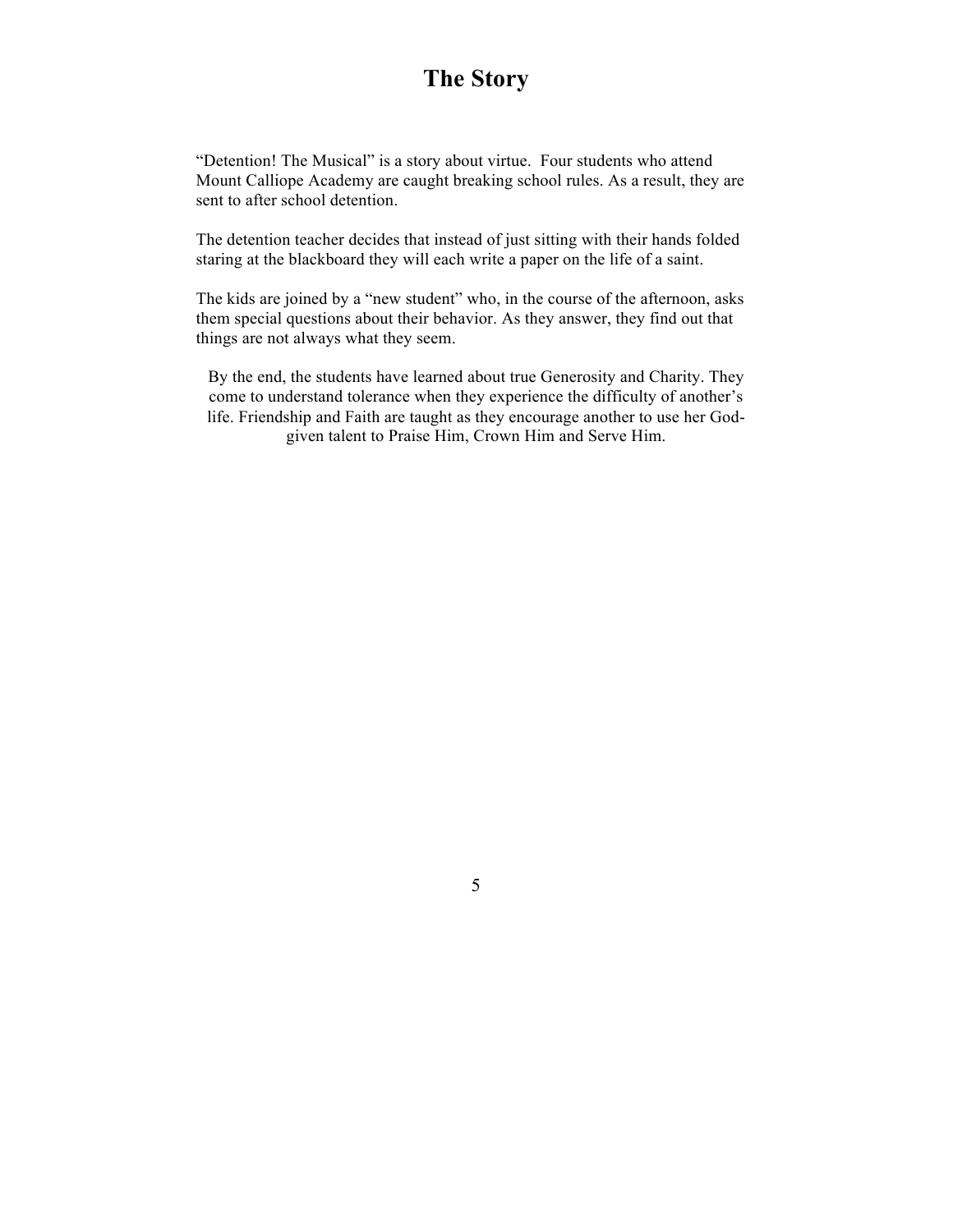### **GLOSSARY**

**Rebec** - a Renaissance fiddle with a pear-shaped body tapering into a neck that ends in a sickle-shaped or scroll-shaped pegbox.

**Heckelphone** - a woodwind instrument of the oboe family, with a pitch between that of an English horn and a bassoon.

**Pennywhistle** - an inexpensive fipple flute, usually having a plastic mouthpiece and a tin body.

**Crumhorn** - a Renaissance musical reed instrument having a cylindrical tube curved at the end.

**Glockenspiel** - a musical instrument composed of a set of graduated steel bars mounted in a frame and struck with hammers, used esp. in bands.

**Ocarina** - a simple musical wind instrument shaped somewhat like an elongated egg with a mouthpiece and finger holes.

**Sackbut** - a medieval form of the trombone.

**Calliope** - also called a steam organ. A musical instrument consisting of a set of harsh-sounding steam whistles that are activated by a keyboard.

**Cornamuse** - a windcap double reed instrument dating from the Renaissance period.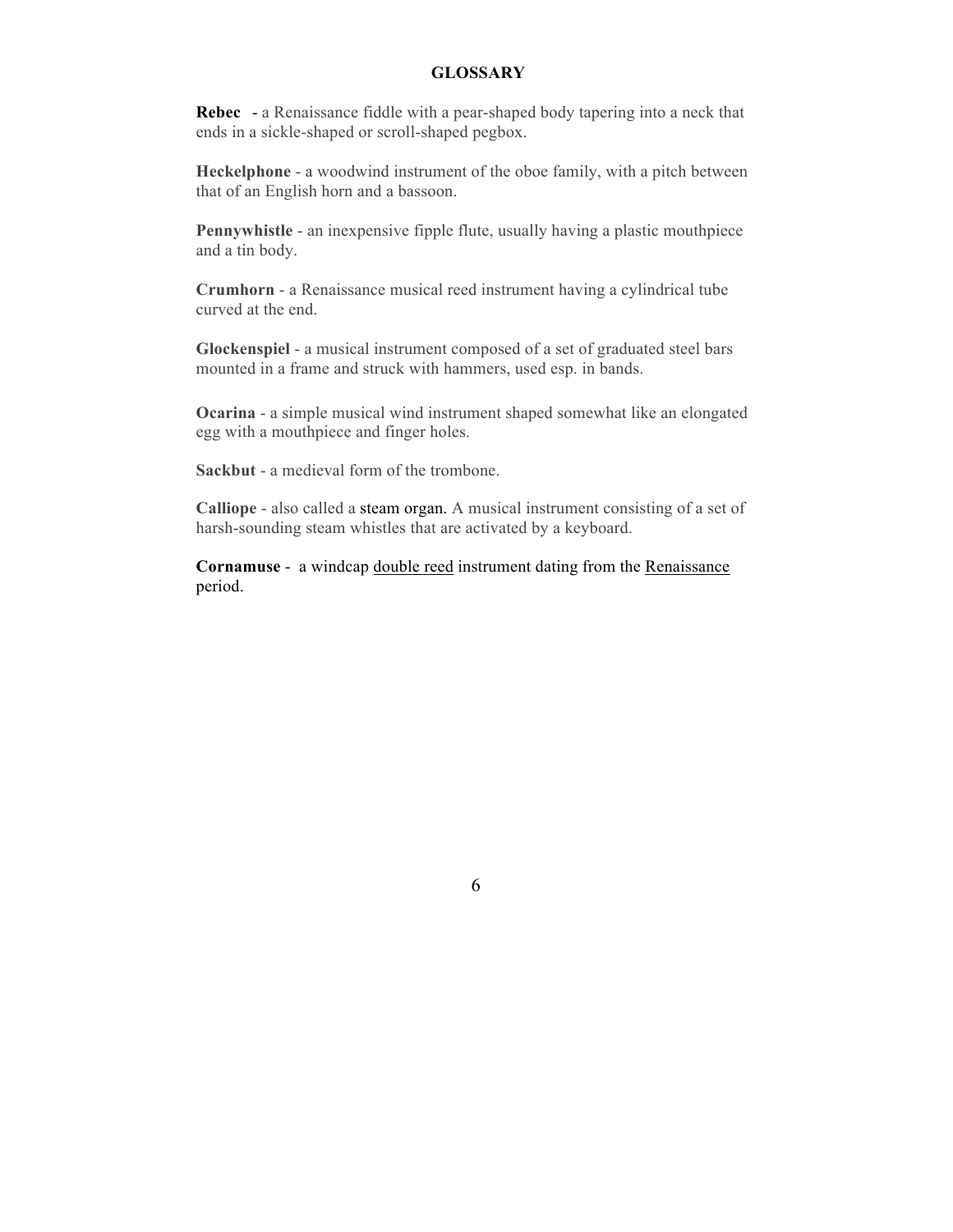# **PROLOGUE**

*(Music begins. School bell rings. The hallway fills as kids rush to class. MISS OCARINA is showing a new student around, named MIKE, who is observing the other students.)*

### **STUDENT 1**

Are you going to the big game tonight?

### **STUDENT 2**

Are you kidding? I wouldn't miss it.

#### **STUDENT 3**

I finally got my invitation to Tiffany's party.

### **STUDENT 4**

So did I.

**1**

*(They jump up and down screaming with excitement, then stop.)*

### **STUDENTS 3 & 4**

What are we going to wear?

*(A group of students from cooking class enter.)*

#### **STUDENT 5**

Did you hear about that accident in Cooking Class yesterday?

### **STUDENT 6**

No, I was absent. What happened?

### **STUDENT 7**

Miss Flugelhorn's liverwurst casserole exploded all over her.

#### **STUDENT 6**

Is she okay?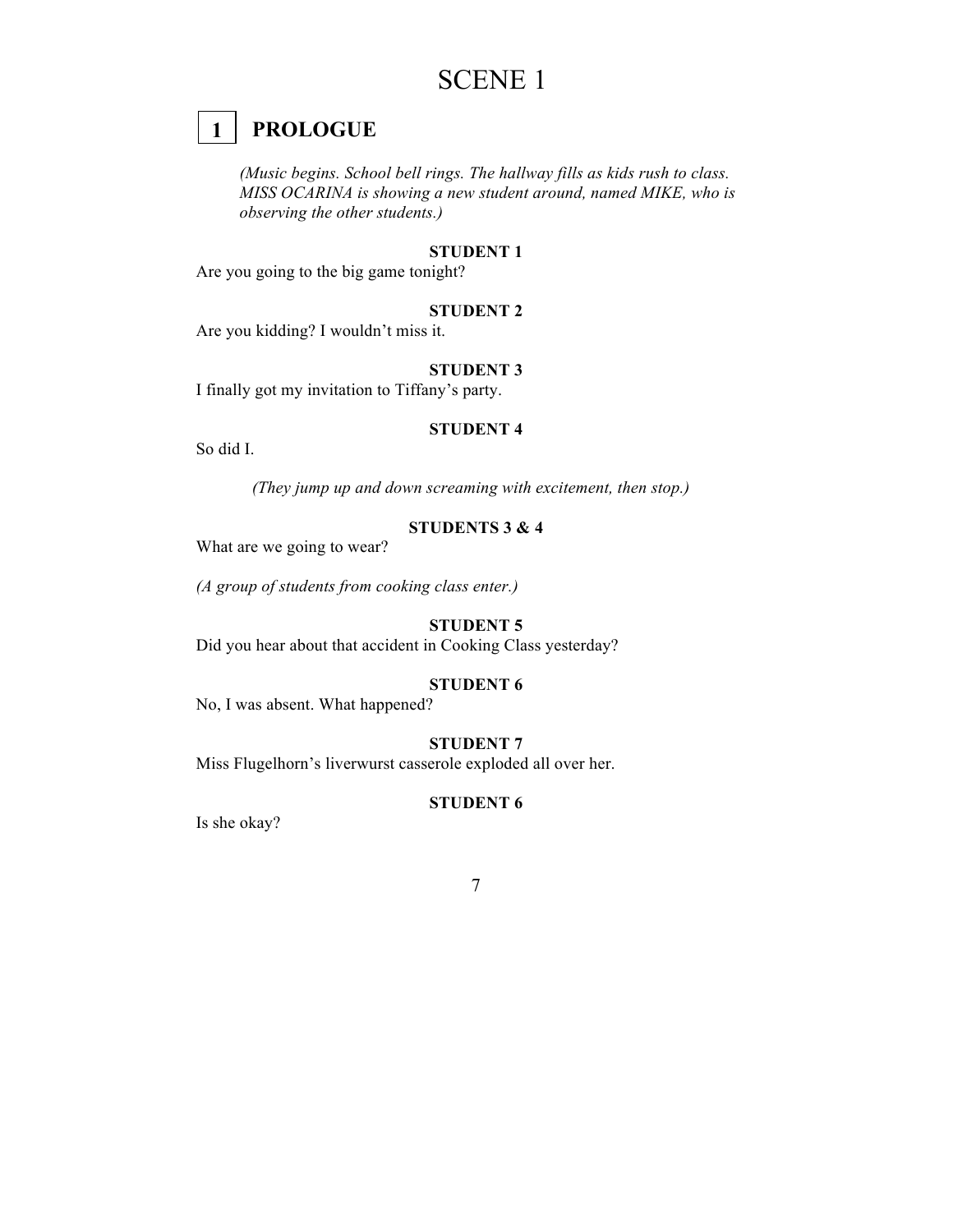#### **STUDENT 5**

Oh, she's fine. But every dog in town followed her home.

*(Cheerleaders enter, cheering.)*

### **CHEERLEADER 1**

I can't wait for the pep rally today.

### **CHEERLEADER 2**

Don't you just love our new pom-poms?

#### **CHEERLEADER 3**

I *so* hope I don't fall off the top of the pyramid again. I'm still black and blue.

#### **CHEERLEADER 4**

I don't know. The crowd really loved it.

*(FOOTBALL TEAM, ROCK, JIMMY and JOHNNY, enter doing an exercise routine.)*

#### **FOOTBALL CADENCE 1A**

**JIMMY** WHO'S GONNA WIN THE GAME TONIGHT?

**TEAM** ROCK, THE JOCK WILL FIGHT THE FIGHT!

**JOHNNY**

WHY IS ROCK THE BEST OF ALL?

#### **TEAM**

BECAUSE HE NEVER DROPS THE BALL. WHO ROCKS?

*(ROCK does a bodybuilding pose.)*

#### **CHEERLEADERS**

HE ROCKS.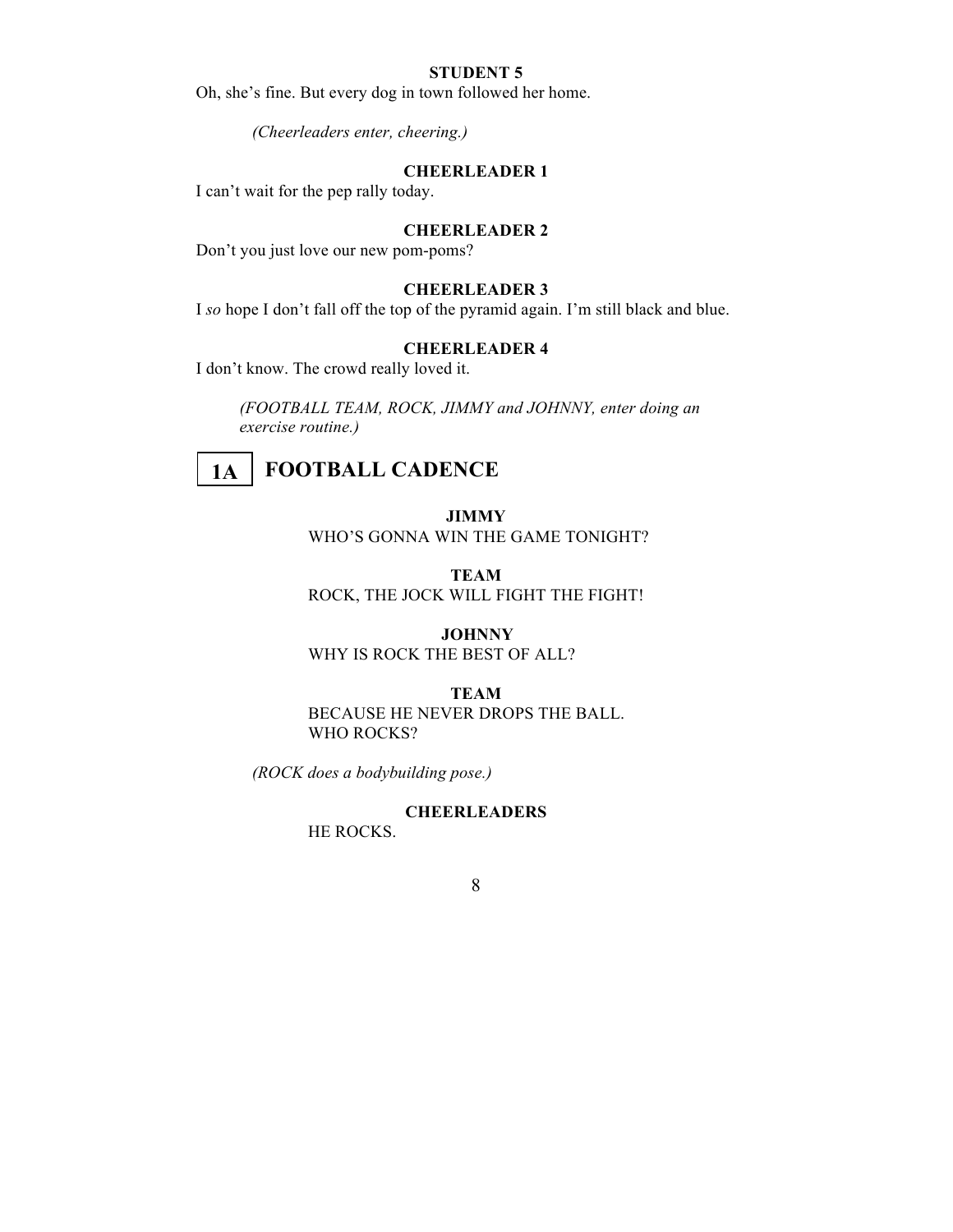*(ROCK does another bodybuilding pose.)* **TEAM**

WHO ROCKS?

*(ROCK does another bodybuilding pose.)*

**ALL**

ROCK ROCKS.

*(The FOOTBALL PLAYERS turn and run off in single file. The CHEERLEADERS scream with excitement and follow them off.)*

*(DEXTER and the MARCHING BAND enter out of step and playing poorly.)*

#### **MARCHING BAND CADENCE 1B**

# **BAND MEMBER 1**

WHO'S THE LEADER OF OUR BAND?

**BAND** 

### DEXTER, DEXTER, HE'S OUR MAN.

*(The Cooking class GIRLS sigh.)*

**BAND MEMBER 2** LET'S PRACTICE FOR OUR HALF TIME SHOW

**BAND** 

WE ONLY HAVE FIVE HOURS TO GO.

### **DEXTER**

COUNT OFF.

**BAND** 

ONE, TWO…

### **DEXTER**

COUNT OFF.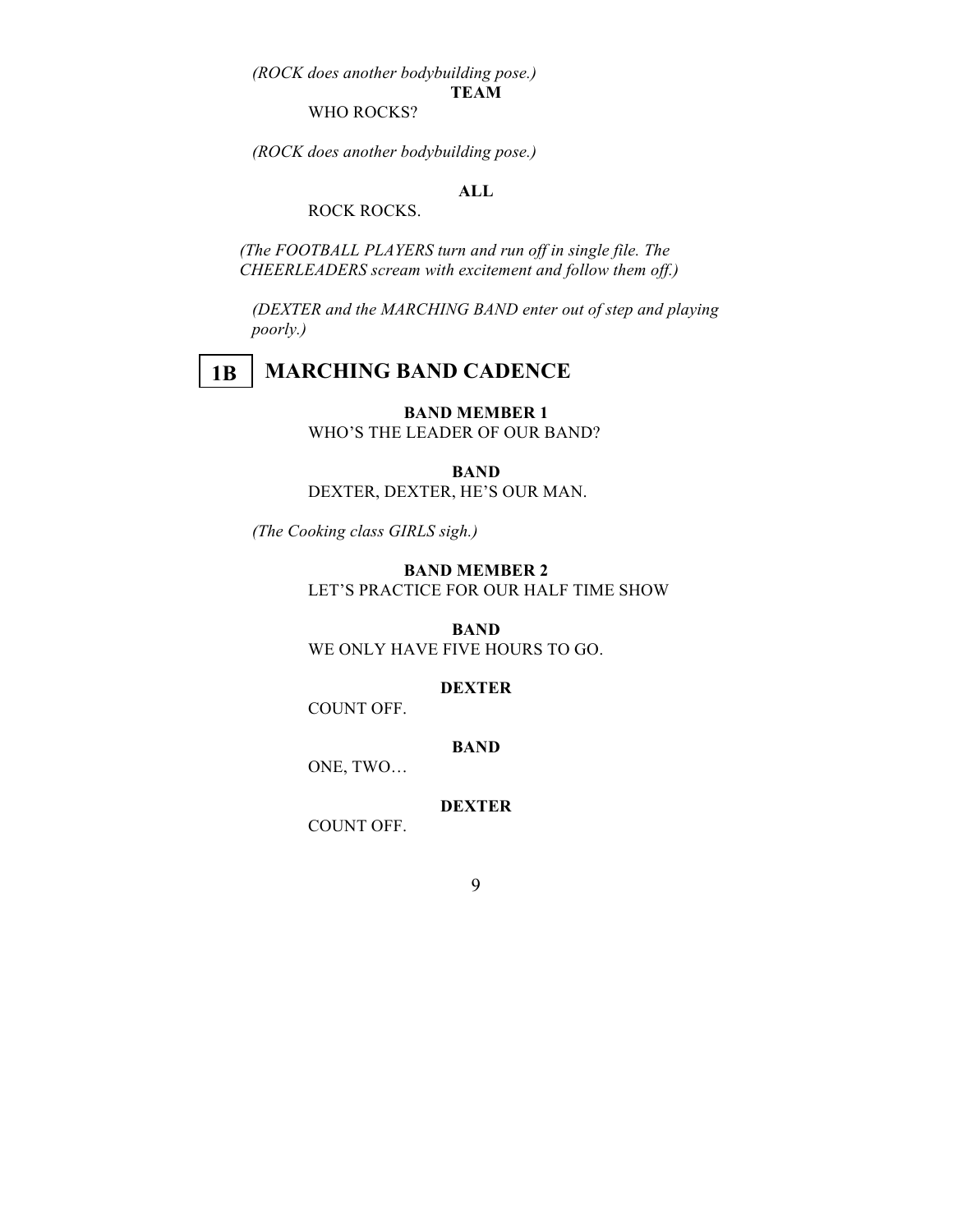#### **BAND**

THREE, FOUR…

**DEXTER** COUNT OFF, LEFT, RIGHT…

**BAND**  …ONE, TWO, THREE, FOUR.

### **DEXTER**

*(blows whistle)*

Attention!

*(shouted in rhythm)*

TO THE LEFT, GO RIGHT TO THE RIGHT, GO LEFT TO THE FRONT, GO BACK TO THE BACK, GO FRONT READY? MARCH!

*(The whole BAND crashes into one another. Dejected, they exit. The COOKING CLASS GIRLS scream with excitement, and run off after them.)*

*(MISS OCURINA hands a paper to MIKE, a new student)*

### **MISS OCURINA**

Here is your class schedule, Mike. A map of the campus is on the back. Welcome to Mt. Calliope Academy.

#### **ANOTHER SCHOOL BELL 1C**

#### **MIKE**

ANOTHER SCHOOL BELL, ANOTHER DAY KIDS ARE RUNNING AND LAUGHING; RUSHING EV'RY WHICH WAY GET TO CLASS; CAN'T BE LATE. GOOFING AROUND WILL SEAL YOUR FATE.

*(A set of lockers is on stage. Pounding is heard in one of them.)*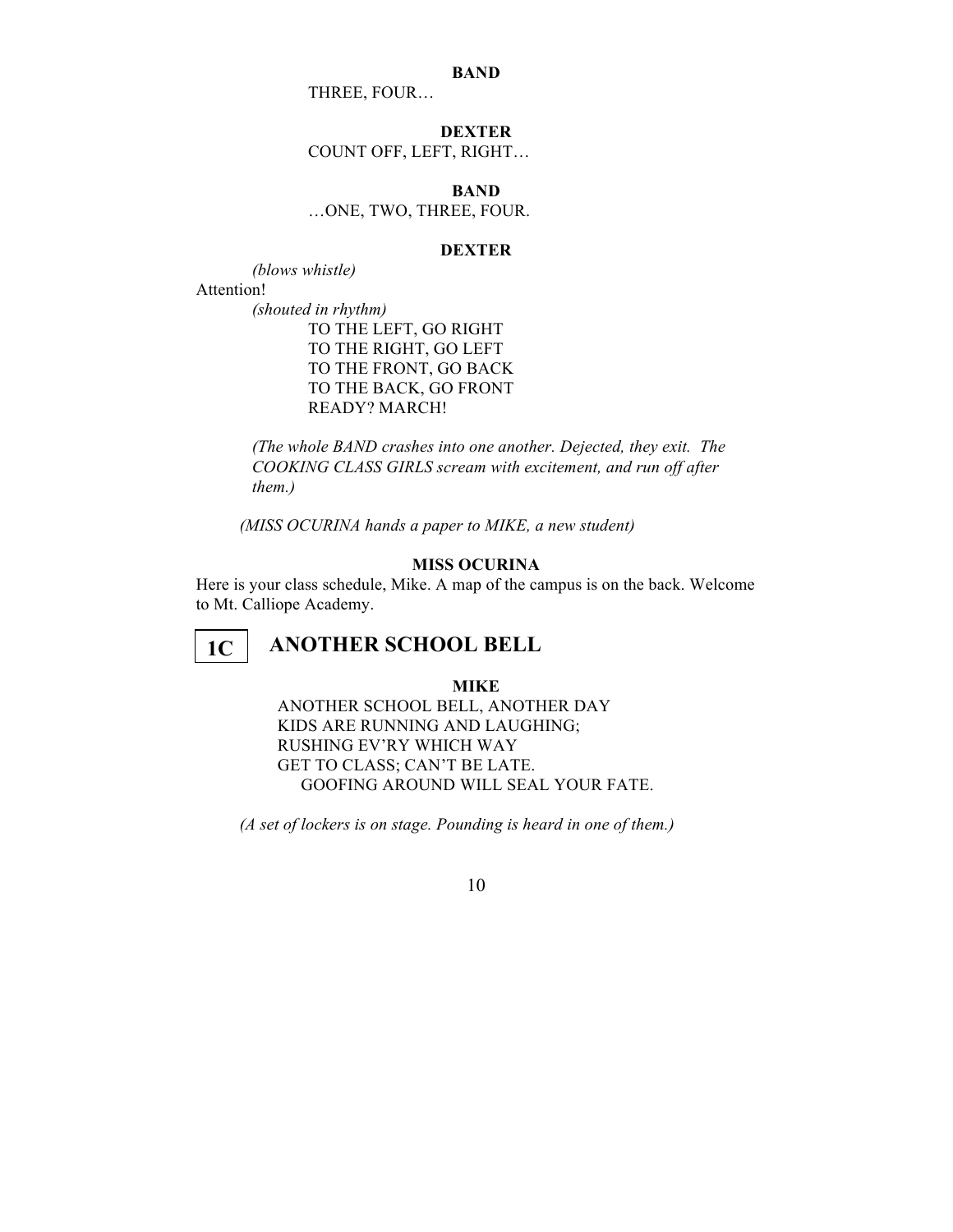#### **FREDDY**

Let me out you smelly caveman.

*(ROCK and two friends are off to the side laughing.)*

*(Music cue: MR. GLOCKENSPIEL, the German teacher, enters and opens the locker. ROCK hides behind his friends)*

### **MR.GLOCKENSPIEL**

*(In a German accent)* Vell, if it isn't Paul Frederick Powers…

### **FREDDY**

The *third*.

#### **GLOCKENSPIEL**

Ya, zuh third. It's hard to believe zehr are two more of you. I vonder who forced you in zuh locker.

*(Freddy starts to answer.)*

Never mind, I tsink I know.

(*GLOCKENSPIEL approaches the boys, separates them*)

Ah ha!

#### **ROCK**

*(politely)* Good morning, Mr. Glockenspiel.

#### **GLOCKENSPIEL**

Das ist *Herr* Glockenshpiel. You are late for German class, again. Unt now I know vhy. Zis time: Detention!

*(Music cue)*

### **ROCK**

C'mon Mr. G. I have practice after school. The big game is tonight.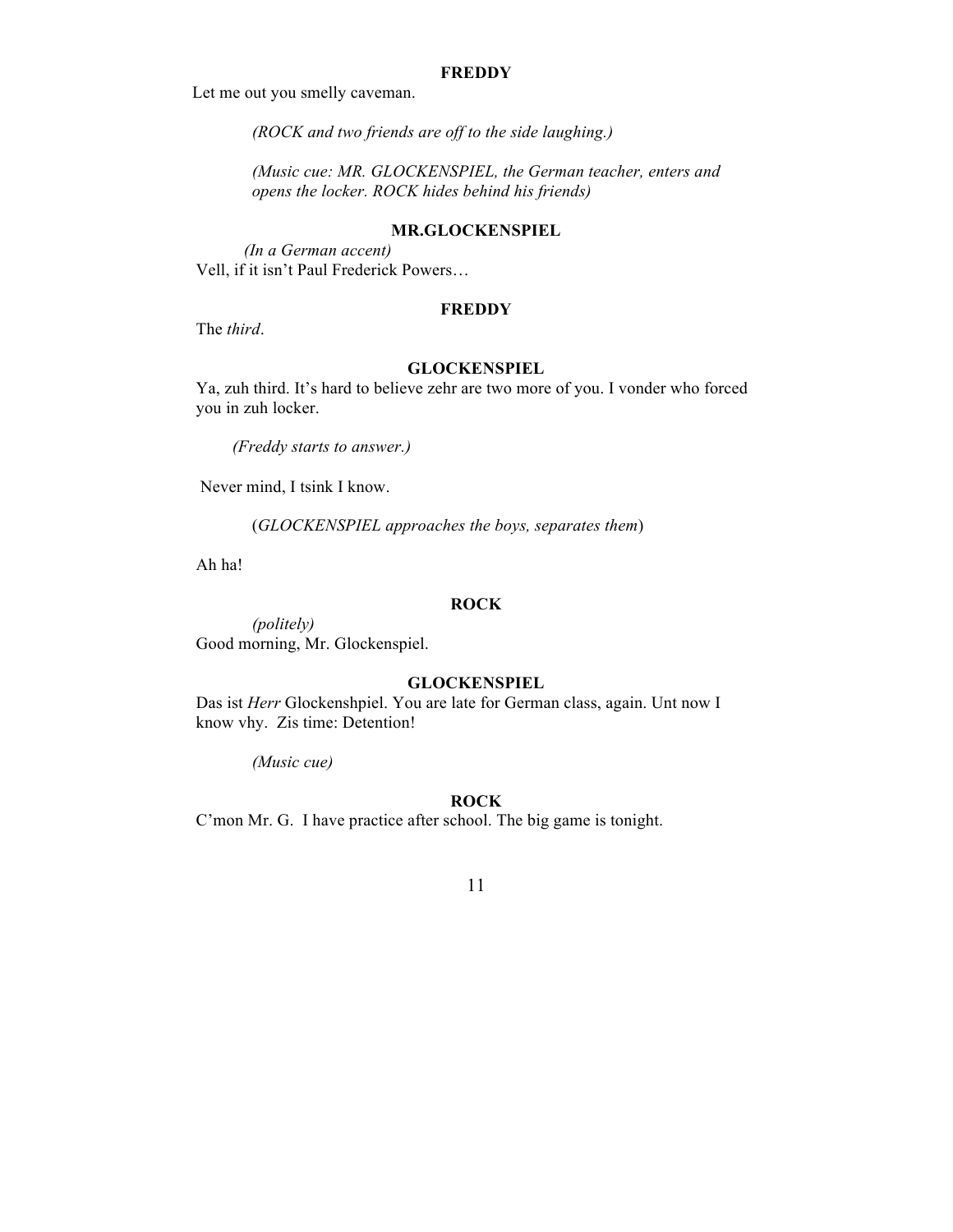#### **GLOCKENSPIEL**

*(puts up hand)* Don't schpeek. Follow me.

> *(MR. GLOCKENSPIEL does a military turn. The boys mimic him, line up behind him and march off stage. ROCK is the last in line. As he passes by the locker, he pushes FREDDY back in and slams door shut.)*

*(FREDDY begins pounding again. CICI enters and opens the locker.)* **CICI**

Not again.

*(She slams the door shut.)*

#### **FREDDY**

*(Pounding continues)* Cici. Cici. Call the ship. Tell them to beam me up.

*(Cici bumps into MIKE as she exits.)*

#### **MIKE**

SO MANY STORIES, SO MANY DOORS DIFF'RENT FACES AND PLACES THAT I HAVE TO EXPLORE GET TO CLASS; CAN'T BE LATE BE IN YOUR SEAT BY COUNT OF EIGHT

*(Lights up on music room. MRS. CRUMHORN is conducting the choir, using a baton. TUTTI is the accompanist. The choir is standing with perfect posture, posed with hands clasped together in front.)*

#### **BUMBLE BEE MADRIGAL 1D**

### **MRS. CRUMHORN**

Five... six... seven... eight...

#### **CHOIR**

BUZZING, BUZZING, BUZZING, BUZZING BUZZING, BUZZING, BUZZING, BUZZING BUZZING, BUZZING, BUZZING, BUZZING...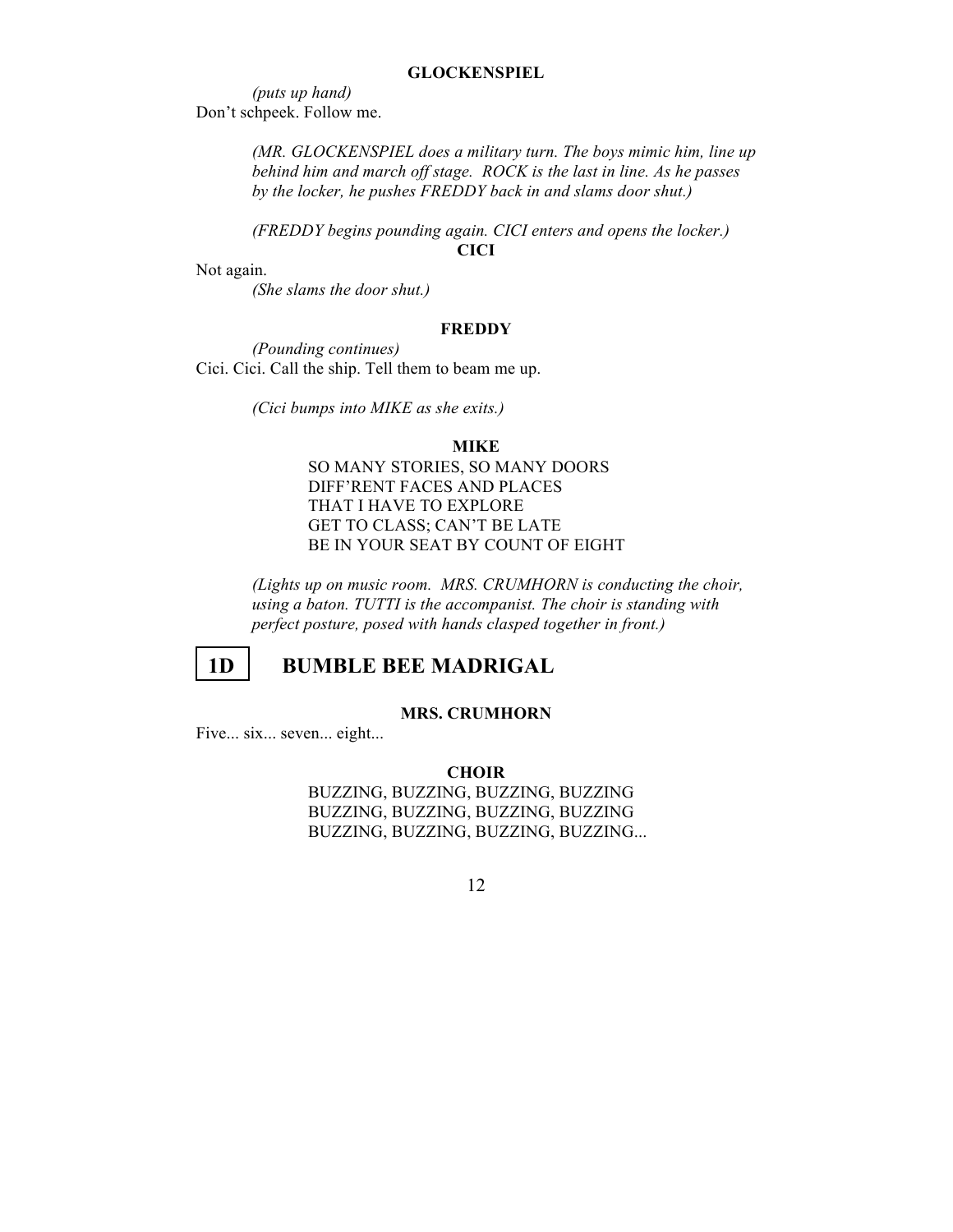*(Tempo speeds up, getting out of director's control. TUTTI falls off the piano bench. MRS. CRUMHORN stops conducting.)* 

#### **CRUMHORN**

*(tapping on the music stand)* Tempo, tempo, if you please. Once again my little bees.

*(Song begins again. CICI enters.)* 

#### **CRUMHORN**

Well, so nice to see you, Cecilia. Take your place please.

*(CICI joins the choir in the front row, looking quite annoyed and not singing.)* 

### **CHOIR**

BEAUTIFUL AND BUBBLY BUMBLING BEES KISSING THE FLOWERS WHEN THEY PLEASE

*(During the next line, the choir holds their last note.)*

#### **CRUMHORN**

*(Still holding her baton up for the choir)*  And where is your music, Cecilia?

*(CICI shrugs)*

#### **CHOIR**

*(taking a huge breath)* FLITTING, FLOATING, FLIRTING, HAVING FUN

*(Once again, the choir holds their last note.)*

#### **CRUMHORN**

Young lady, may I remind you that you are in here to sing.

*(CICI rolls her eyes and continues to make faces.)*

#### **CHOIR**

BUZZING, BUZZING, BUZZING, BUZZING BUZZING, BUZZING, BUZZING, BUZZING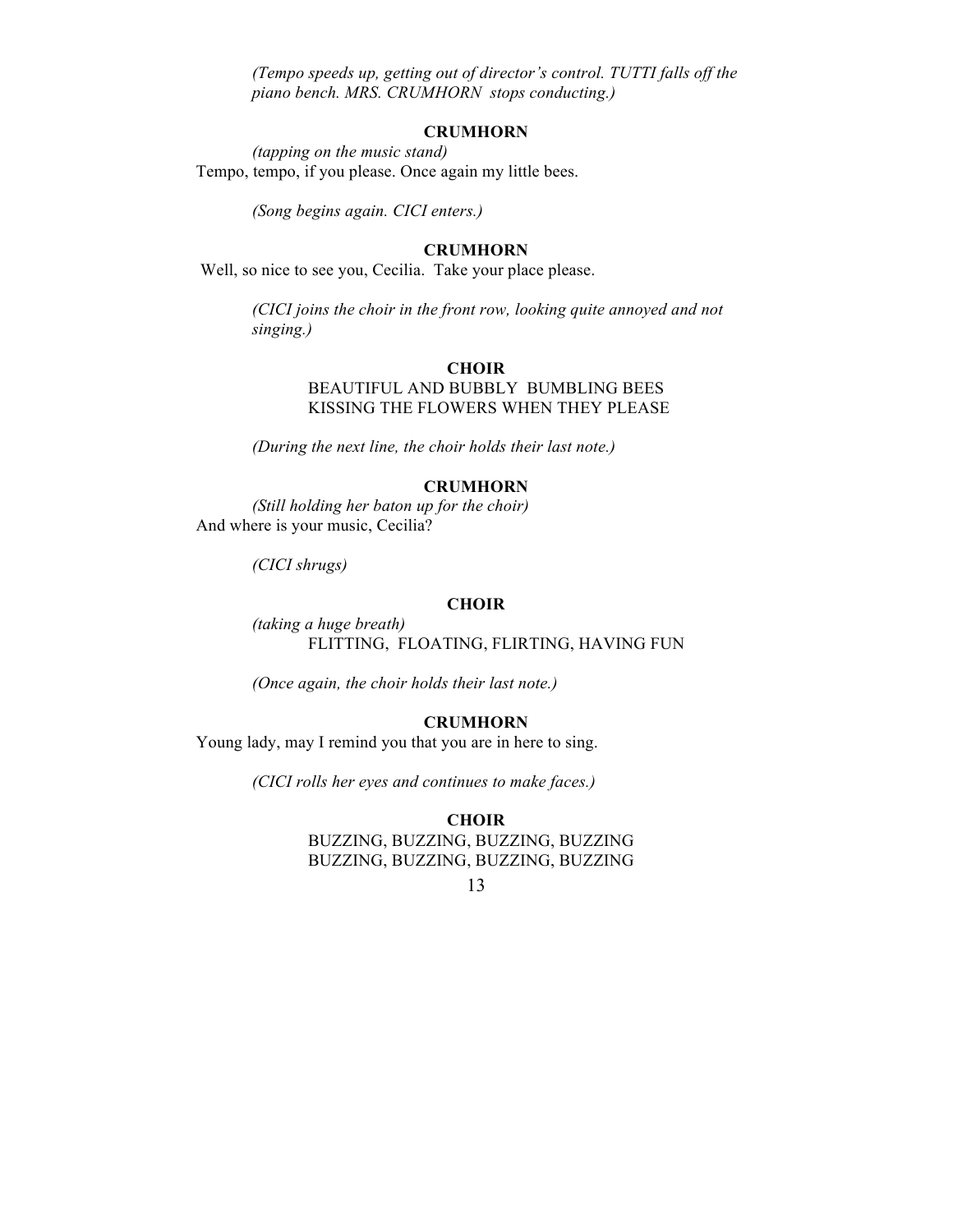#### BUZZING, BUZZING, BUZZING, BUZZING IN THE SUN

#### **CRUMHORN**

*(puts baton in her hair bun)* That was wonderful, my little song birds.

#### **CICI**

Songbirds? They sound more like magpies.

### **CRUMHORN**

Cecilia, may I have a word with you*. (CICI meets her downstage, in front of the music stand.)*

Why do you not wish participate in this *heavenly* music?

#### **CICI**

I am not participating, Mrs. Crumhorn, because I have better things to do with my time than to *flit, float, flirt or buzz.*

### **CRUMHORN**

*(She takes a deep breath. While looking at CICI, she points her baton in the direction of the choir.)*

### Detention!

*(The choir automatically starts singing)* 

#### **CHOIR**

### DETENTION! DETENTION! DETENTION! DETENTION! DETENTION! DETENTION! DETENTION!

#### *(Lights out)*

*(Locker music begins again..)*

*(The hallway. NICKIE enters carrying numerous shopping bags from local department stores. TIFFANY and PORTIA run up to NICKIE.)*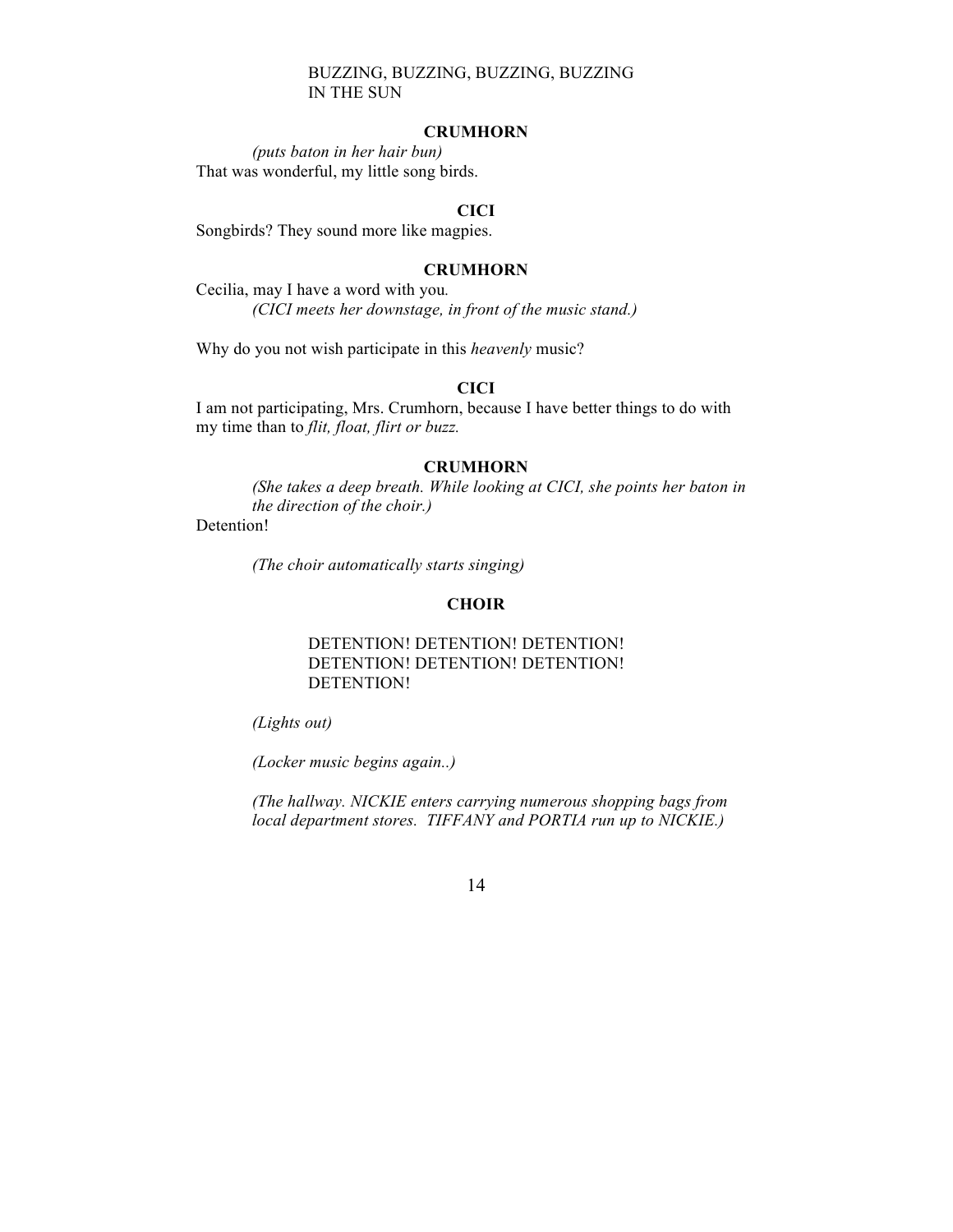#### **TIFFANY**

Did you find them?

### **PORTIA**

Were they on sale?

### **TIFFANY**

What color did you get?

*(The girls root through the bags.)*

### **PORTIA**

Oh, don't you just love the smell of the BIG RED BAG?

*(MS. PENNYWHISTLE enters.)*

### **NICKIE**

Oh nuts! It's Ms. Pennywhistle. Help me stash this stuff.

*(They begin shoving bags into NICKIE'S locker. As Ms. PENNYWHISTLE approaches, PORTIA and TIFFANY turn around to hide NICKIE.)*

### **MS. PENNYWHISTLE**

Tiffany. Portia. Step aside. *(They step aside revealing NICKIE.)*

Miss Banks. Where were you today? Gym class is over.

### **NICKIE**

Well, you know those expensive hand dyed Italian leather shoes that are so hard to find, well I...

#### **MS. PENNYWHISTLE**

 *(Blows whistle)* I don't want to hear it!

> *(Overlapping each other's speech)* **TIFFANY**

But, you don't understand, they're stunning...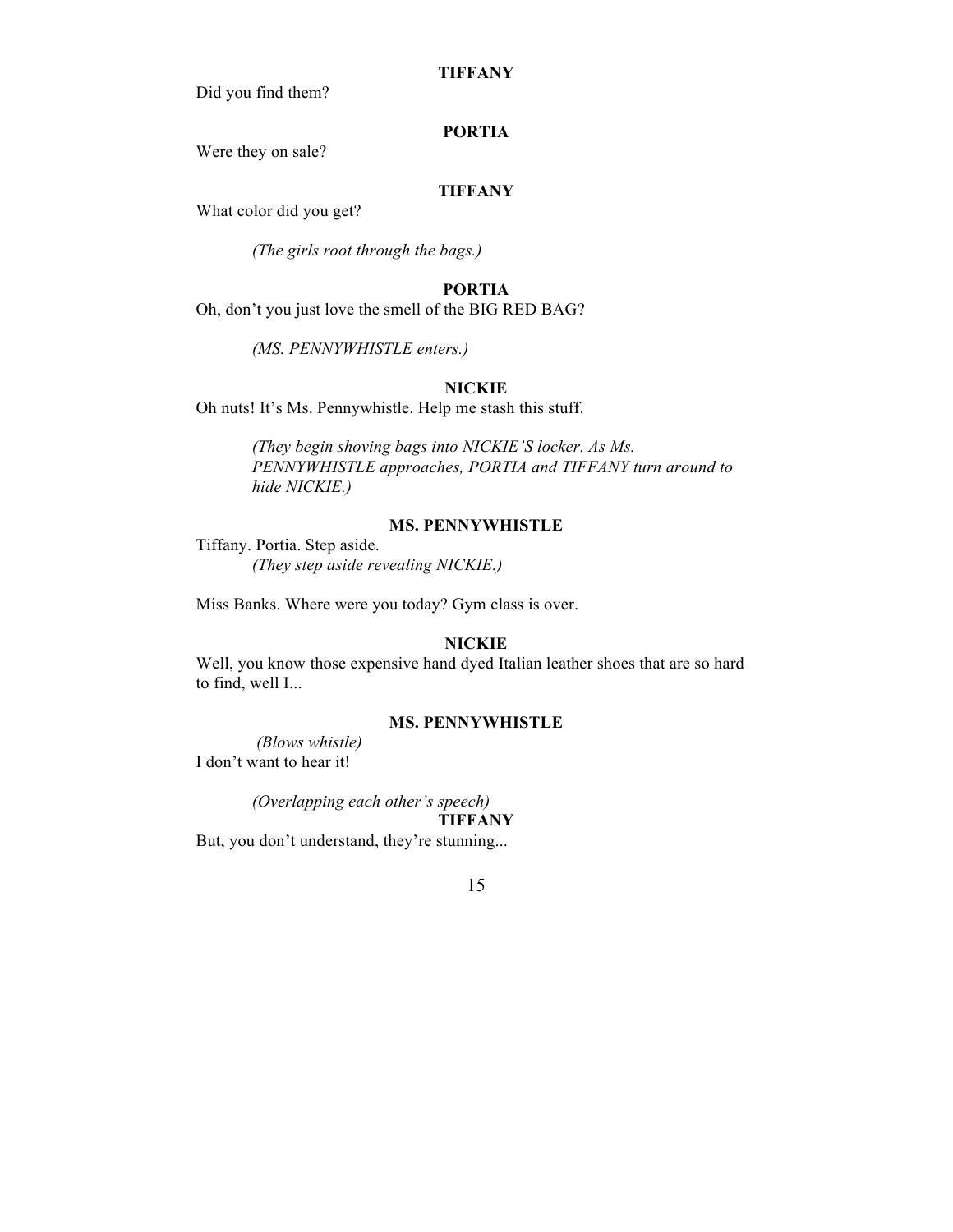### **PORTIA**

…and such a bargain...

#### **NICKIE**

They match my new bag and compliment my hair perfectly...

#### **MS. PENNYWHISTLE**

Stop! Not another word! *(pause)* Detention!

*(Music cue)*

#### **NICKIE**

But I have a pedicure appointment at 3.

#### **MS. PENNYWHISTLE**

Not today. Now get to class.

*(As the girls begin to exit, they walk by the lockers and hear the pounding. They open the door, FREDDY steps out.)* 

#### **GIRLS**

What a geek.

*(Realizing he won't be saved, he re-enters the locker and slowly closes the door himself.)*

*(As the girls exit, they see MIKE. They giggle and whisper.)*

### **MS. PENNYWHISTLE**

*(Approaches locker, and opens the door)* All right Mr. Powers, you are free! At least, until after school when you will report to detention.

#### **FREDDY**

Detention? (*Music cue*) Why do *I* have detention?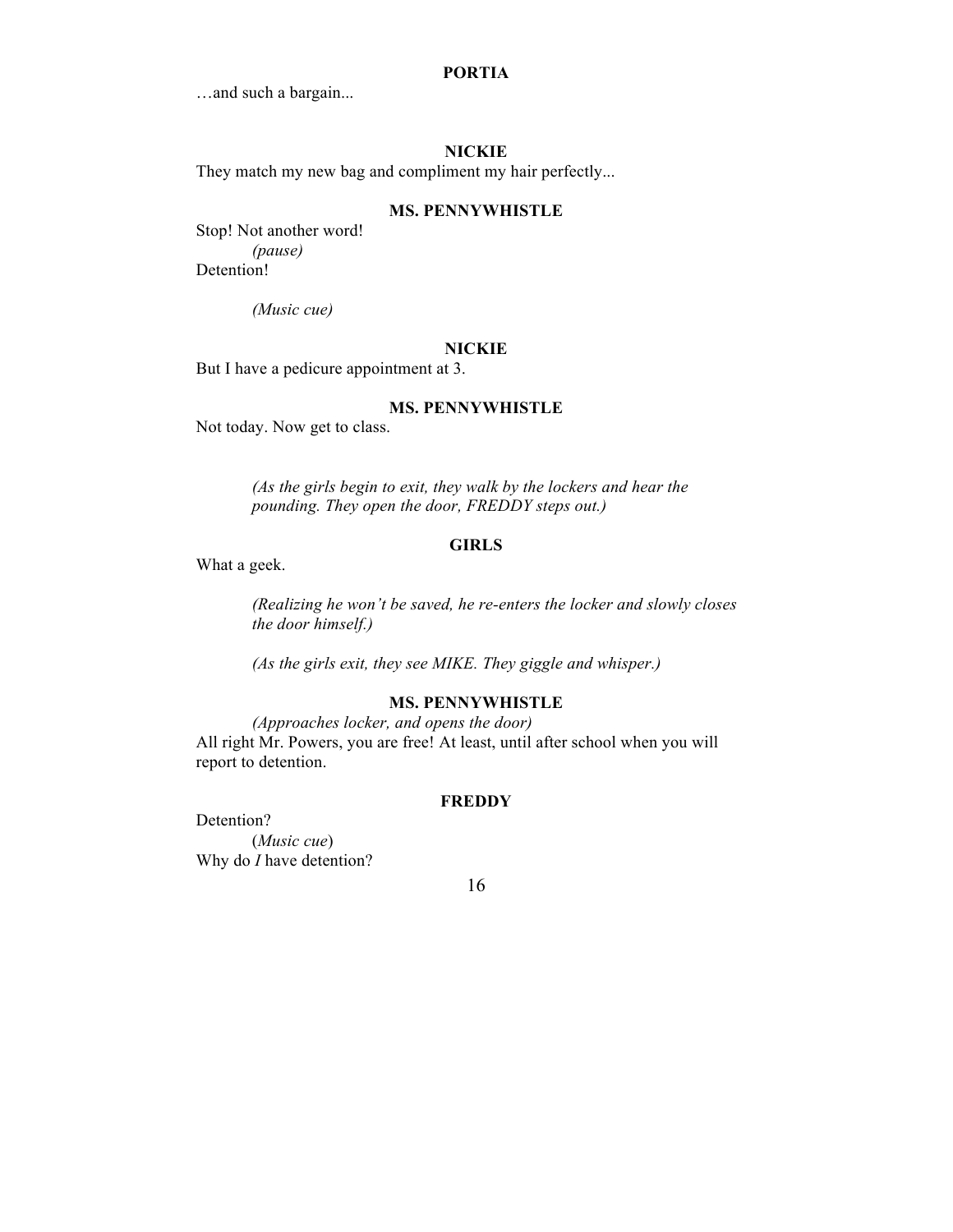#### **MS. PENNYWHISTLE**

You know very well why you have detention. Now get to class.

*(All exit, except MIKE, who is studying his class schedule.)*

### **ANOTHER SCHOOL BELL - FINALE**

#### **MIKE**

I don't know if I can do this.

**1E**

ANOTHER CHANGE, ANOTHER SCHOOL EVERYTHING'S SO CONFUSING. WHERE TO GO? WHAT TO DO? ALL I KNOW IS I'M CHOOSING TO STAY

ANOTHER SCHOOL BELL, ANOTHER DAY KIDS ARE LOOKING AND LIST'NING TO EVERY WORD THAT I SAY. GOTTA GET TO CLASS, GOTTA BE ON TIME. NOT SURE WHAT I'M DOIN' BUT I AM READY TO TRY.

# **SCENE 2**

*(Lights up on the detention room. The tables face down stage and are in a semi circle. MR. MURPHY is cleaning the room. ANGELA is setting up her dolls and toys, continuing to do so until GOLDSONG enters. NICKIE, PORTIA and TIFFANY attempt to enter, but the cleaning cart is blocking the door.)*

### **GIRLS**

*(running into the cart)* Eww! Cleaning stuff!

#### **NICKIE**

*(signals to the MR. MURPHY)* Oh Janitor!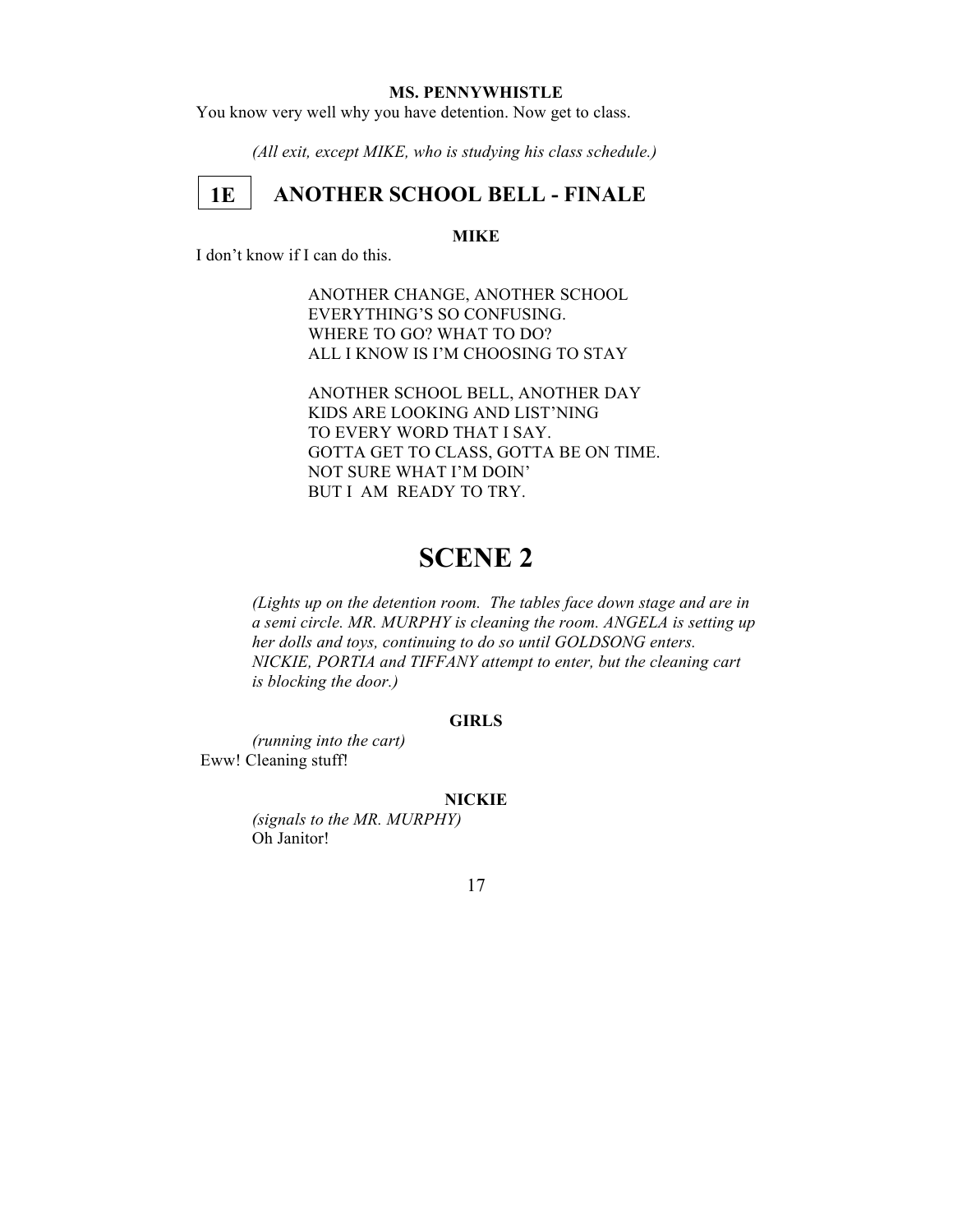#### **JANITOR**

*(moves cart- continues cleaning)* Sorry Miss. I'll get that out of your way.

*(Girls enter. TIFFANY & PORTIA sit down at a table stage left.)*

### **NICKIE**

(*still standing, snaps fingers*) Excuse me!

> *(The girls jump to attention and begin a well-rehearsed routine. TIFFANY pulls out her chair and wipes it off. PORTIA takes her fur sweater "wrap"off, and places it on the chair. TIFFANY pull out a bottle of Perrier, sets it on the table. NICKIE sits down. PORTIA uses an atomizer to spray her area with perfume.)*

*(Freddy enters and sits at the middle table next to the girls. CICI sits stage right at the far end of the table, away from the girls.)* 

*(Rock enters. Pulls Fred out of his seat and sits there. Freddy moves to another seat.)*

*(Ms. GOLDSONG sweeps into the room, carrying books and clipboard.)* 

#### **MS. GOLDSONG**

Good afternoon, students. I am Ms. Viola Goldsong: the new drama teacher, synchronized swimming coach, and school nurse. And today, I will be *directing*  detention.

(*The kids make wise-cracks.*)

#### **GOLDSONG**

(*Looks at her clipboard)* It seems we have too many people.

### **TIFFANY**

Oh, we're not actually *in* detention.

### **GOLDSONG**

Oh?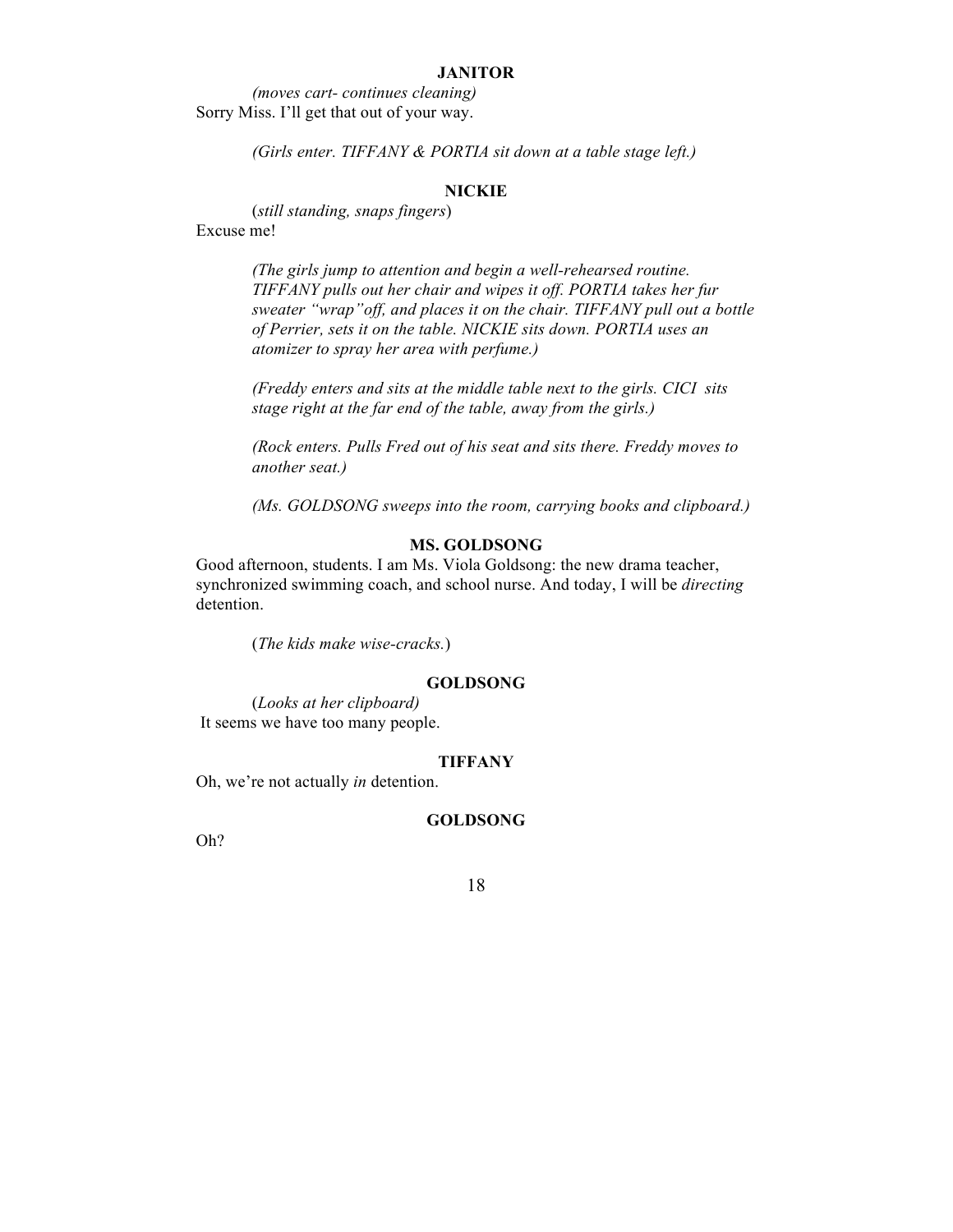#### **PORTIA**

We're her personal assistants.

#### **GOLDSONG**

I see.

(*To Angela)* You're awfully young to be in here. What is your name?

### **ANGELA**

I'm Angela.

### **GOLDSONG**

Shouldn't you be in extended day?

### **ANGELA**

I like detention much better.

### **GOLDSONG**

Well then, welcome. Today we are going on a journey to discover what has caused you all to end up in this wretched condition, teetering on the edge of the abyss.

### **TIFFANY**

Is the abyss in the mall?

### **PORTIA**

Yeah. I think its right next to Macy's.

### **GOLDSONG**

Let's begin with you introducing yourselves. Names are very important, you know*.* 

*(dramatically, staring off toward the audience)* What's in a name? That which we call a rose by any other name would smell as sweet… oh but I digress. First we will hear from, (*looks at her clipboard)*

... Miss Banks.

*(Music begins.)*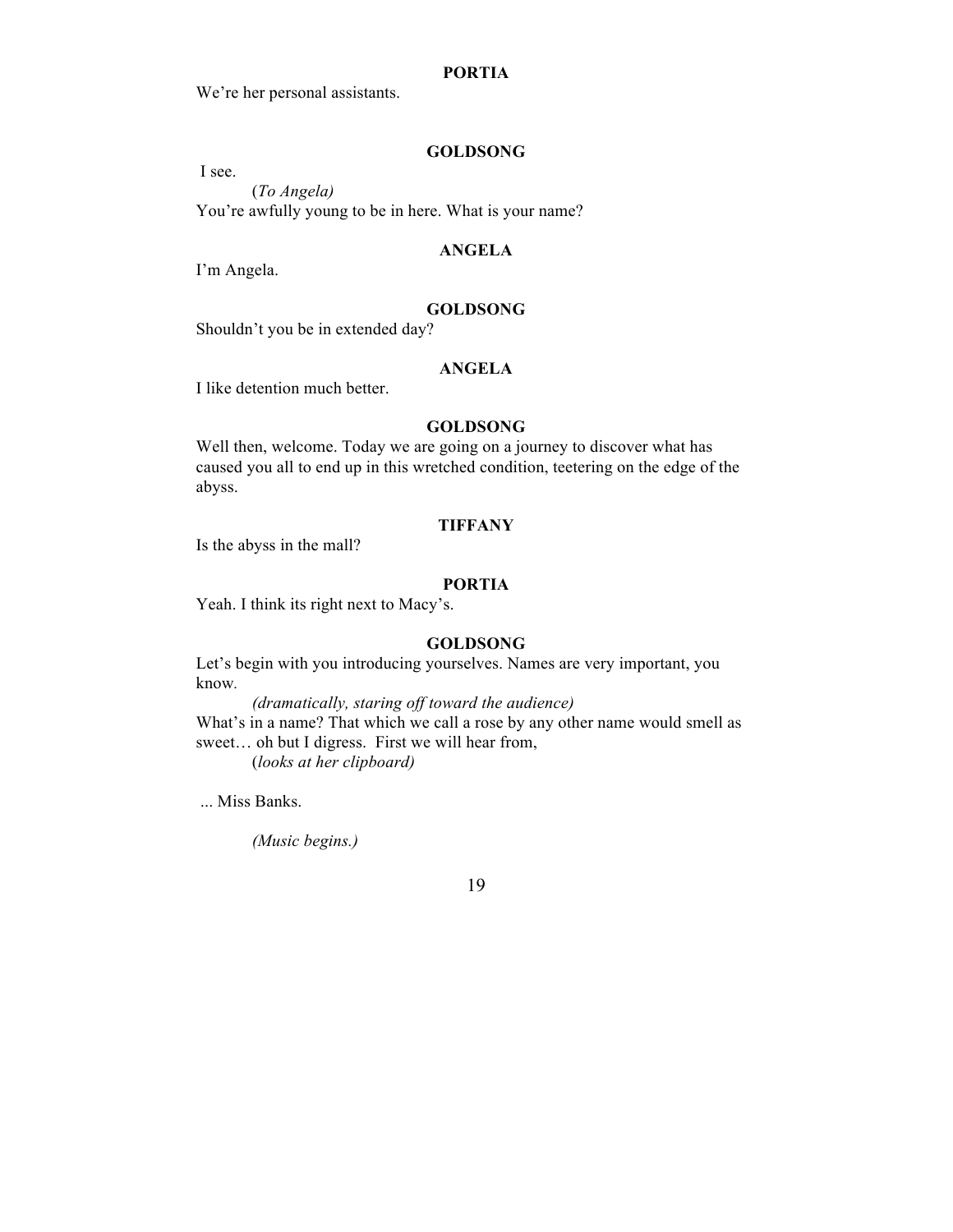

## **ROLL CALL**

### **NICKIE**

### I AM NICKIE BANKS

**TIFFANY AND PORTIA** LA LA LA

#### **NICKIE**

AND EVERYBODY KNOWS I HAVE EXQUISITE TASTE

### **TIFFANY AND PORTIA**

LA LA LA

#### **NICKIE**

AND REAL EXPENSIVE CLOTHES IT'S NOT MY FAULT, LIFE'S SO UNFAIR JUST WENT TO THE MALL FOR SOMETHING WEAR

**TIFFANY AND PORTIA** SOMETHING TO WEAR SHE IS NICKIE BANKS

#### **NICKIE**

LA LA LA

**TIFFANY AND PORTIA** AND EVERYBODY KNOWS

### **NICKIE**

LA LA LA

### **TIFFANY AND PORTIA**

SHE'S ABSOLUTELY PERFECT FROM HER HEAD DOWN TO HER TOES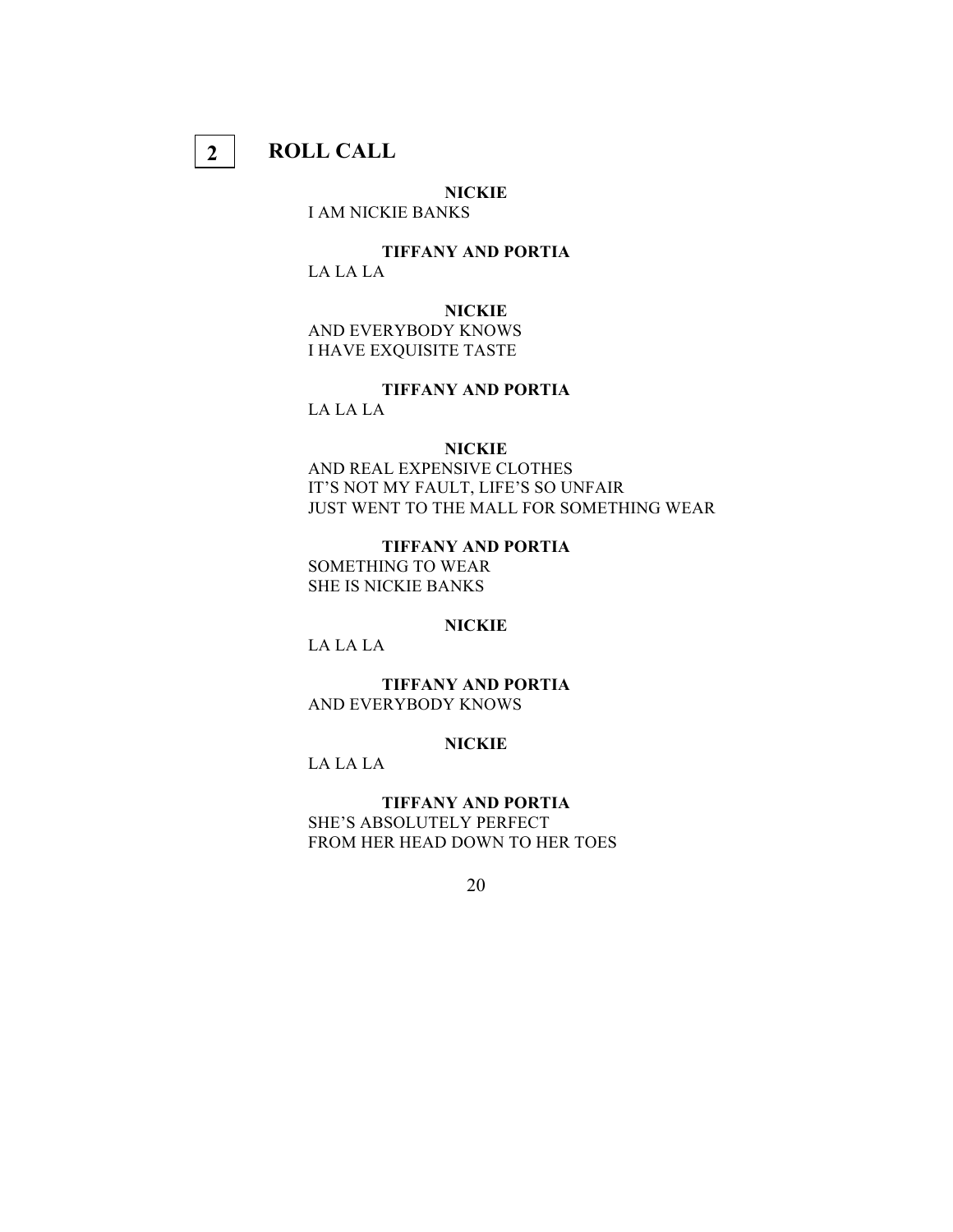### **NICKIE**

LA LA LA

### **TIFFANY AND PORTIA** IT'S NOT HER FAULT, LIFE'S SO UNFAIR WE'RE ONLY HERE TO STYLE HER HAIR

### **NICKIE TIFFANY AND PORTIA** STYLE MY HAIR. STYLE HER HAIR.

### **GOLDSONG**

Isn't that lovely. Who's next?

#### **FREDDY**

*(standing up)* Paul Frederick Powers... *the Third.*

#### **GOLDSONG**

What a *wonderful* name. Tell me something about yourself.

#### **FREDDY**

I'm going to Harvard, and I can recite one hundred digits of Pi from memory.

#### **FREDDY**

THREE... POINT... ONE, FOUR, ONE, FIVE, NINE, TWO, SIX, FIVE, THREE, FIVE, EIGHT. NINE, SEVEN, NINE, THREE, TWO, THREE, EIGHT, FOUR, SIX, TWO, SIX.

FOUR, THREE, THREE EIGHT, THREE, TWO SEVEN, NINE, FIVE, ZERO

TWO, EIGHT, EIGHT, FOUR, ONE, NINE, SEVEN, ONE, SIX, NINE, THREE.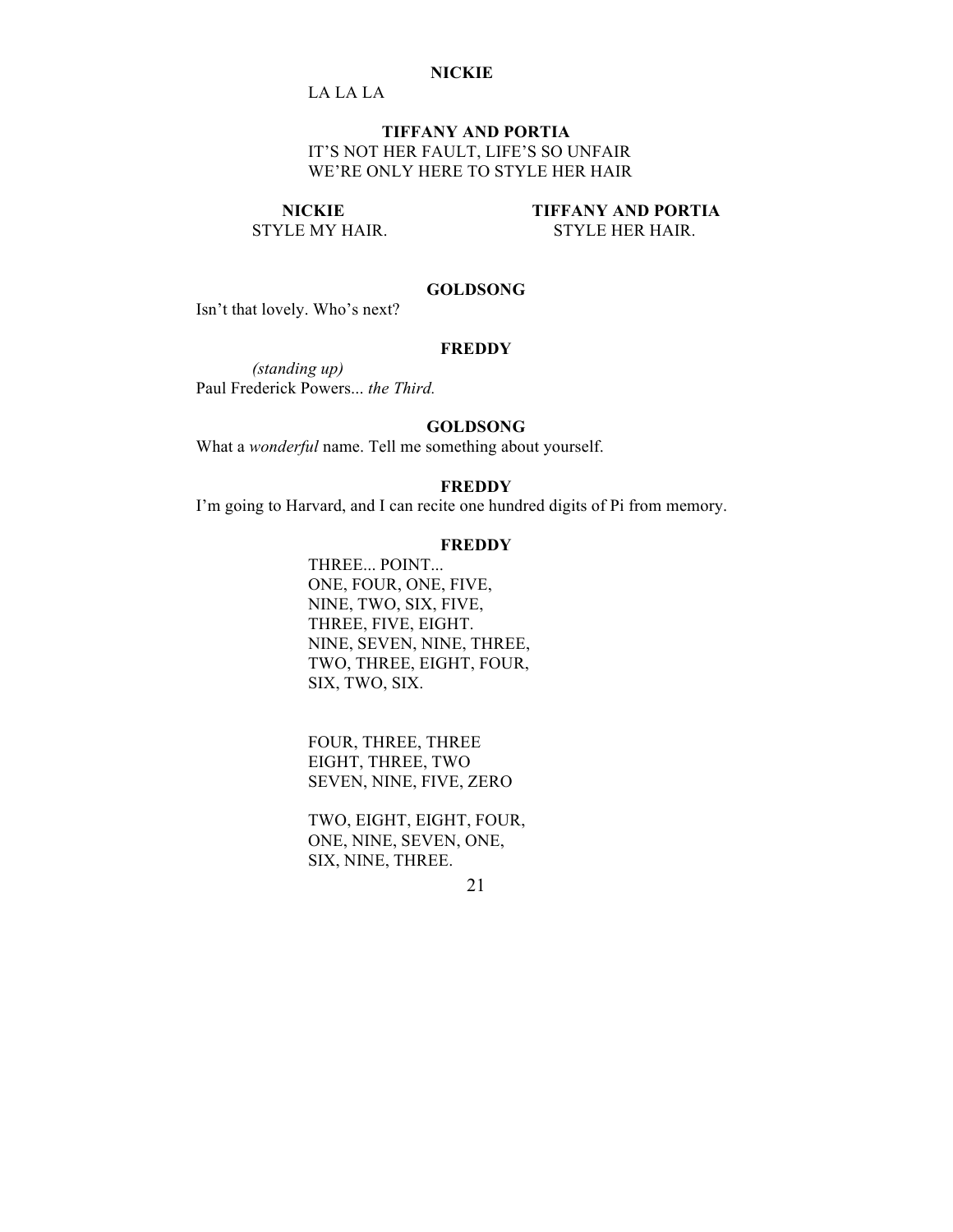NINE, NINE, THREE, SEVEN, FIVE, ONE, ZERO, FIVE, EIGHT, TWO.

### IT'S NOT MY FAULT, LIFE'S SO UNFAIR CAN I HELP IT IF I KNOW WHAT EQUALS M-C-SQUARED?

(*to Rock*) That's "E" in case you were wondering.

OOH!

#### **GOLDSONG**

Thank you. That was quite...

#### **FREDDY**

I still have forty-five digits left… ZERO, NINE, SEVEN, FOUR, NINE, FOUR, FOUR, FIVE, NINE, THREE , ZERO, SEVEN, EIGHT, ONE, SIX, FOUR...

### **GOLDSONG**

(i*nterrupting*) All right, thank you very much. Would you please take a seat? (*looking at the list*) Uh… Simon Peterson.

### **ROCK**

*(spoken in rhythm)* THEY CALL ME ROCK, THE JOCK AND I LIVE IN THE GYM.

**TIFFANY AND PORTIA**

**ROCK**

I CAN BENCH TWO-FORTY AND I NEVER GIVE IN.

### **TIFFANY AND PORTIA**

22 ROCK THE JOCK! OOH! ROCK THE JOCK! OOH!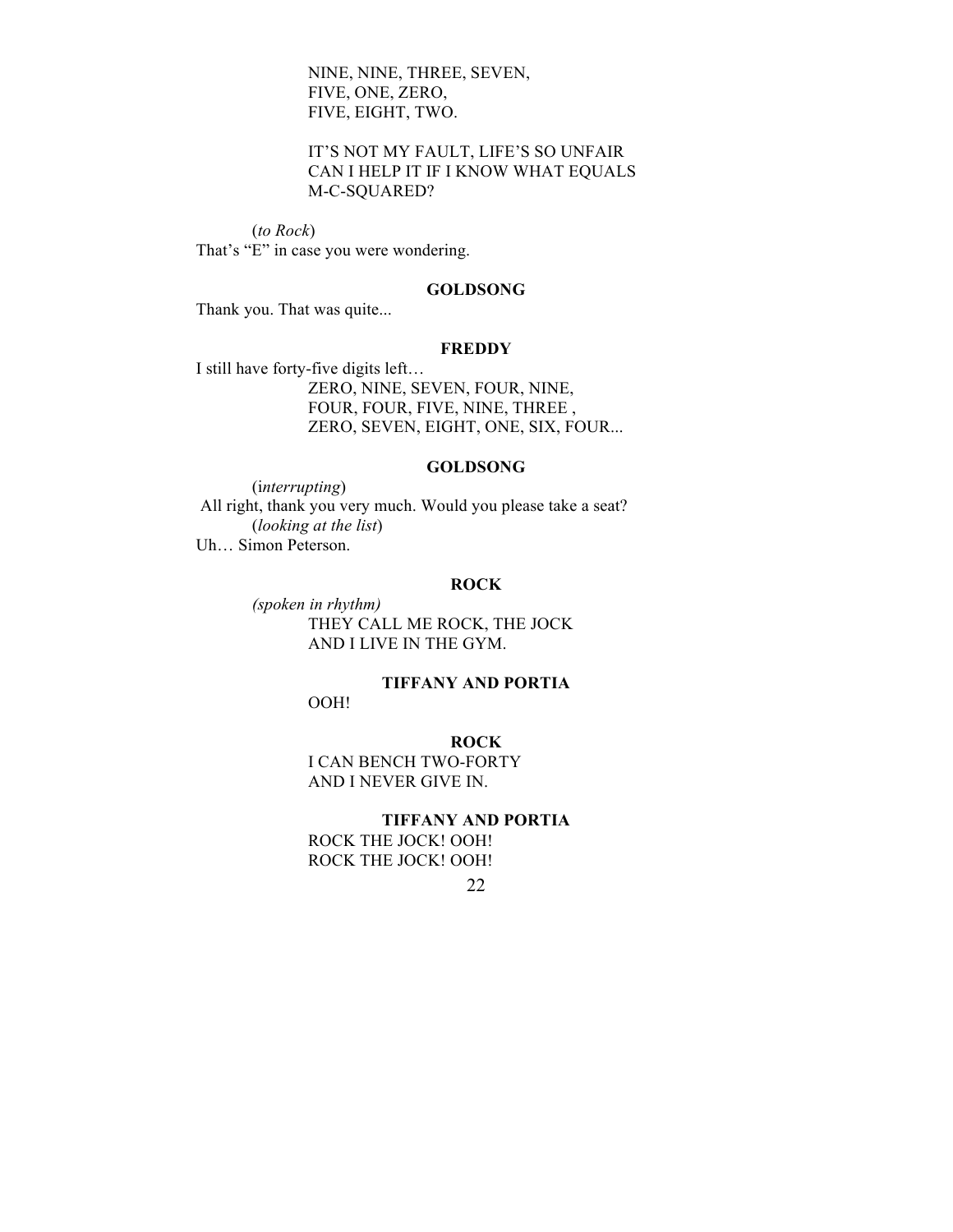#### **ROCK**

I WAS WALKIN' DOWN THE HALL TODAY AND WHO DID I SEE BUT POWERS THE THIRD WHO WANTS A HARVARD DEGREE. I COULDN'T STOP MYSELF; I JUST DIDN'T CARE CAUSE I'VE HAD IT UP TO HERE WITH MISTER M-C-SQUARED.

### **TIFFANY AND PORTIA**

HE'S HAD IT UP TO HERE WITH MISTER M-C-SQUARED.

#### **GOLDSONG**

Well, now. I never thought of Professor Einstein as controversial. (*Looking at CICI*) What colorful scarf. And who do we have hiding behind it?

#### **CICI**

I AM CICI WEATHERFORD AND THIS IS SUCH A BORE I KNOW I HAVE TO STAY IN HERE TILL HALF PAST FOUR PLEASE FORGIVE ME IF I START TO SNORE BELIEVE ME WHEN THAT BELL RINGS I'LL BE OUT THAT DOOR

IT'S NOT MY FAULT, IT'S HARD TO CARE FOR THOSE ANNOYING BUMBLE BEES SWARMIN' EVERYWHERE

#### **GOLDSONG**

Okay, let me get this straight. *(to ROCK)* You're going to Harvard. *(to NICKIE)* You love to exercise. *(to FREDDY)*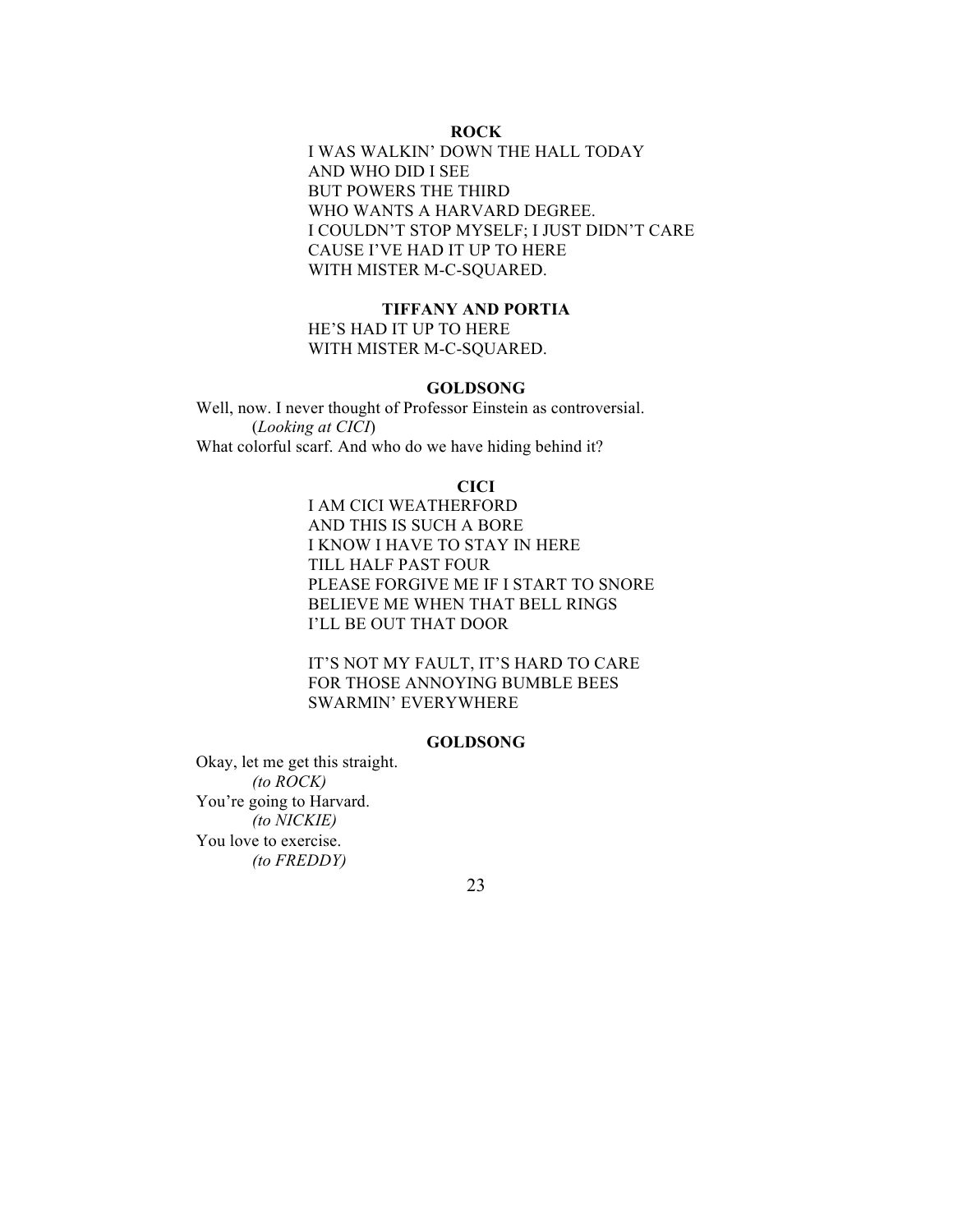Hates bumble bees. *(to CICI)* Loves the mall. *Correct?*

### **ALL**

No!

### **NICKIE**

One...more...time.

(The students sing all together, standing up as each begins.)

| <b>NICKIE</b>              |               |                  |
|----------------------------|---------------|------------------|
| <b>I AM NICKIE BANKS</b>   |               |                  |
| T&P                        |               |                  |
| LA LA LA                   | <b>FREDDY</b> |                  |
| <b>NICKIE</b>              | THREE         |                  |
| <b>AND EV'RYBODY</b>       | POINT         |                  |
| <b>KNOWS I HAVE</b>        | ONE, FOUR,    |                  |
| <b>EXQUISITE TASTE</b>     | ONE, FIVE,    |                  |
| T&P                        | NINE,         |                  |
| LA LA LA                   | TWO, SIX,     |                  |
| <b>NICKIE</b>              | FIVE,         |                  |
| <b>AND REAL EX-</b>        | THREE,        |                  |
| PENSIVE CLOTHES            | FIVE, EIGHT   | <b>ROCK</b>      |
|                            |               | <b>THEY</b>      |
| T&P                        |               | <b>CALL ME</b>   |
| <b>SHE IS NICKIE BANKS</b> | NINE, SEVEN,  | ROCK,            |
| <b>NICKIE</b>              | NINE, THREE,  | THE JOCK         |
| LA LA LA                   | TWO, THREE,   | <b>AND</b>       |
| T&P                        | EIGHT,        | I LIVE           |
| AND EV'RYBODY              | FOUR,         | IN               |
| KNOWS                      | SIX, TWO,     | <b>THE</b>       |
| <b>NICKIE</b>              | <b>SIX</b>    | <b>GYM</b>       |
| LA LA LA                   |               | I CAN            |
| T&P                        | FOUR, THREE,  | <b>BENCH</b>     |
| <b>SHE'S ABSOLUTELY</b>    | THREE, EIGHT, | <b>TWO-FORTY</b> |
| PERFECT FROM               | THREE, TWO,   | AND I            |
| <b>HER HEAD DOWN</b>       | SEVEN, NINE,  | <b>NEVER</b>     |
| TO HER TOES                | FIVE, ZERO    | <b>GIVE IN</b>   |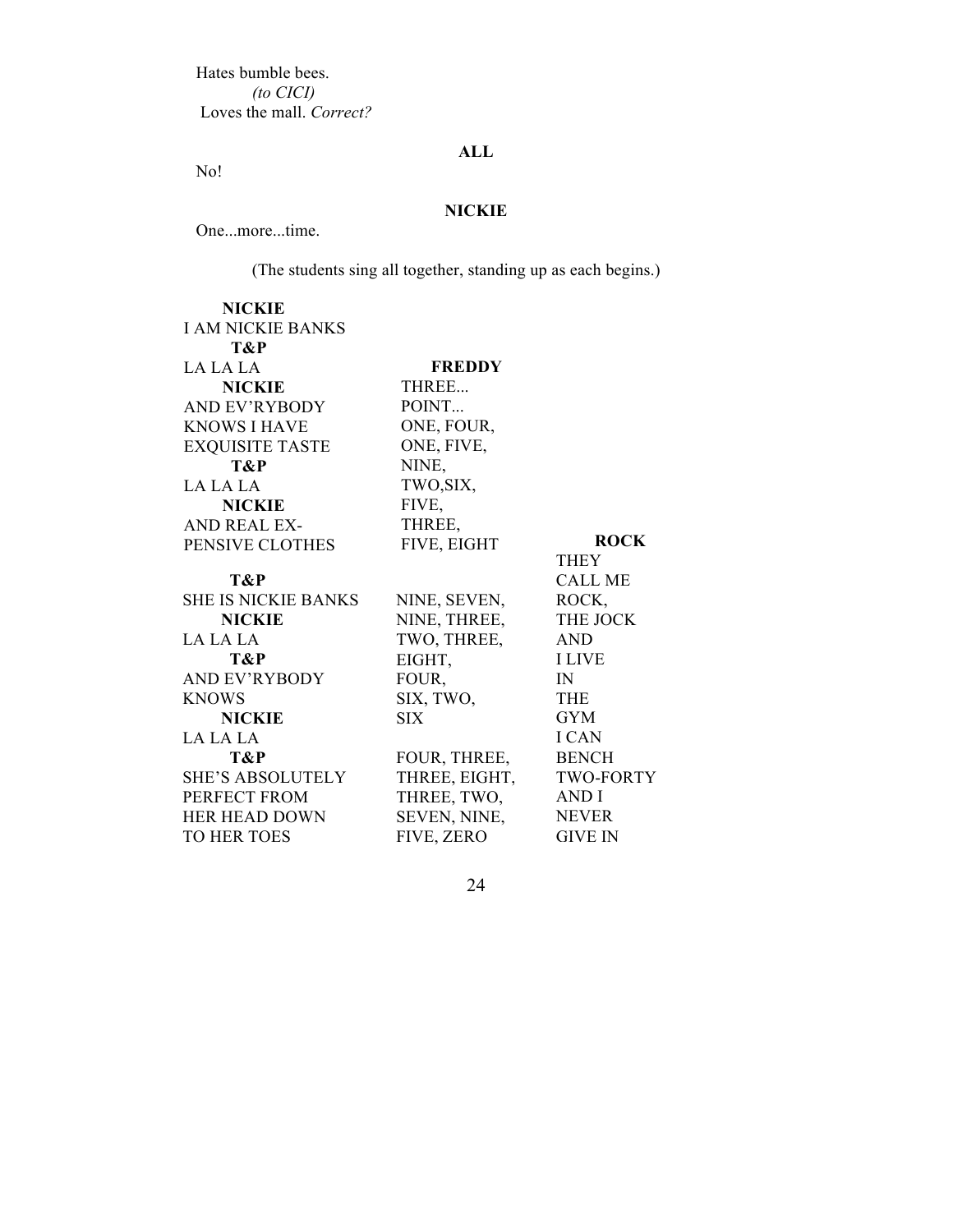|               | <b>ROCK</b>      |                    |
|---------------|------------------|--------------------|
| <b>FREDDY</b> | THEY CALL ME     | <b>CICI</b>        |
| TWO, EIGHT,   | ROCK,            | <b>I AM CICI</b>   |
| EIGHT, FOUR,  | THE JOCK         | <b>WEATHER-</b>    |
| ONE, NINE,    | <b>AND</b>       | <b>FORD</b>        |
| SEVEN, ONE,   | <b>I LIVE</b>    | <b>AND THIS IS</b> |
| SIX, NINE,    | IN               | <b>SUCH A</b>      |
| THREE,        | <b>THE</b>       | <b>BORE</b>        |
| NINE, NINE,   | <b>GYM</b>       | <b>I KNOW I</b>    |
| THREE, SEVEN, | I CAN            | <b>HAVE TO</b>     |
| FIVE, ONE,    | <b>BENCH</b>     | <b>STAY IN</b>     |
| ZERO,         | <b>TWO-FORTY</b> | <b>HERE TILL</b>   |
| FIVE,         | AND I            | <b>HALF</b>        |
| EIGHT,        | <b>NEVER</b>     | <b>PAST</b>        |
| TWO           | <b>GIVE IN</b>   | <b>FOUR</b>        |
|               |                  |                    |

### **ALL**

SO HERE WE ARE CAUGHT UNAWARE IT'S NOT OUR FAULT, LIFE'S SO UNFAIR

### **GOLDSONG**

*(even more confused)*  Well, that certainly cleared things up.

#### **ANGELA**

We never sing in extended day.

#### **GOLDSONG**

Well now. This reminds of the time when I directed an all female version of *Twelve Angry Men.* Talk about utter chaos. As I mentioned before, we are not going to spend this time just strolling through the desert of your despair. I would like each of to write a short paper on a different saint.

*(Students grumble and complain.)*

To aid us in our endeavor, we'll need ... (She reaches over and drops a huge book on the table) ... The complete, *glorious*, and *totally* unabridged edition of Mr. Butler's *Hagiography.*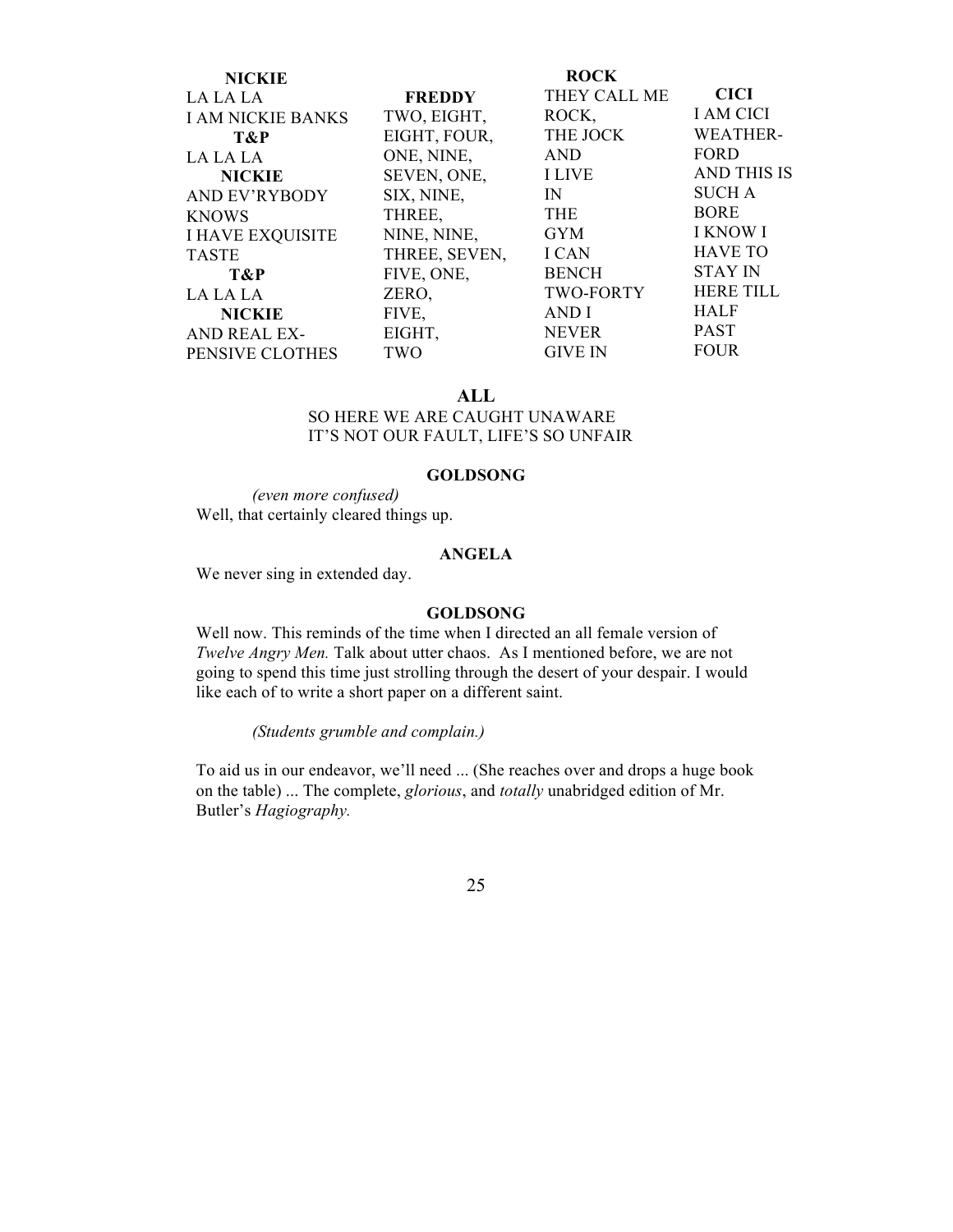Huh? What?

### **ALL**

### **GOLDSONG**

Hagiography: the writing and critical study of the lives of the Saints.

*(Students continue to grumble and complain.)*

Now, now... the lives of the Saints are filled with drama. We can learn a great deal from their stories. Can anyone name their favorite Saint?

*(No answer.)* Come now, you must know one. Anyone? Anyone?

#### **ROCK**

I like the Saint Louis Cardinals.

#### **GOLDSONG**

Ah... Saint Louis. Did you know he was once the King of France?

#### **ROCK**

No. But I know they won the pennant in 19...

#### **NICKIE**

Oh I know, I know. How about Marcus!

### **GOLDSONG**

Marcus? Yes. Saint Mark... one of the four evangelists, he wrote a marvelous Gospel...

#### **NICKIE**

No, not him. *Neiman* Marcus.

#### **TIFFANY AND PORTIA**

(*sigh*) You gotta love Neiman's.

#### **GOLDSONG**

Perhaps we should try another approach. (*thumbs through the pages*) Ah... listen to this...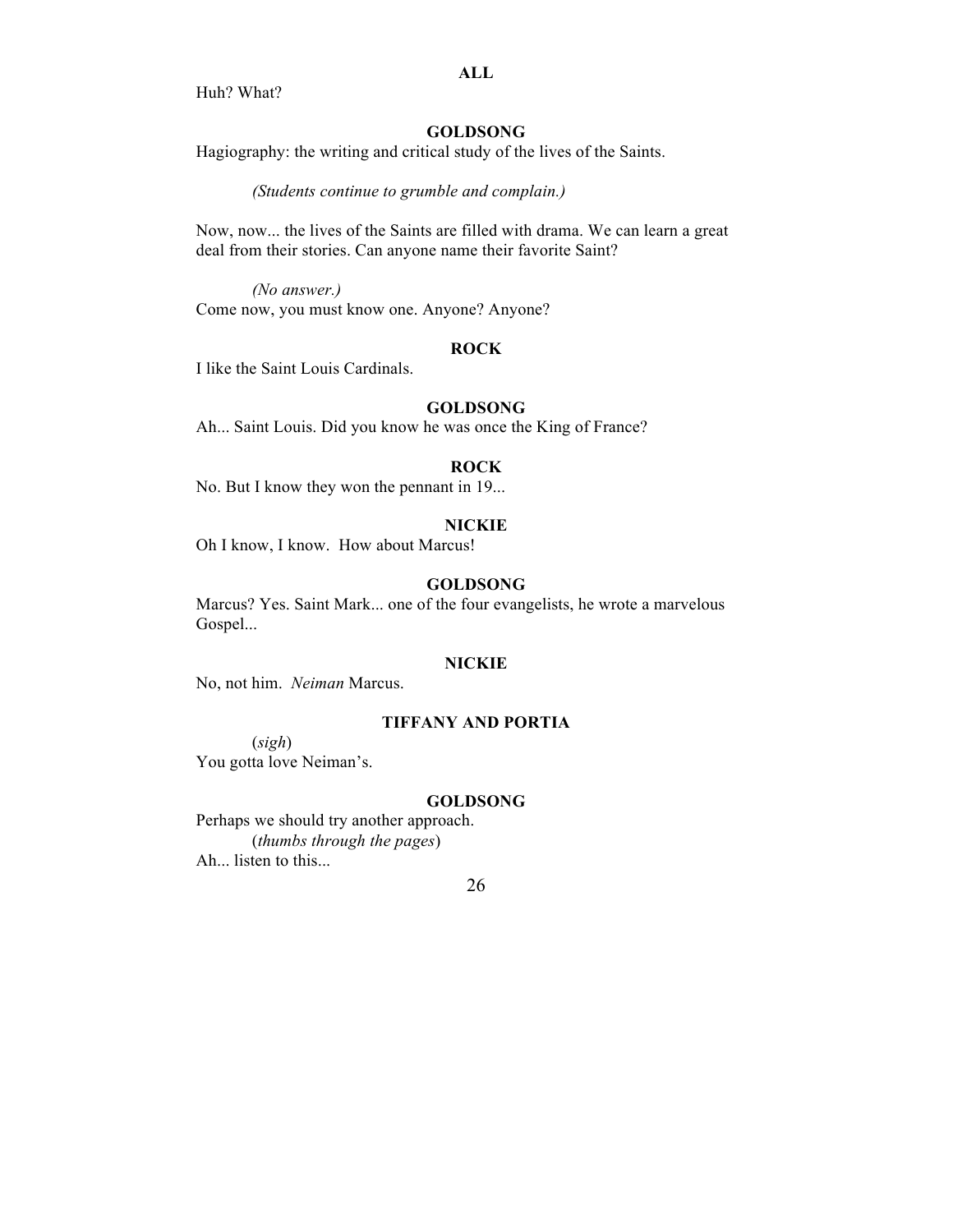*(with great feeling)*

"Thank you, Lord, for Brother Sun through Radiant in it's splendor. Thank you, Lord, for Sister Moon And stars that shine in the heavens, Shimmering, sparkling in the night."

Ah, what beautiful lyrics. Can anyone tell me who wrote that?

#### **ROCK**

Elvis?\*

#### **NICKIE**

The Spice Girls?\*

### **FREDDY**

Barry Manilow?\*

(*\* Or other singers/musicians appropriate for the time.)*

### **GOLDSONG**

No, no. It is the "Canticle of Brother Sun", by none other than Saint Francis of Assisi.

### **ROCK**

Of a-sissy?

#### **GOLDSONG**

That's pronounced *Assisi. (rubbing her temples)* I'll help you choose your saints. *(Thumbs through the book, finds a page.)* Saint Patrick. No. No. Can't do snakes. Gregory the Great. Ah, Gregorian Chant… so divine.. but no. St. George and the Dragon... *(reading)* killed a dragon to save a princess.. Oh! Much too messy. Ah! Here we are. Saint Nicholas...That will be perfect for you, Miss Banks.

### **NICKIE**

Oh, I love Christmas. The mall doesn't close until midnight.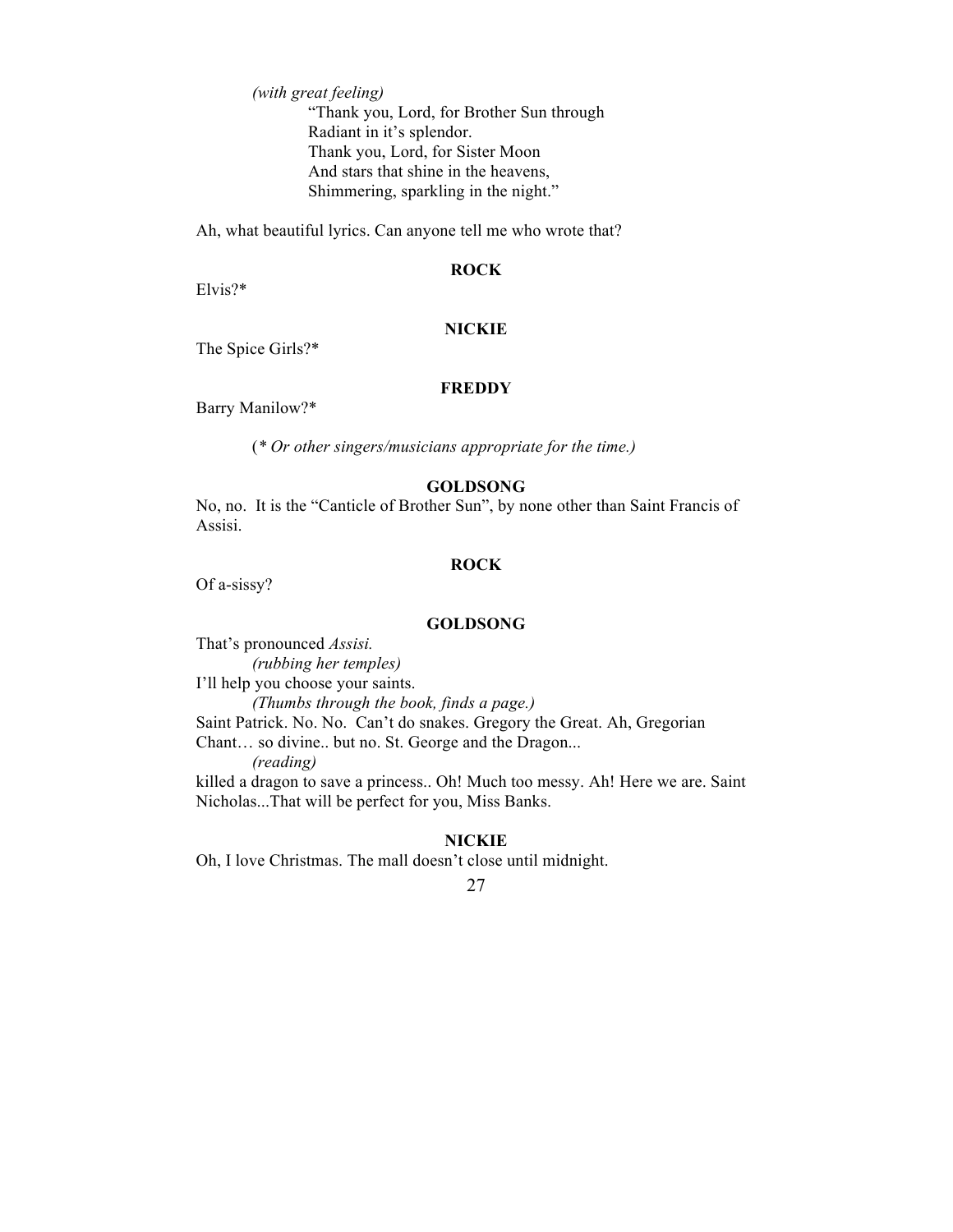#### **PORITA**

You can shop and shop...

#### **TIFFANY**

...until you drop.

#### **GOLDSONG**

Now, who's next? *(Looks at her list.)* P. Frederick Powers... What does the "P" stand for?

### **ROCK**

Peeee...uny?

#### **FREDDY**

*(glaring at ROCK)* I'll have you know that I'm named after my paternal grandfather, Paul Frederick Powers, the First, a world famous musician. He played the Double E-flat Hopolaxodochrian Snood.

#### **ROCK**

I'll bet your grandfather spent a lot time in *his* locker, too.

### **GOLDSONG**

I have the perfect saints for the two of you, Peter and Paul. They too, were at odds with each other. And now for you, Miss. Weatherford. I understand you're *quite* the music critic.

#### **CICI**

It's not the music. It's the constant buzzing.

#### **GOLDSONG**

*(turning pages)*

Ah! How appropriate. You can write your paper on St. Cecilia. I hope that you...

*(A beep is heard over the intercom.*)

### **HECKELPHONE**

Ms. Goldsong, this is principal Heckelphone. Gaylord Periwinkle has a marble up his nose, *again.* This time it's in the right nostril. Can you please report to the nurse's station?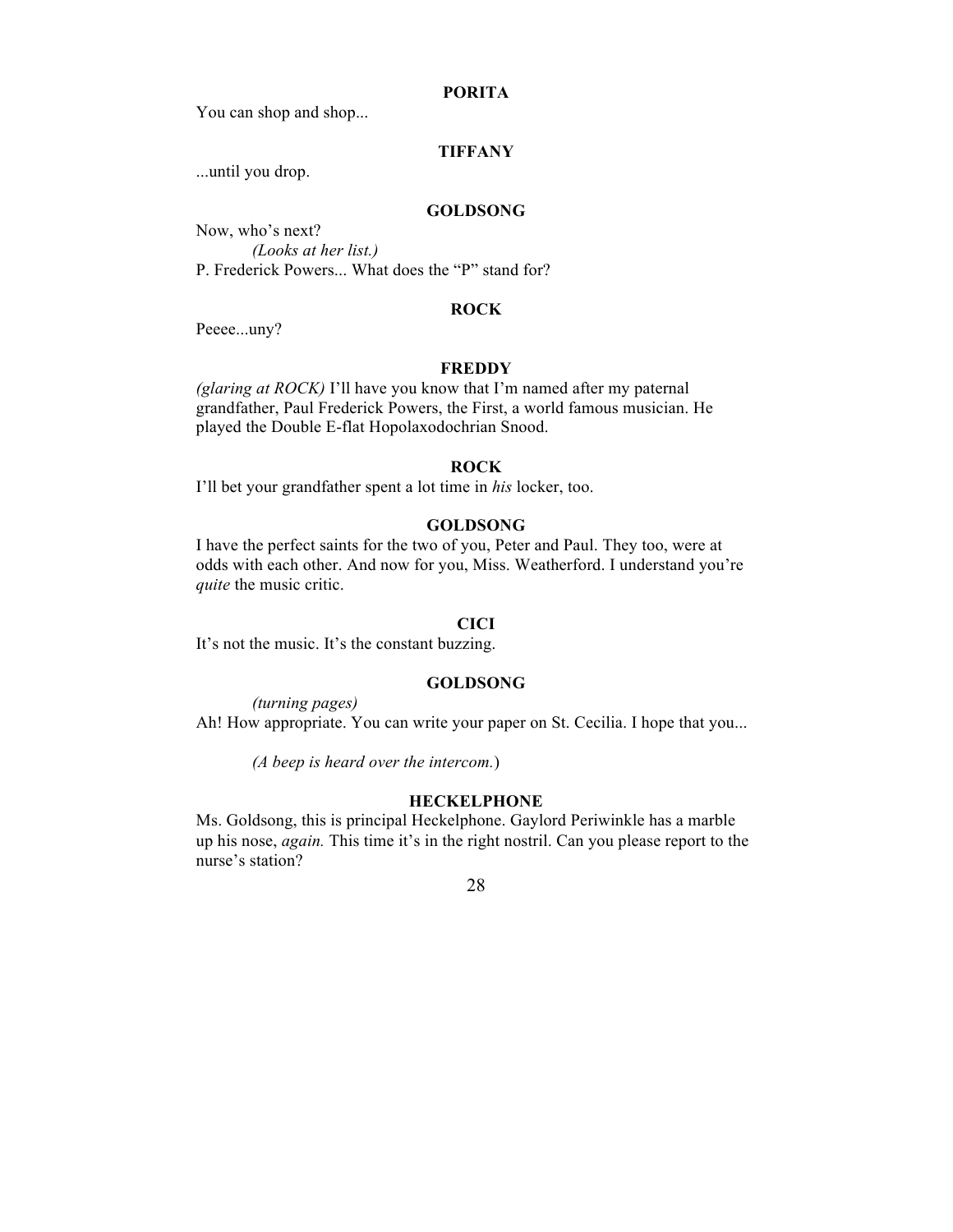#### **GOLDSONG**

Oh my stars! Work on your assignments. I will be back shortly.

*(GOLDSONG exits)*

# **SCENE 3**

*(ROCK puts his feet up on the table, pulls out a comic book and starts reading it. CICI, looking crabby, sits quietly with her arms folded. NICKIE and the girls are continuing to fuss and primp. FREDDY pulls out his laptop, a stack of paper, pencil holder, pencils, which he places one by one in his pencil holder. He pulls out a name plate reading "P. FREDERICK POWERS III," and places it on his desk. He begins to type furiously. ROCK constantly tries to irritate FREDDY.)*

#### **FREDDY**

This is going to be the best paper I've ever written.

### **NICKIE**

I can't believe that we're missing our nail appointments for this.

### **PORTIA**

*(holding up her hands)* Look at these hands. It looks like I've digging up rutabagas.

#### **TIFFANY**

I was so hoping to try out that new Starburst Red Number Five on my toes.

#### **CICI**

Do you know how many animals were tested so you could try Starburst Red Number Five?

### **TIFFANY**

Where *did* you get that scarf?

### **PORTIA**

Poverty Barn?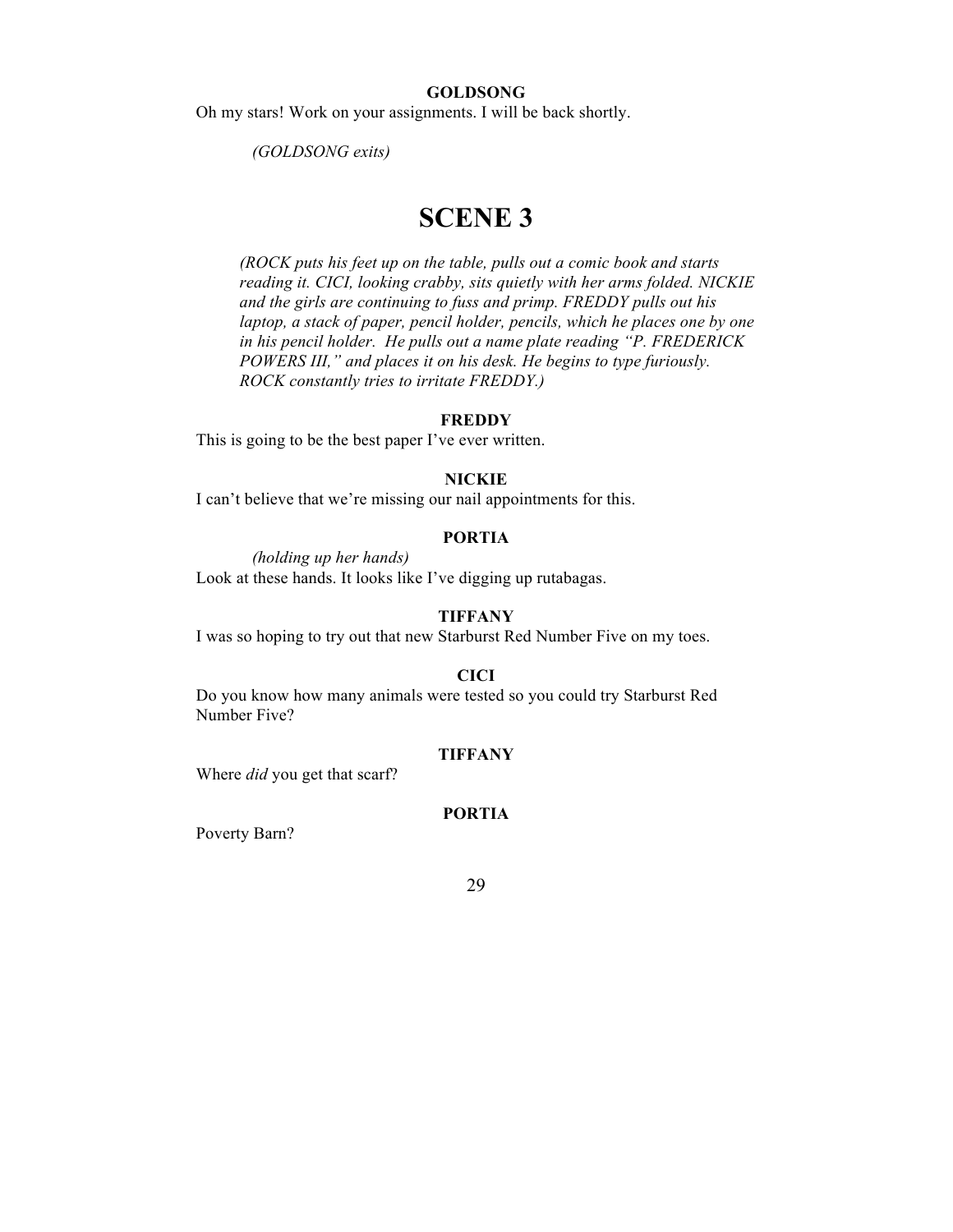*(MIKE enters)*

#### **MIKE**

Yo! Is this detention?

*(Everyone perks up with curiosity.)*

### **ROCK**

Yeah, what's it to ya?

*(Freddy is frantically looking at his paper. MIKE walks over to FREDDY and motions to him. FREDDY gathers his things, and moves to the next available seat.)*

#### **ROCK**

Nice move, bro.

#### **NICKIE**

*(to PORTIA)* Who's that?

### **PORTIA**

Oh, that's the new kid.

### **TIFFANY**

He stood behind me in the lunch line today, and I almost dropped my tapioca.

*(The three of them start to primp, looking in their mirrors checking their make-up etc.)*

### **ANGELA**

*(runs over to MIKE)* Hi, I'm Angela. What's your name?

#### **MIKE**

My name's Mike, nice to meet you, Angela.

### **ANGELA**

Hey guys, this is Mike.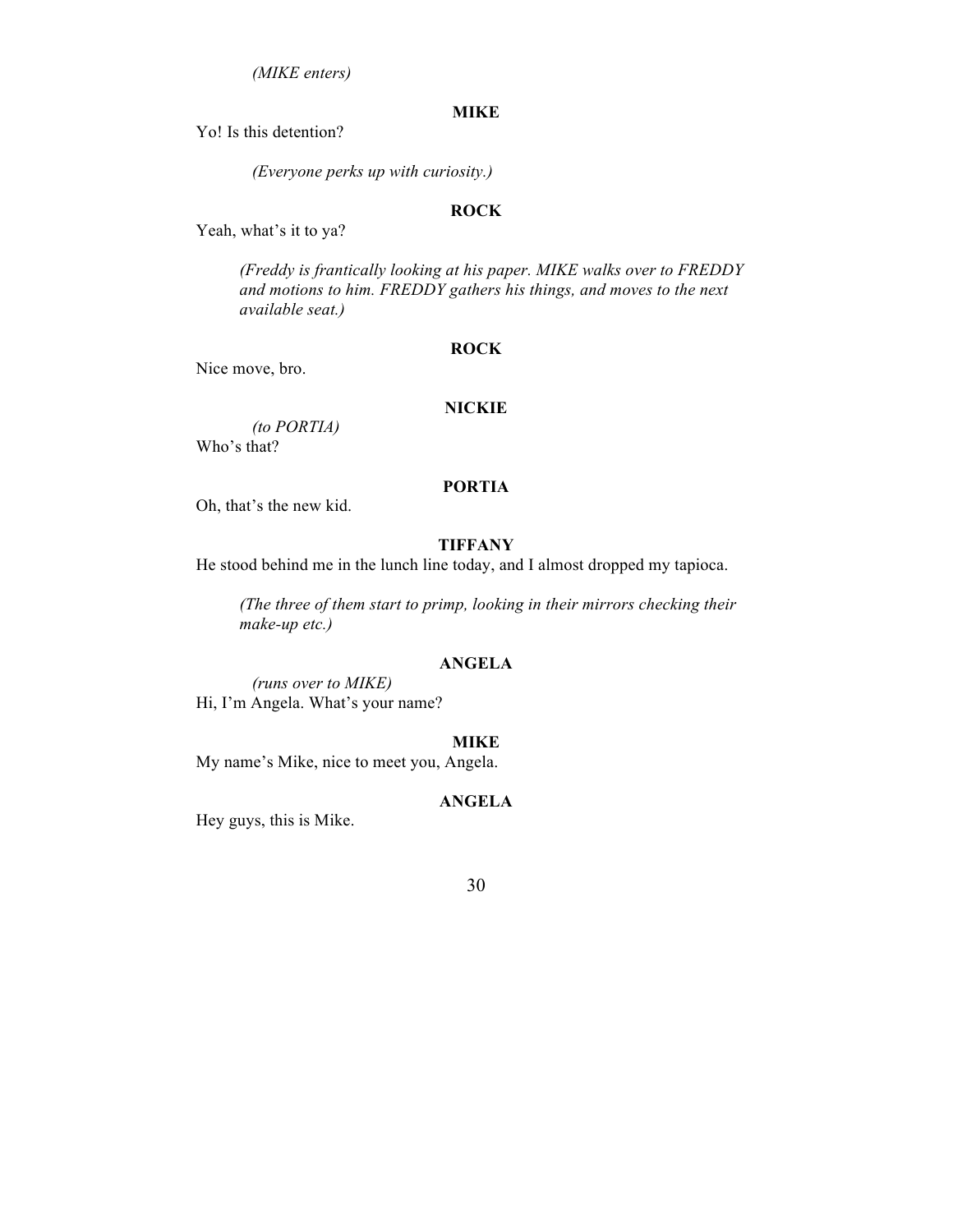*(Everyone one acknowledges him... except for CICI, who hides behind her scarf.)*

#### **MIKE**

*(Checks out the room. Then says to CICI…)* Cool scarf.

*(The GIRLS are surprised.)*

#### **MIKE**

*(to NICKIE)* So, what are *you* in for?

#### **NICKIE**

That is *none* of your business.

### **TIFFANY AND PORTIA**

*None* of your business.

#### **FREDDY**

*(reading from his paper)*  She ditched school so she wouldn't miss the shoe sale at Blossomdales.

### **NICKIE**

That's *not* how it happened at all.

### **TIFFANY AND PORTIA**

How did you find out?

### **ROCK**

*(laughing)* Her whole life revolves around the mall.

#### **FREDDY**

Well, it's better than being a dumb jock.

#### **ROCK**

*(grabbing his shirt)* I've had just about enough of you...

*(There is a short scuffle, then FREDDY pulls free.)*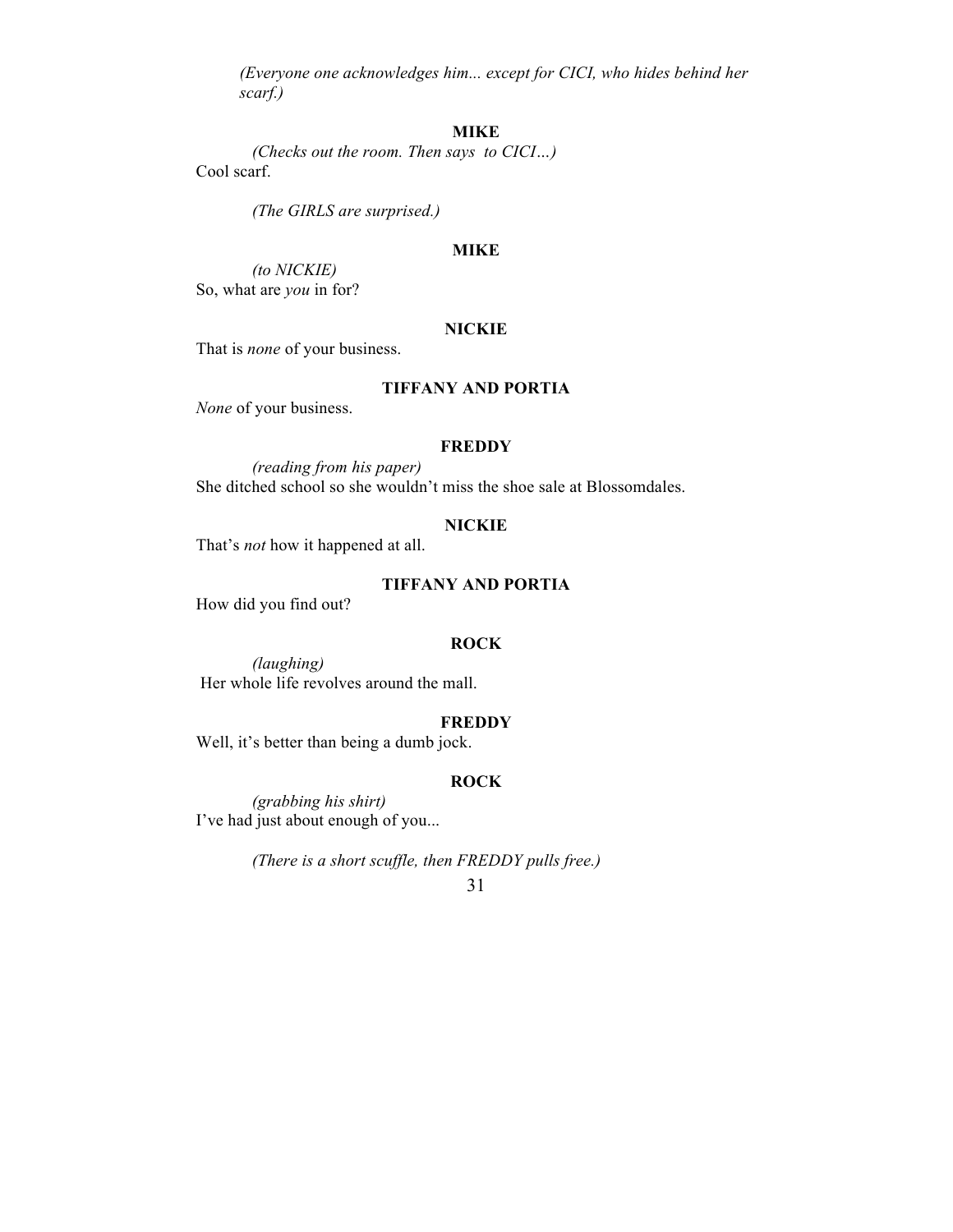#### **MIKE**

Let me guess. You two are in here for fighting.

#### **FREDDY**

No. He's here because he pushed *someone* in a locker, and left him there all day.

#### **ROCK**

*(laughing)* Ha! That was a good one.

### **CICI**

Oh Powers, you are *so* lame.

#### **FREDDY**

Lame? I'll tell you what's lame... *(reading from his paper)* ...getting kicked out of the choir for being rude to Mrs. Crumhorn.

### **TIFFANY**

*(to PORTIA)* How does he know all this?

#### **ROCK**

All right, genius. Why are *you* here?

#### **FREDDY**

*(Proudly holding up the paper) I* hacked into the school computer and printed the detention list.

### **NICKIE**

*(To FREDDY)*  What did *he* do? *(Pointing to MIKE)*

#### **FREDDY**

*(Looking at his list)* Hm…I can't seem to find him on here. *(To MIKE)* So what *did* you do?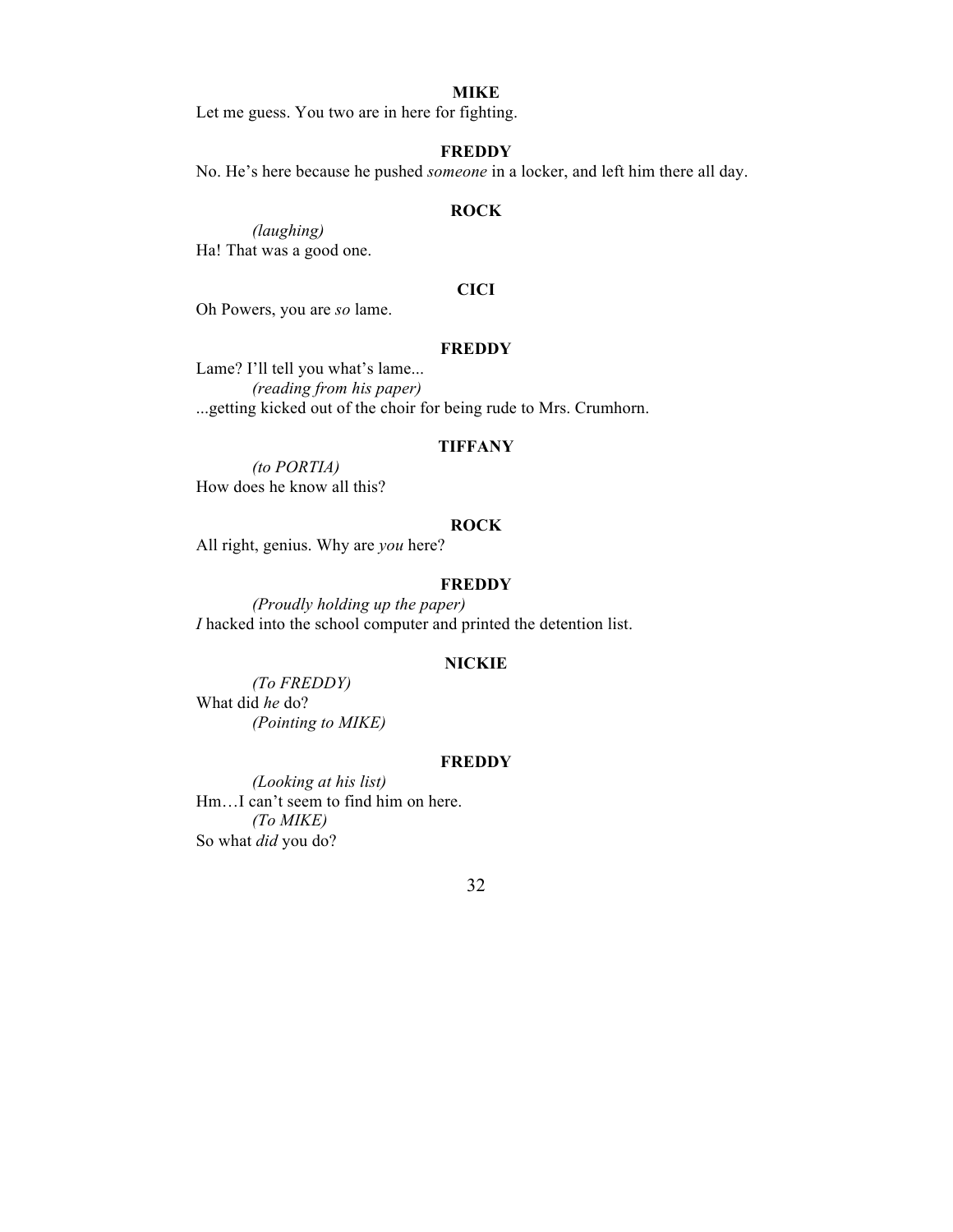### **MIKE**

*(Shrugs)* I just got sent here.

### **FREDDY**

From which class? Was it Glockenspiel?

*(MIKE shakes his head)*

#### **FREDDY**

Was it Heckelphone?

*(MIKE shakes his head)*

#### **FREDDY**

Mr. Sackbut? *(MIKE ignores him).* He's always sending people to detention.

### **MIKE**

*(To everyone)* So, what do we have to do while we're in here?

### **FREDDY**

*(excited)* We each have to write a paper on the life of a Saint. I got Saint Paul, and I already have my topic sentence.

What a loser.

# **CICI**

### **NICKIE**

I have Saint Nicholas.

### **MIKE**

That's interesting.

### **NICKIE**

And what do you mean by that?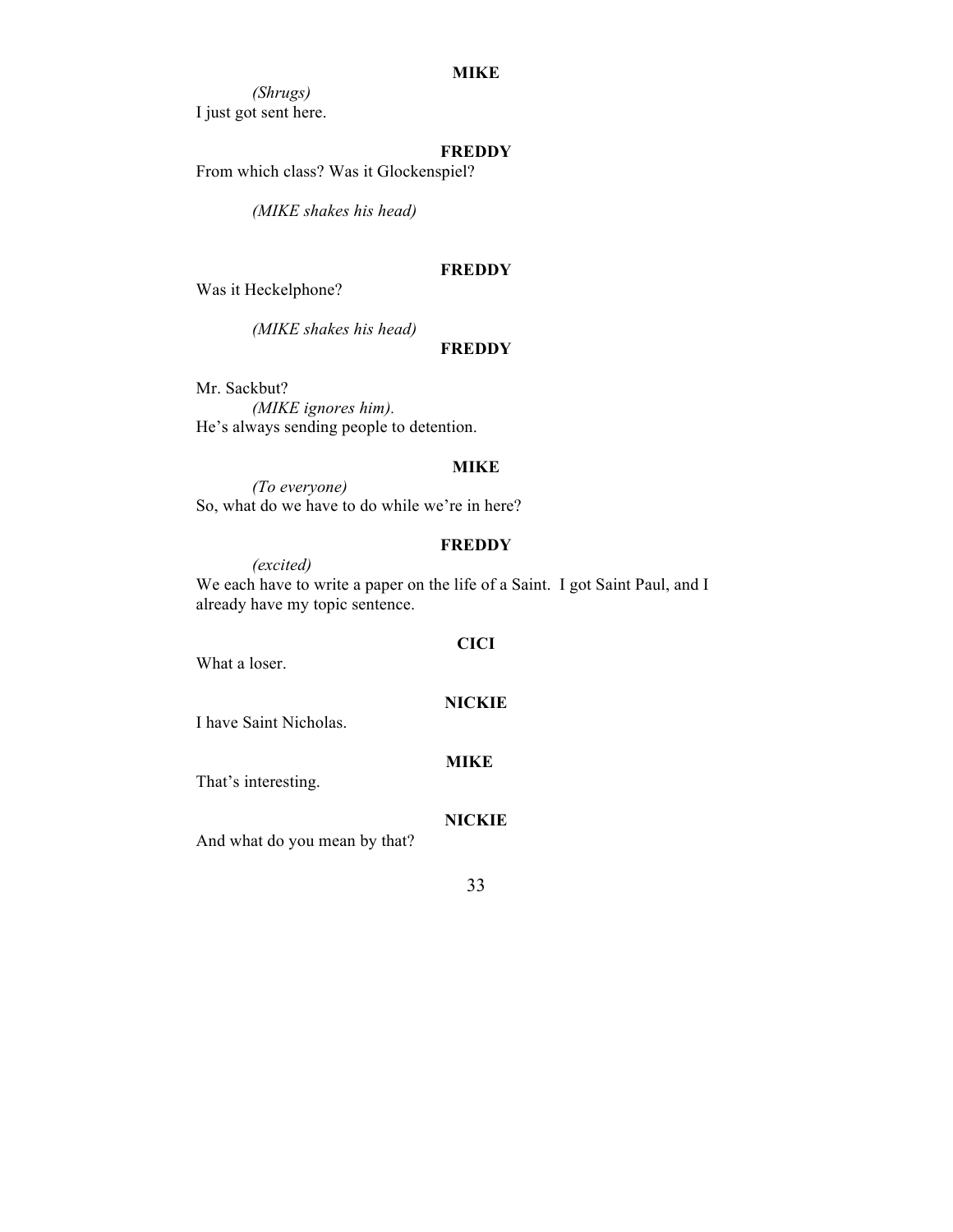#### **MIKE**

It's just funny. Saint Nicholas... Christmas... gift giving.

### **CICI**

I can't imagine her giving gifts to anyone.

### **PORTIA**

Nickie is *very* generous.

#### **TIFFANY**

Yeah. She gave *me* this designer brush.

#### **NICKIE**

*(To Tiffany)*

Ahem!

#### **TIFFANY**

*(She begins to brush NICKIE's hair.)* Oops. Sorry.

#### **PORTIA**

She lets me carry her shopping bags all over the mall. *(Suddenly realizing how that doesn't sound so good.)*

### **NICKIE**

You see. I am always giving. Why last year I gave my old coat to a poor little girl selling flowers.

#### **MIKE**

*You...* gave *your* coat to a flower girl*?*

### **NICKIE**

Yes. I remember it perfectly. It was Christmas Eve. We were on our annual mission to hit every sale in the mall before midnight.

*(Music begins. The set is transformed into the mall. CAROLERS enter.)*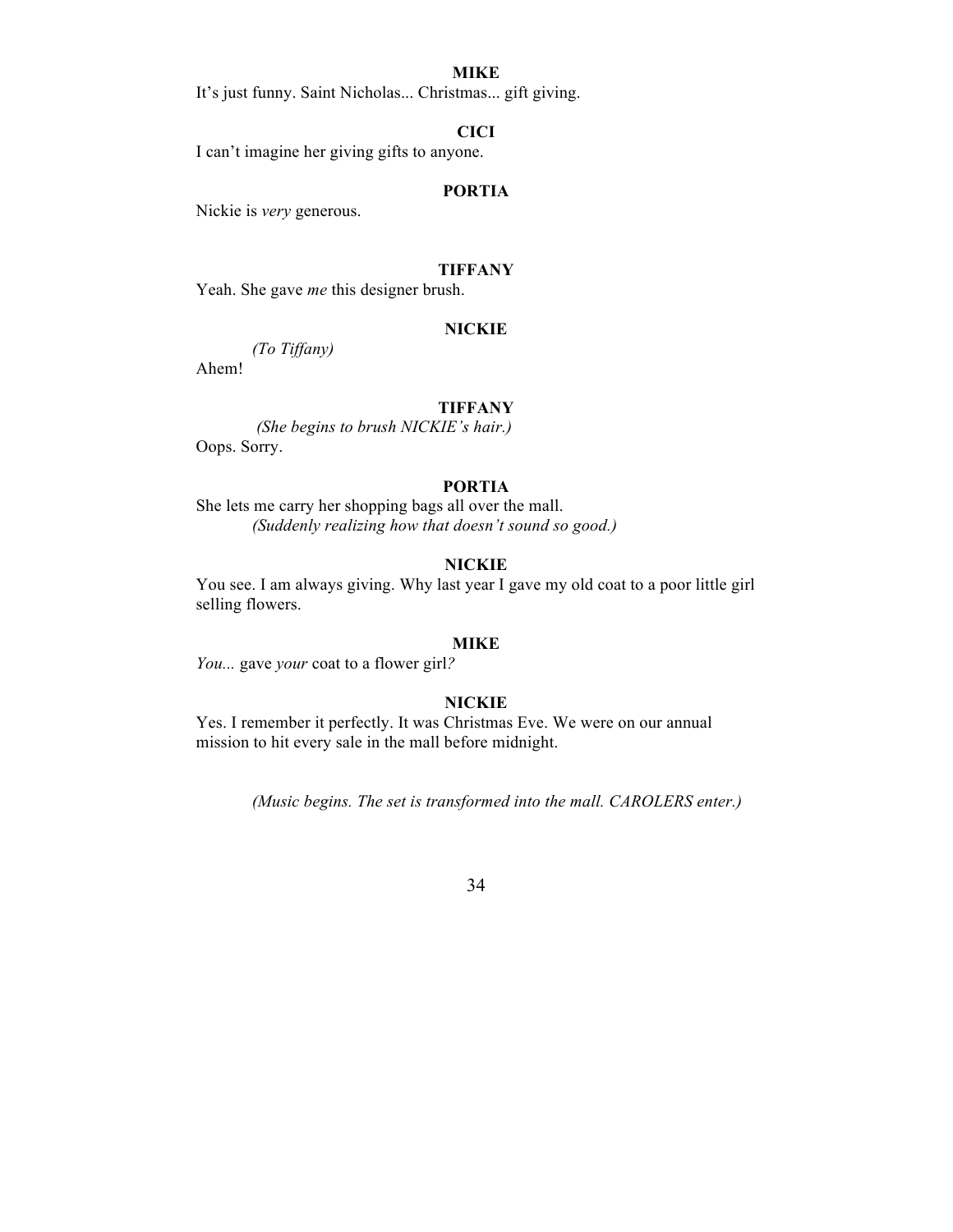**3**

**SHOPPING SPREE**

#### **CAROLERS**

JOY TO WORLD THE LORD IS COME LET EARTH RECEIVE HER KING LET EVERY HEART PREPARE HIM ROOM AND HEAVEN AND NATURE SING AND HEAVEN AND NATURE SING AND HEAV'N AND HEAV'N AND NATURE SING

*(People are shopping and bustling about. A little flower girl is selling mistletoe.)*

#### **SHOPPER 1**

Isn't the mall beautiful?

#### **SHOPPER 2**

I hope that Grandpa likes these new slippers!

#### **SHOPPER 3**

I love this time of year?

#### **NICKIE**

 CHRISTMAS COMES BUT ONCE A YEAR THE SEASON I ADORE, SHOPPING, SALES AND COUPON DAYS, CREDIT CARDS GALORE.

#### **CAROLERS**

JOY TO THE WORLD THE SAVIOR REIGNS…

#### **NICKIE**

THE STORES ARE FILLED WITH WONDERMENT THE CLOTHES ARE JUST DIVINE, COATS AND SHOES WITH BAGS TO MATCH JUST WAITING TO BE MINE.

### **CAROLERS**

HE RULES THE WORLD WITH TRUTH AND…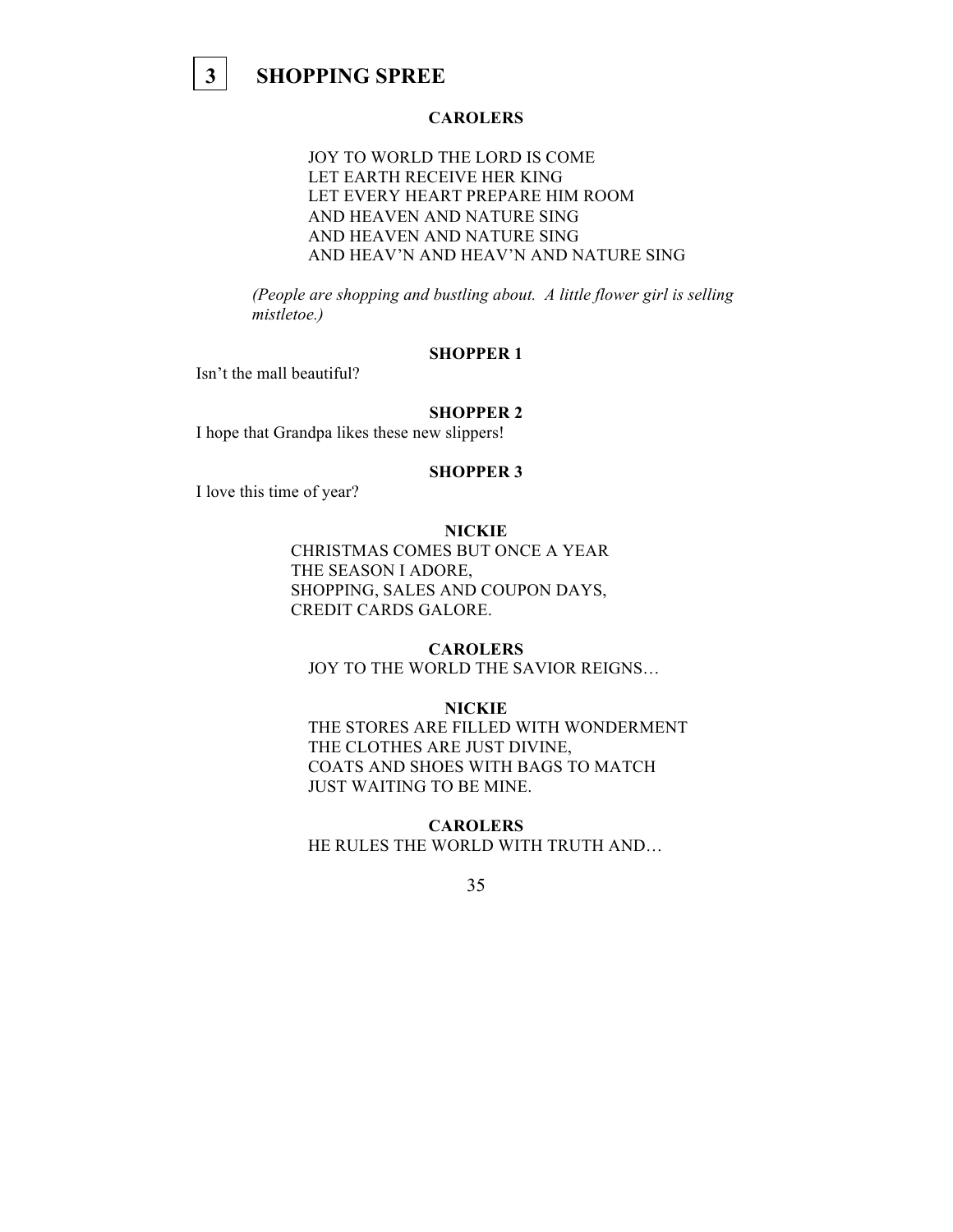#### **NICKIE**

STEP ASIDE, YOU'RE IN MY WAY I'M ON A QUEST THIS HOLIDAY TO SEARCH THE MALL FROM STORE TO STORE WHAT ELSE IS THE SEASON FOR?

*(MR. MURPHY is working at the mall, cleaning. ANGELA is shopping with her mother. They approach the FLOWER GIRL)*

# **SAMPLE SCRIPT ONLY**

**Portions of this script are not included.**

**You may request a full perusal script by sending your name, organization name, and email address to themaestrocompany@gmail.com.** 

**You may order scores/scripts and purchase a performance license by visiting www.maestrocompany.com/detention**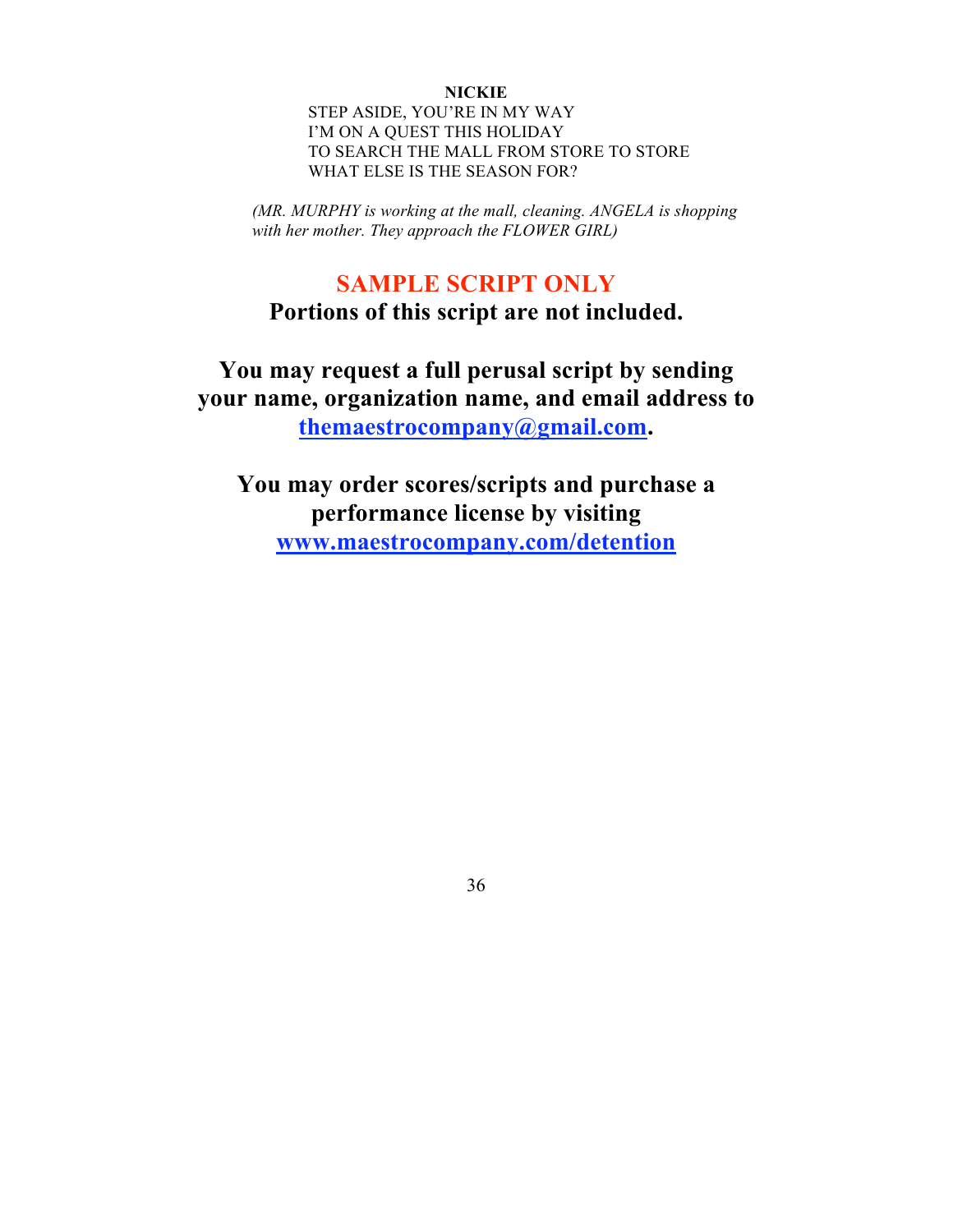#### **HECKELPHONE**

#### *(over the intercom)*

Heckelphone here. Ms. Goldsong, would you please hurry to the weight lifting room. Ms. Pennywhistle is entangled in the elliptical machine.

### **GOLDSONG**

*(dramatically)* Oh what a tangled web we weave, when first we... (*stops herself)* The elliptical machine?! That sounds painful. Keep working, this may take a while. *(exits)*

> *(MIKE discreetly re-enters the action. ROCK teases FREDDY while he works, i.e., flicking his ear, poke him, closes his computer, etc., finally knocking his pencil off the table.*

> *(During the next few lines, ANGELA quietly picks up FREDDY's things and puts them back on the table.)*

### **FREDDY**

That's it! That's all I can take. I am so over you harassing me. Stop pushing me around, you primate ignoramus.

#### **ROCK**

What else would I do for fun?

### **FREDDY**

You could try pushing a button on your computer preferably the one that turns it on.

#### **ROCK**

That's fun?

#### **ANGELA**

These are really cool pens, Mr. Freddy.

#### **FREDDY**

Well I have fun doing *my* homework.

### **ROCK**

You know, you must really like it in that locker. Homework is for dweebs.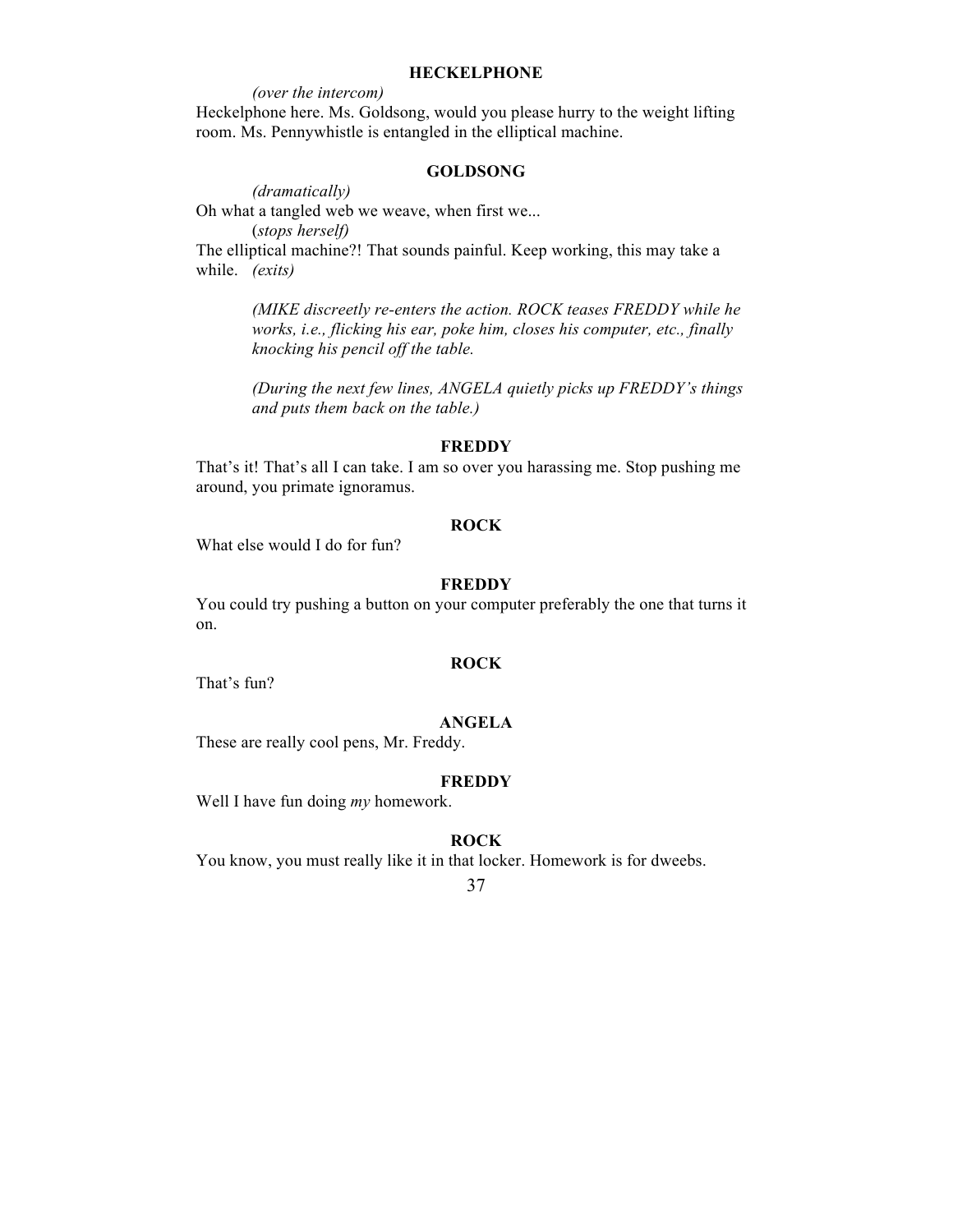### **FREDDY**

Do you think I like spending my formative years starring at a computer screen having no social life whatsoever?

### **ROCK**

*You,* wanna social life? Well not doing homework works for me.

### **FREDDY**

Do you jest? It takes straight A's to get into Harvard. *(dramatic sigh)* You know, my life is *not* easy.

### **ROCK**

Oh, and you think mine is? The only way *I* can get into college is if I win *every* game. I can never drop the ball.

### **CICI**

*(Trying to write)* Would you guys *please* put a sock in it? You think you're so different? You two are *exactly* the same.

#### **FREDDY**

What?

### **ROCK**

No way.

#### **ANGELA**

Yes, exactly the same.

#### **NICKI**

You wouldn't last a day in each other's shoes.

#### **MIKE**

Now there's something I'd pay money to see.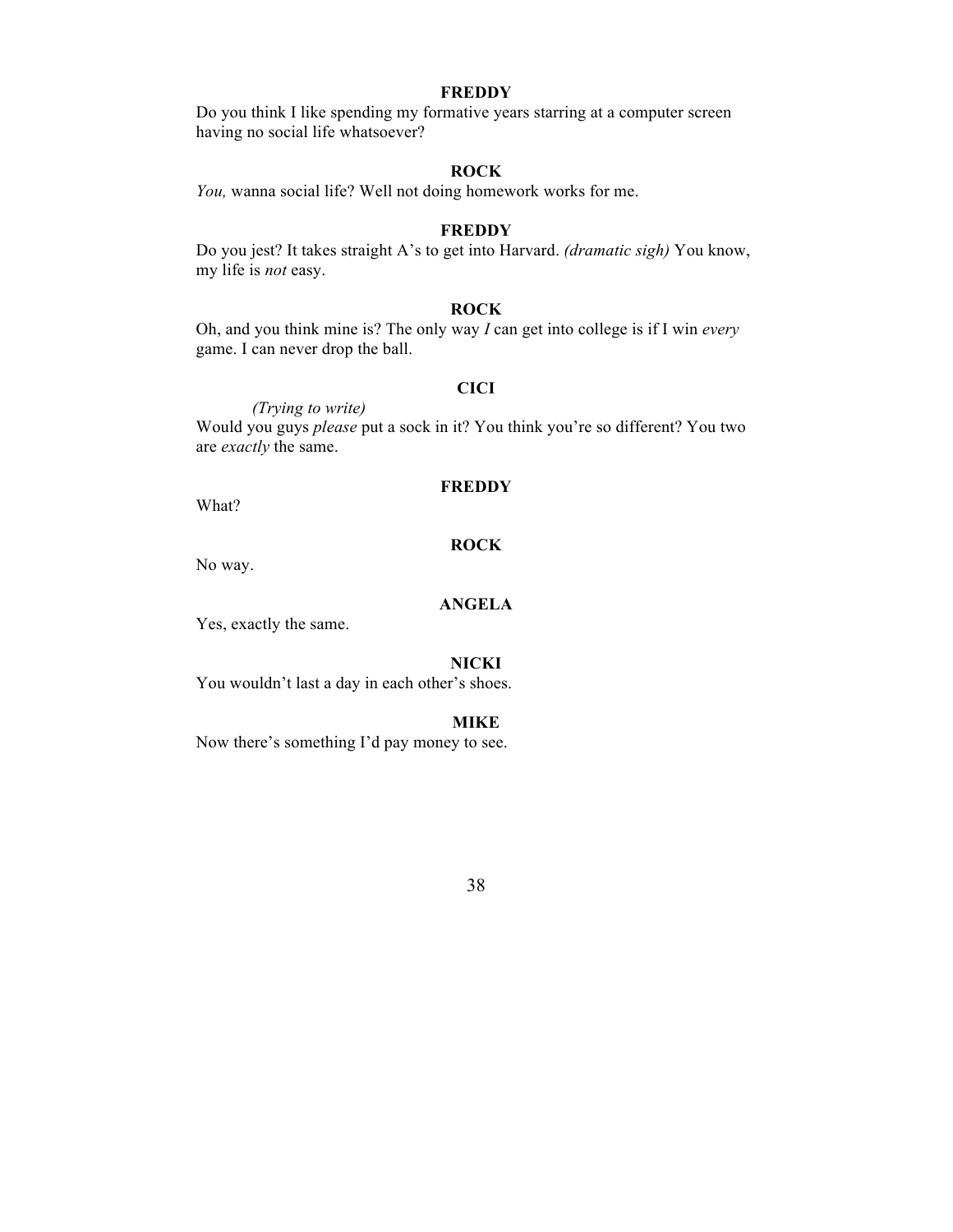# **5**

### **TRADING PLACES**

*(Prologue music begins again)*

*(The lockers are brought back on. As in the prologue, pounding is heard in one of lockers. ROCK, dressed as FREDDY, is in the locker. FREDDY, dressed as ROCK, is hiding behind his two friends, who are laughing.)* 

*(MR. GLOCKENSPIEL comes by and opens the locker.)*

#### **GLOCKENSPIEL**

Vell, if it isn't Paul Frederick Powers… I vonder who forced you in zuh locker?

*(ROCK, as FREDDY, starts to answer)*

Never mind, I tsink I know.

*(GLOCKENSPIEL approaches the boys, separates them*)

### **GLOCKENSPIEL**

Ah ha!

### **ROCK (as FREDDY)**

Good morning, Mr. Glockenspiel.

### **GLOCKENSPIEL**

 Das ist *Herr* Glockenshpiel. You are late for German class, again. Unt now I know vhy. Zis time: Detention! *(Music cue)*

*(FREDDY, as ROCK, starts to speak)*

#### **GLOCKENSPIEL**

*(puts hand up)* Don't schpeek. Follow me.

> *(As before, MR. GLOCKENSPIEL does a military turn. The boys mimic him, line up behind him and march off stage. As they pass by the locker,*

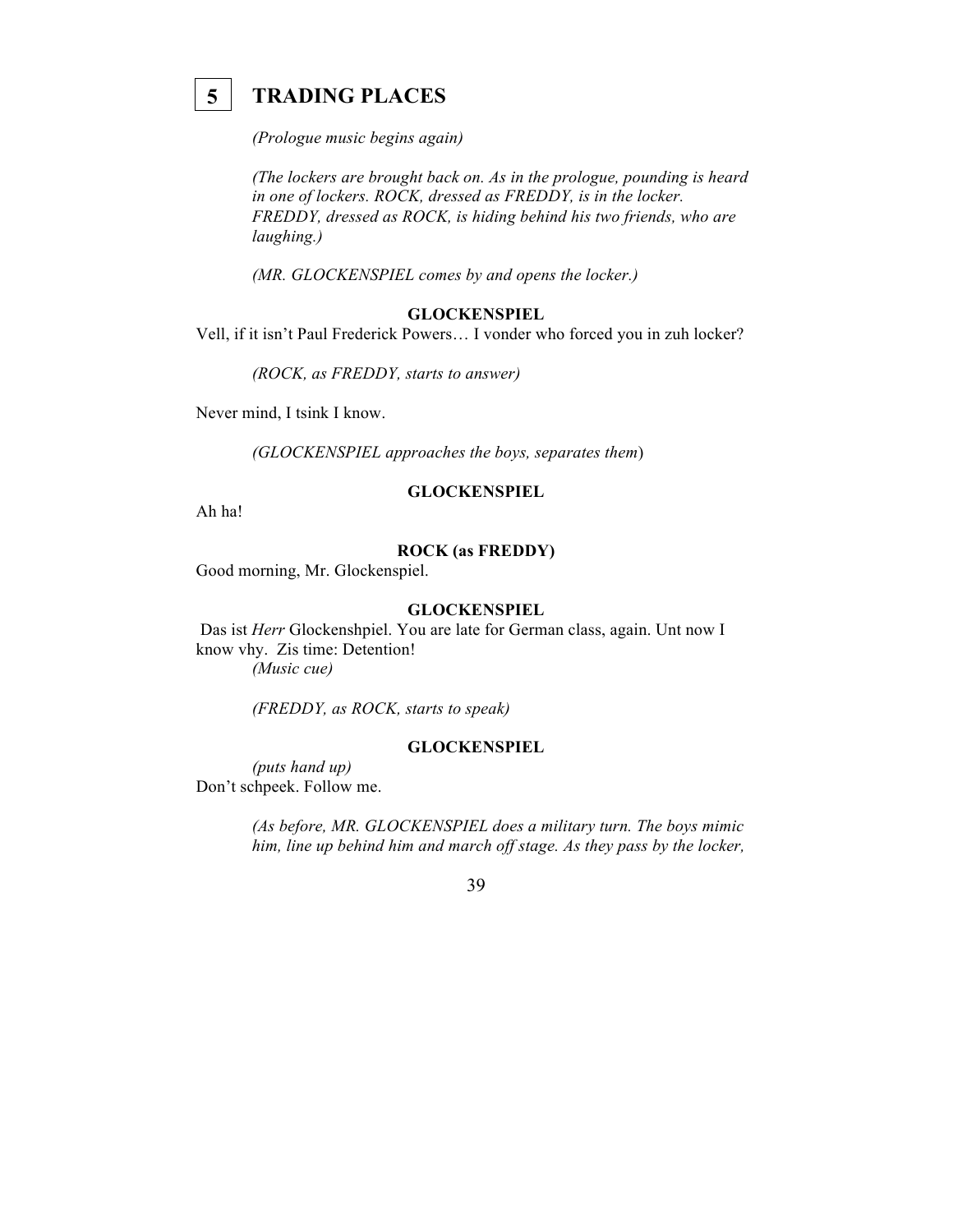*FREDDY as ROCK, pushes ROCK, as FREDDY back in and slams door shut.)*

*(A big sign is dropped or brought on. It reads "Pep Rally Today.")* 

*(Drum cadence begins. Cheerleaders, football players and student body enter cheering. MIKE is seen among the students, cheering.)*

#### **MT. CALLIOPE CHEER 4A**

### **CHEERLEADERS**

C… C… C… A… L

**ALL**

C… C… C… A… L

**CHEERLEADERS**

L… I… O… P…E

**ALL**

L… I… O… P… E

**CHEERLEADERS**

C… A… L… L… I… O… P… E

**ALL**

C… A …L… L… I… O …P… E

### **CHEERLEADERS**

C *(clap)* A *(clap, clap)* DOUBLE L... I... O... P... E C *(clap)* A *(clap, clap)* DOUBLE L... I... O... P... E

**ALL** MOUNT ... CALLIOPE

*(Music intro)*

**5B**

### **MT. CALLIOPE FIGHT SONG**

### **CHEERLEADERS**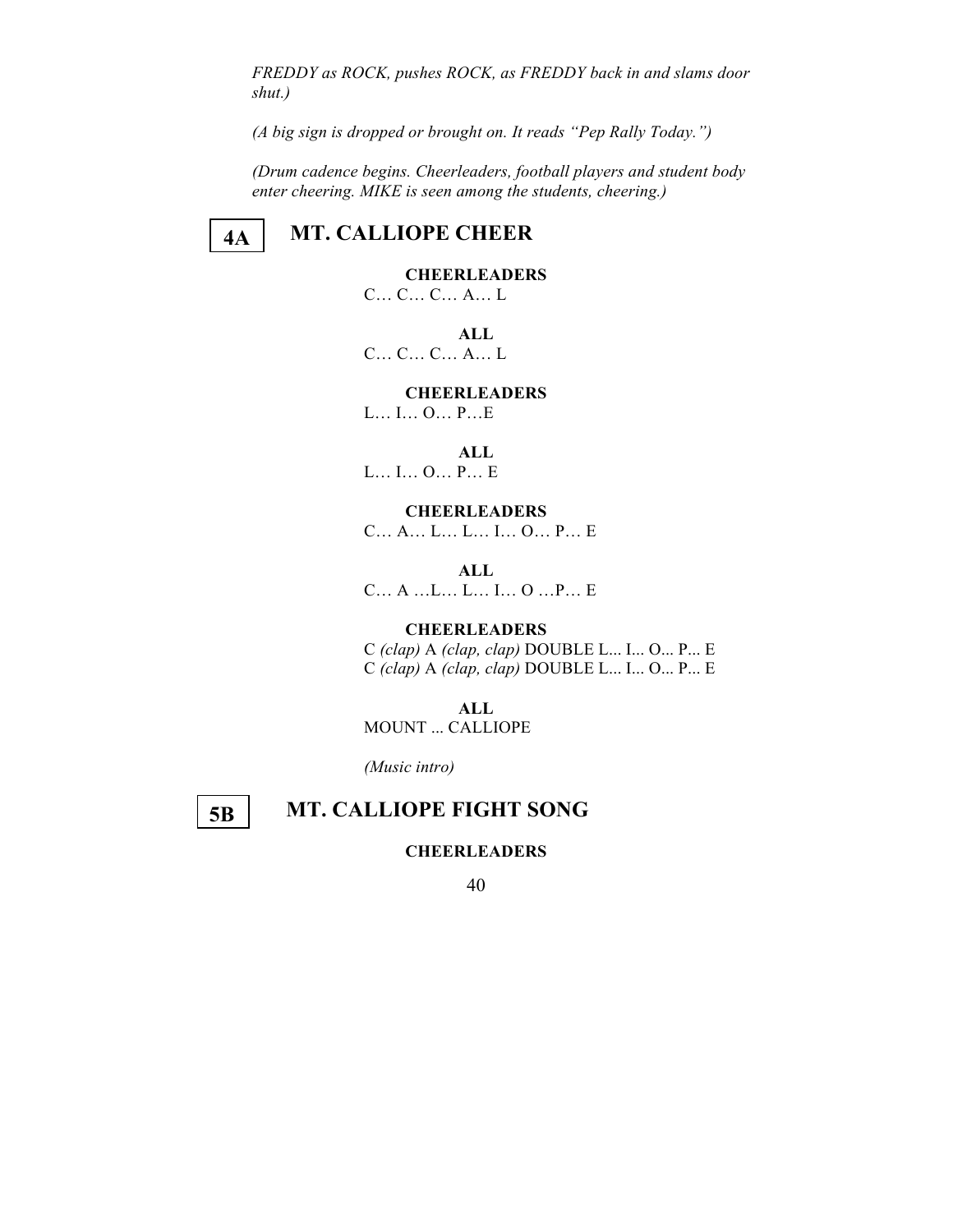Let's hear it Muskrats!

*(Everyone cheers)*

**ALL**

FIGHT, FIGHT, FIGHT FOR MOUNT CALLIOPE GO, GO, GO, MAKE THE PLAY GET UP OFF YOUR SEAT STAND UP ON YOUR FEET TO WATCH THE MIGHTY MUSKRATS WIN THE DAY

CHEER, CHEER, CHEER FOR MOUNT CALLIOPE *(Shout)* Rah! Rah! Rah! *(Sing)* THE MUSKRATS RULE! SHOUT! SHOUT! MAKE SOME NOISE TO SHOW HOW MUCH WE LOVE OUR SCHOOL

*(They act like Muskrats)* Chew 'em up! Spit 'em out! Muskrats! Muskrats! Chew 'em up! Spit 'em out! Muskrats! Muskrats! *(Everyone cheers)*

**ALL**

FIGHT, FIGHT, FIGHT FOR MOUNT CALLIOPE GO, GO, GO, MAKE THE PLAY GET UP OFF YOUR SEAT STAND UP ON YOUR FEET TO WATCH THE MIGHTY MUSKRATS WIN THE DAY

CHEER, CHEER, CHEER FOR MOUNT CALLIOPE *(Shout)* Rah! Rah! Rah! *(Sing)* THE MUSKRATS RULE! SHOUT! SHOUT! MAKE SOME NOISE TO SHOW HOW MUCH WE LOVE OUR SCHOOL *(They all cheer and exit)*

*(The lockers are opened. Towels are hung over the doors)*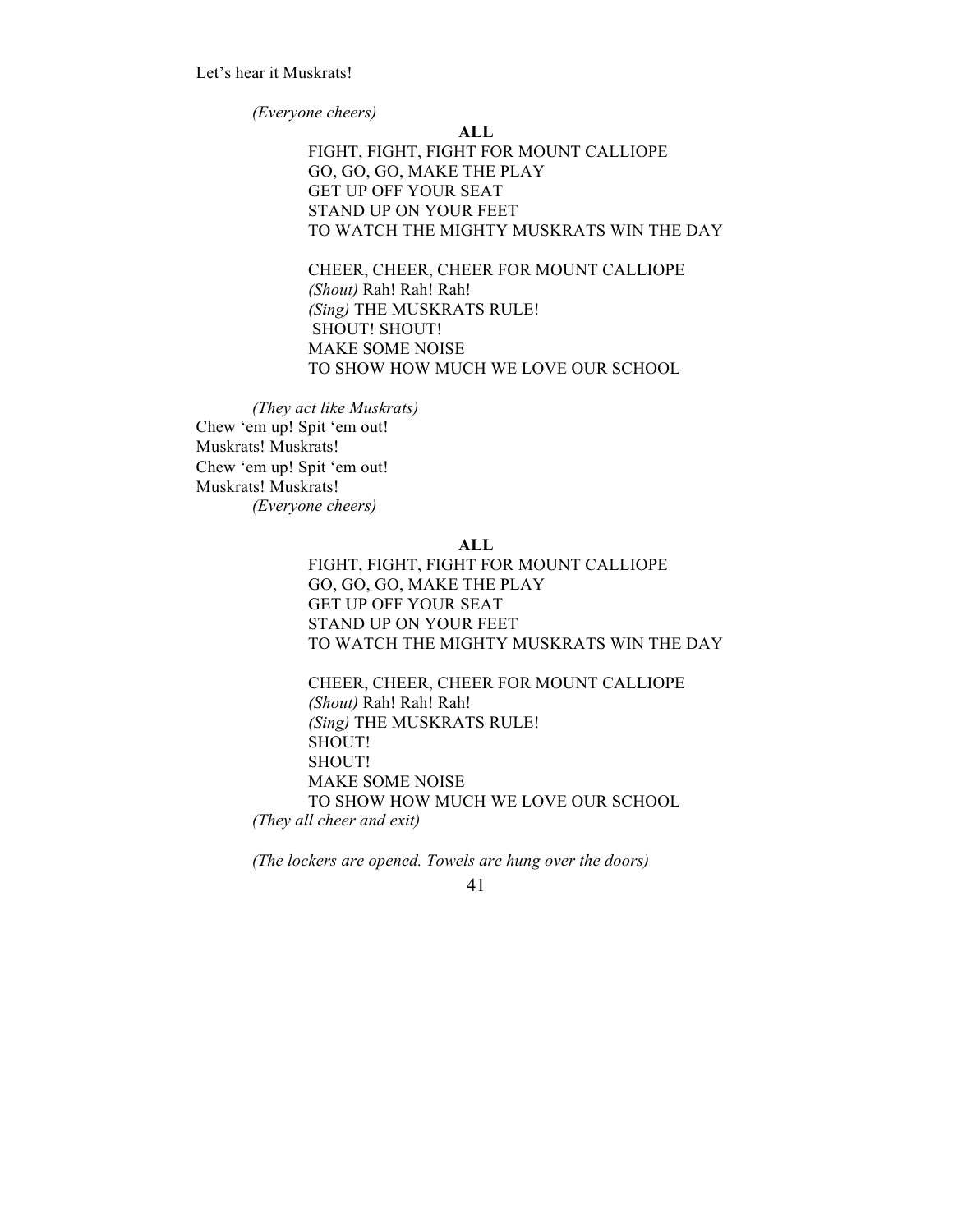*(The football players enter, running in a line. They stop in front of lockers and towel off. COACH REBEC enters. FREDDY, as ROCK, enters, stumbling and out of breath.)*

#### **COACH**

Peterson! What's up with you today?

*(FREDDY, as ROCK, still gasping, tries to answer but can't.)*

I've got five college scouts coming to the game tonight. I thought you wanted to go to a big school.

#### **FREDDY (as ROCK)**

*(out of breath)*

I do Coach.

#### **COACH**

Well, you're not gonna get there by slackin'. Now drop down and give me 50.

*(FREDDY, as ROCK, drops to floor, barely does one push up, then falls flat on his face. Black out.)*

*(Music continues)*

*(Lights come up on the library.)*

*(Several students are studying or talking quietly, including NICKIE, TIFFANY and PORTIA. ROCK, as FREDDY, is sitting at a table with a huge stack of books. MR. MURPHY is emptying waste baskets. MIKE is working in the library, and gives MRS. CORNAMUSE, the librarian, a book from the stacks. She approaches FREDDY.)* 

#### **CORNAMUSE**

Mr. Powers, here is the book you requested, The Astrophysics of Gaseous Nebulae and Active Galactic Nuclei. *(Sets the large book down, ROCK as sighs.)* I'm happy to see doing some light reading for a change. *(Looking at her watch)*. Oh my, it's almost closing time. All right everyone, time to check out. *(She sits at her desk).*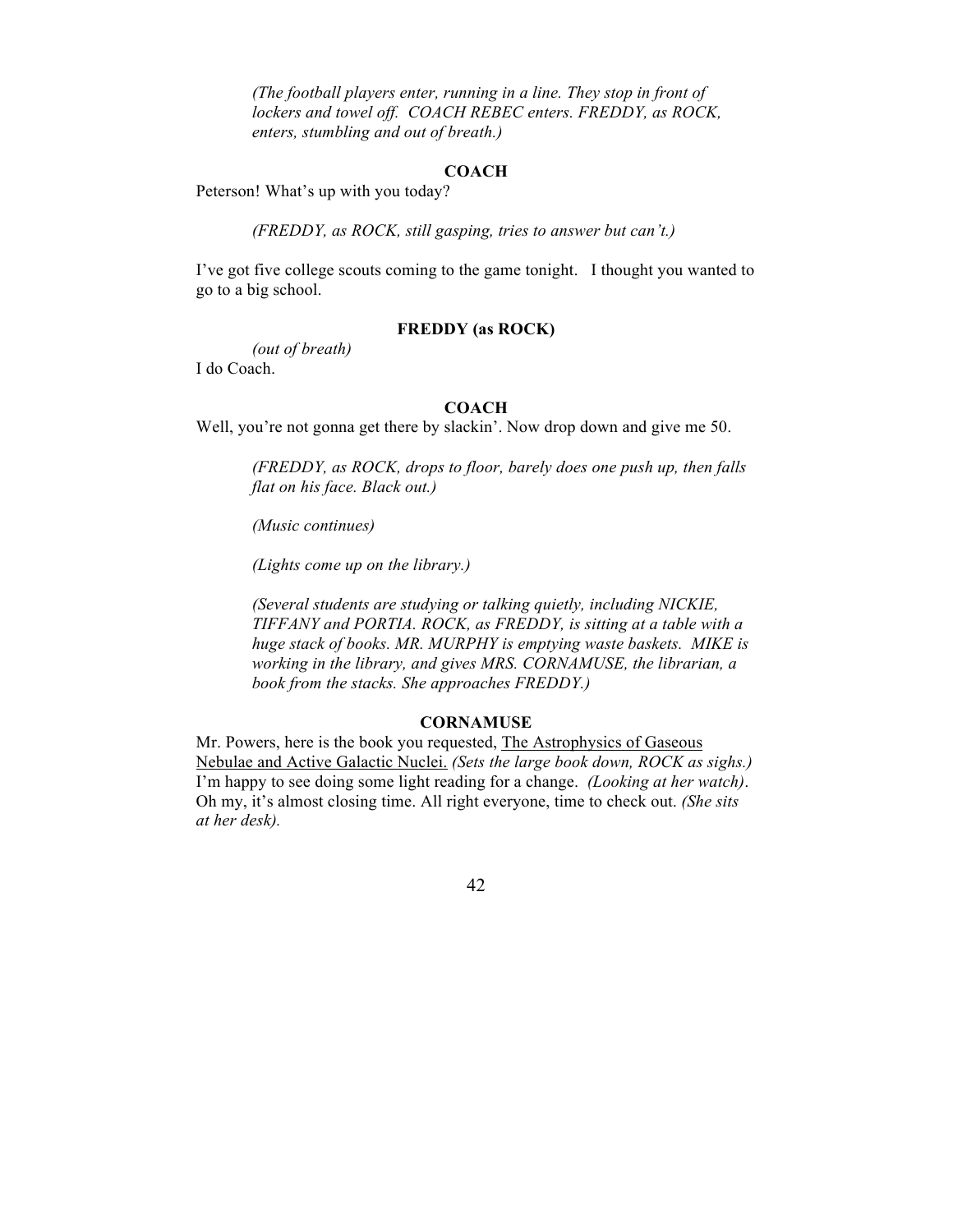*(The students line up. NICKIE is third in line, followed by TIFFANY and PORTIA. MRS. CORNAMUSE stamps the first two students' cards, they exit. NICKIE steps up to the desk.)*

#### **CORNAMUSE**

Miss Banks, you have a \$10 late fee.

#### **NICKIE**

*(Acting surprised)*

I *do*?

#### **CORNAMUSE**

It was for... let's see... *(She looks in the computer or at a list)* The A to Z Guide to Lip Gloss. I didn't know we had a book like that.

#### **NICKIE**

It was for my science project. I was comparing the staying power of different colors. *Fresh and Fruity Frappacino*, *Very Berry Cool and* Cherry, and *Cute and Kissable Lavender Ice.*

*(Tiffany and Portia sigh together.)* 

### **CORNAMUSE**

*(Getting interested).* How fascinating. Which was best?

#### **NICKIE**

I never found out. I bought all three.

#### **CORNAMUSE**

*(Annoyed)* Ten dollars please.

#### **NICKIE**

*(Hands her a credit card)* Do you take credit cards?

#### **CORNAMUSE**

Sorry, cash only.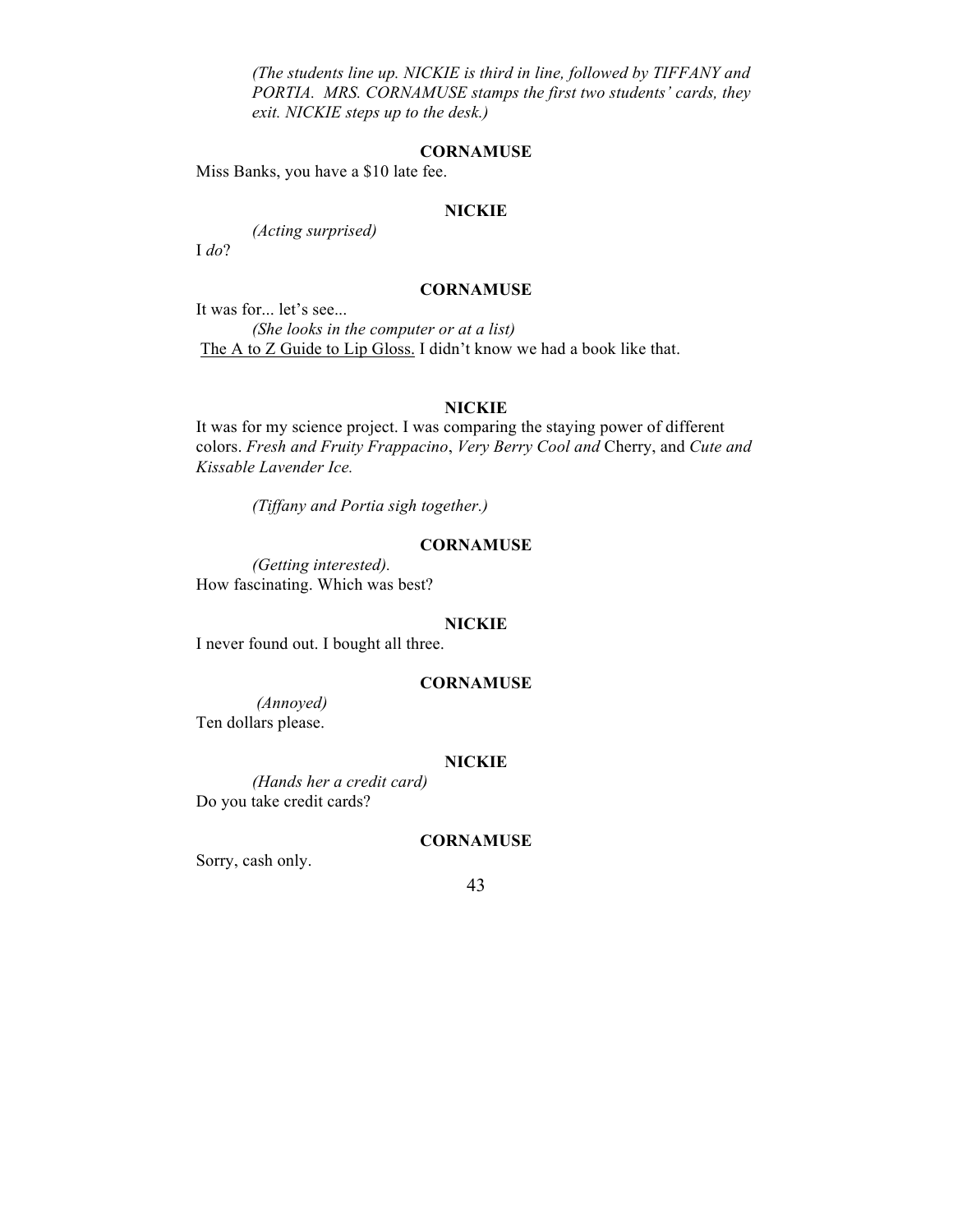*(NICKIE looks over at PORTIA and TIFFANY and they each hand NICKIE a five dollar bill, which she hands over to MRS. CORNAMUSE..)*

### **CORNAMUSE**

Thank you. Next!

*(The girls begin to leave, crossing in front of ROCK as FREDDY.)*

### **TIFFANY**

What are you wearing to the party tonight, Nickie?

### **NICKIE**

My skinny jeans and my new faux Gorilla fur vest.

*(The girls react with excitement.)* 

### **TIFFANY**

*(In a mocking tone)* Look there's Freddy, I wonder if he's going to the party tonight?

#### **PORTIA**

He doesn't have time for parties.

### **NICKIE, TIFFANY, PORTIA**

*(Imitating Freddy)* He's going to *Harvard* you know.

> *(The girls laugh as they exit. All the other kids have left as well. Mrs. CORNAMUSE is packing up in a hurry.)*

### **CORNAMUSE**

I must be getting home. It's Friday: Gilbert and Sullivan sing-a-long night. By now, Mr. Cornamuse will be dressed in his Monarch of the Sea costume. *I'll* be playing Buttercup. Don't forget to lock up when you leave!

*(singing operatically as she exits)*

I'M CALLED LITTLE BUTTERCUP POOR LITTLE BUTTERCUP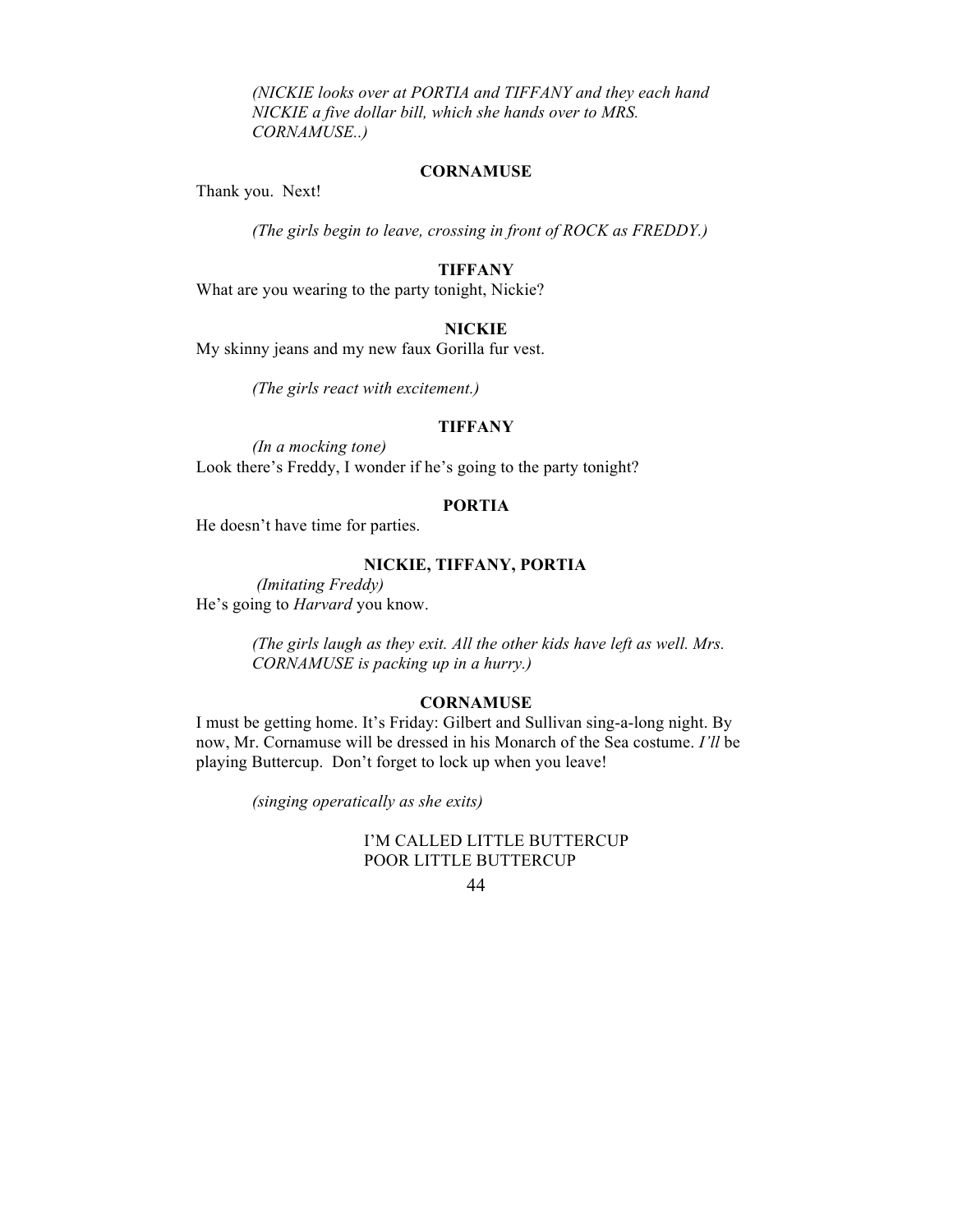### THOUGH I COULD NEVER TELL WHY...

### **ROCK (as FREDDY)**

*(to the audience)* I hate astrophysics.

*(Blackout)* 

**6**

# **WALK IN HIS SHOES**

*(Music begins. Lockers are brought back on.)*

*(ROCK and FREDDY enter from both sides of the stage, now dressed as themselves, and run into each other. FREDDY'S face goes right into ROCK'S chest. FREDDY looks up, sees that it's ROCK. He looks at the audience, saddened. Goes to the locker, slowly opens it, and begins to get in. Rock looks at him, stops him from getting in, and closes the locker. They walk off together.)*

#### **MIKE**

TAKE THE TIME TO WALK IN HIS SHOES AND CHERISH WHAT YOU CAN LEARN.

TAKE THE TIME; LOOK AT EACH OTHER. SEE THE WORLD AS IT TURNS.

OPEN YOUR EYES; IT'S TIME TO DISCOVER IT'S NOT ONLY YOU WHO IS YEARNING... YEARNING.

# **SCENE 5**

*(In the detention room, the kids are quietly working on their papers.)*

### **FREDDY**

*(closes his laptop)*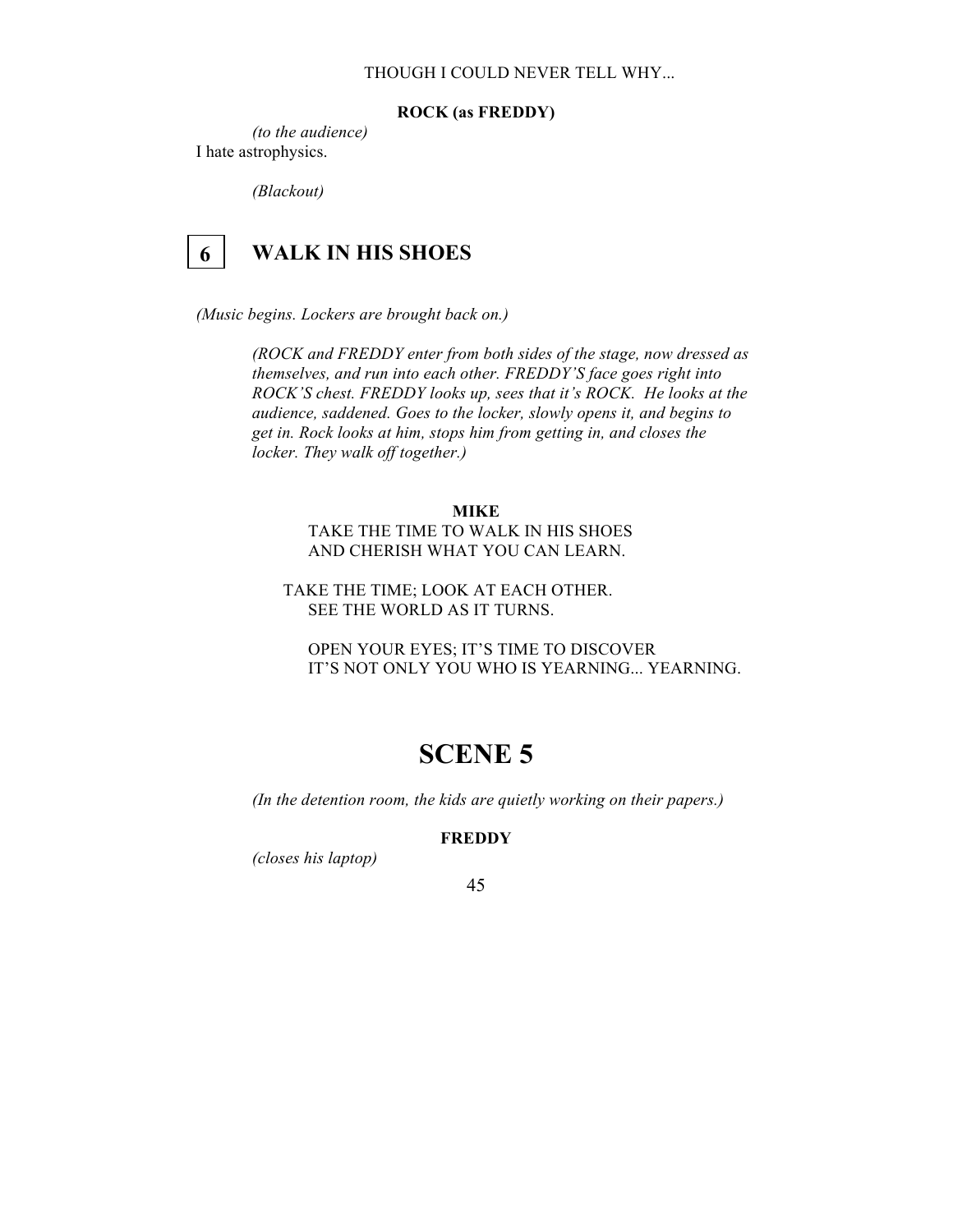Done!

*(Everyone looks up.)*

#### **ROCK**

Dude, I'm only on my first sentence.

### **FREDDY**

I could help you if you want.

#### **ROCK**

That would be cool.

#### **FREDDY**

So, what do you have so far?

(*ROCK hands him the paper FREDDY adjusts his glasses. He studies the paper for a moment then read…s)*

Saint Peter was born.

*(Pause.)*

I think you're going to need a *little* more detail than that. Here, let's look in the book.

*(Thumbs through)*

Okay, here we are. Saint Peter's true and original name was Simon. Capital S... I... M...

### **ROCK**

I know how to spell to Simon.

### **FREDDY**

*(speaking quickly)* ...sometimes occurring in the form of Symeon. He was the son of Jona and was born in Bethsaida, a town on Lake Genesareth. *(To ROCK)* Did you get all that?

*(ROCK doesn't answer, stars straight ahead in a daze.)* This is not going to be easy. Here I'll help you.

*(They quietly work together on the paper.)*

*(Nickie, Portia and Tiffany are working together on Nickie's paper.)*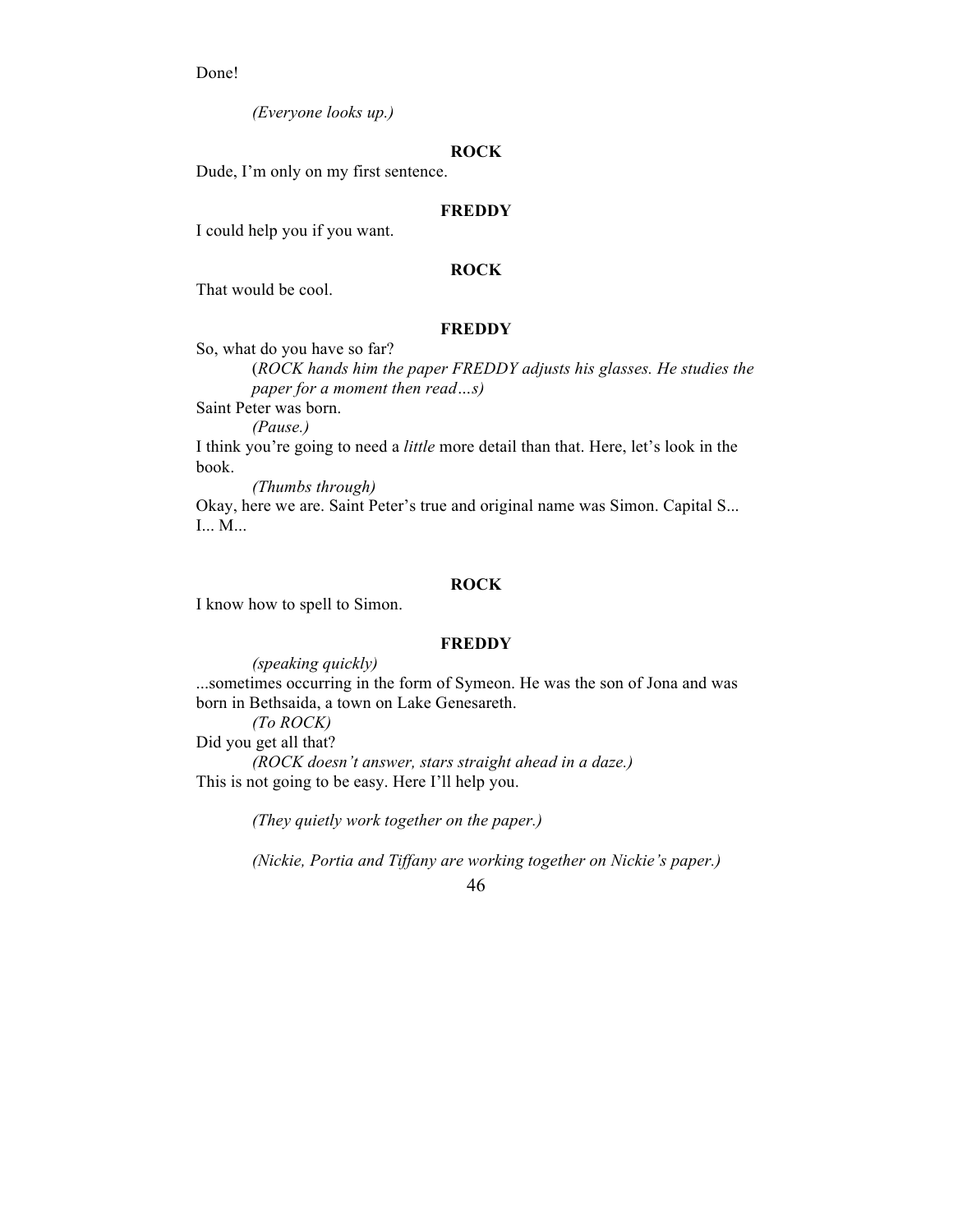#### **NICKIE**

Girls, I'm ready for paper. What do you have for me today?

*(The girls present their paper samples.)*

### **TIFFANY**

Fabulous Fuchsia?

### **NICKIE**

Oh, I just couldn't do fuchsia today.

#### **PORTIA**

Captivating Chartreuse?

### **NICKIE**

Does this month have an "r" in it?

### **PORTIA**

Yes.

### **NICKIE**

Then "no."

### **TIFFANY**

*(exaggerated French accent) Aubergine?*

#### **NICKIE**

*(shocked)* After Labor Day?

### **PORTIA**

*(Looking in her bag, she gasps with excitement.)* How about Peppermint Panache?

#### **NICKIE**

*(thinking for a moment)* Perfect!

#### **PORTIA**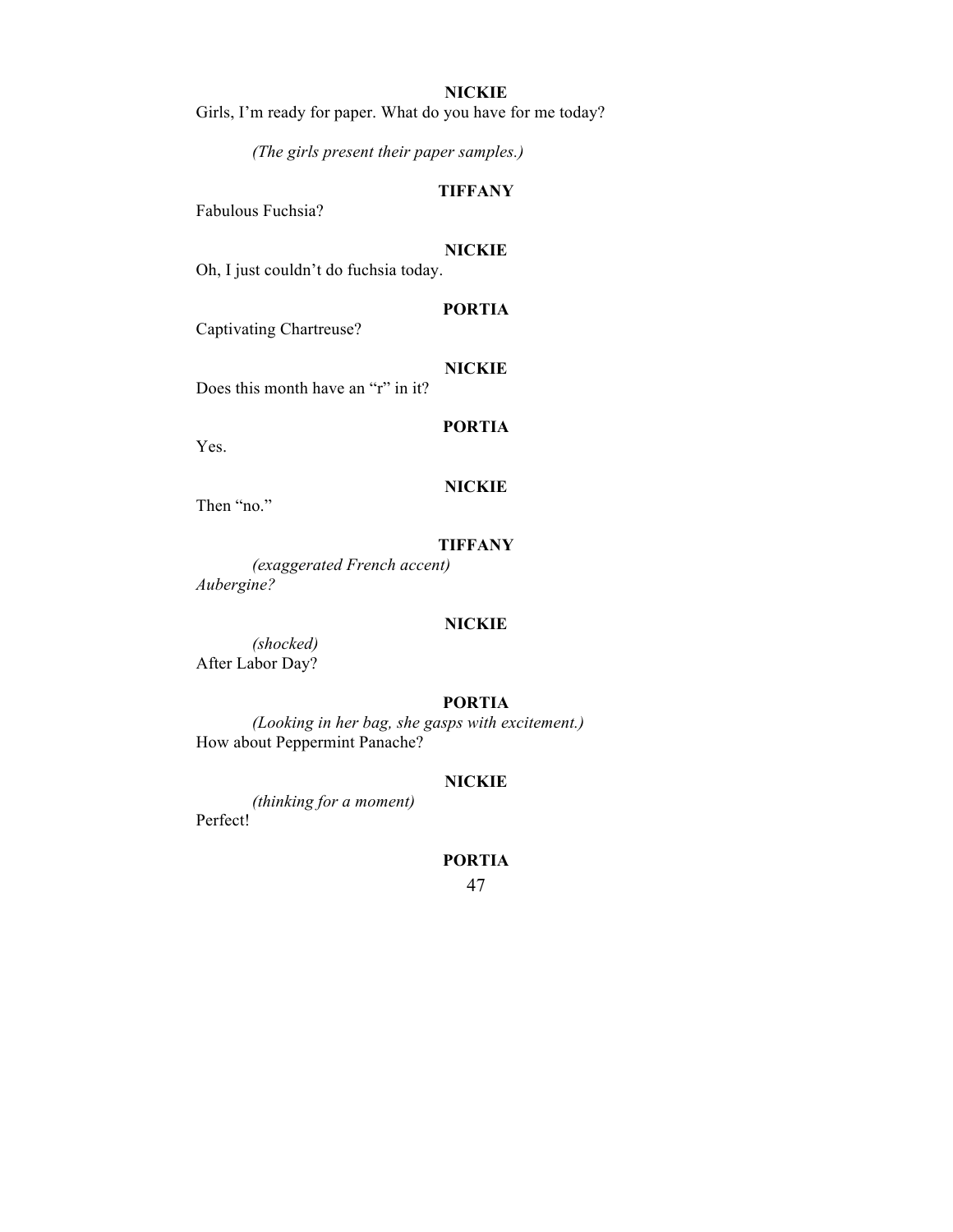It's smells just like candy canes.

*(The girls continue to work.)*

*(CICI'S humming under her breath, as she works on her paper. Slowly, she begins to sing the words...)* 

#### **CICI**

THANK YOU, LORD FOR BROTHER SUN RADIANT IN ITS SPLENDOR THANK YOU, LORD, FOR SISTER MOON AND STARS THAT SHINE...

*(During her singing, the KIDS look at her with surprise. CICI looks up and sees them, realizing that she was singing aloud, she immediately stops singing.)*

#### **ANGELA**

Why'd you stop? You sing pretty.

#### **FREDDY**

Yeah, Cici, that sounds pretty good.

#### **MIKE**

What were you singing?

#### **ROCK**

It sounds like what Ms. Goldsong was reading.

### **FREDDY**

You mean "The Canticle of Brother Sun"?

#### **CICI**

Yeah... Well... we sang it in choir last year.

#### **NICKIE**

Sing it for us?

#### **ALL**

*(Yeah! Let's hear it. Come on CICI. etc.)*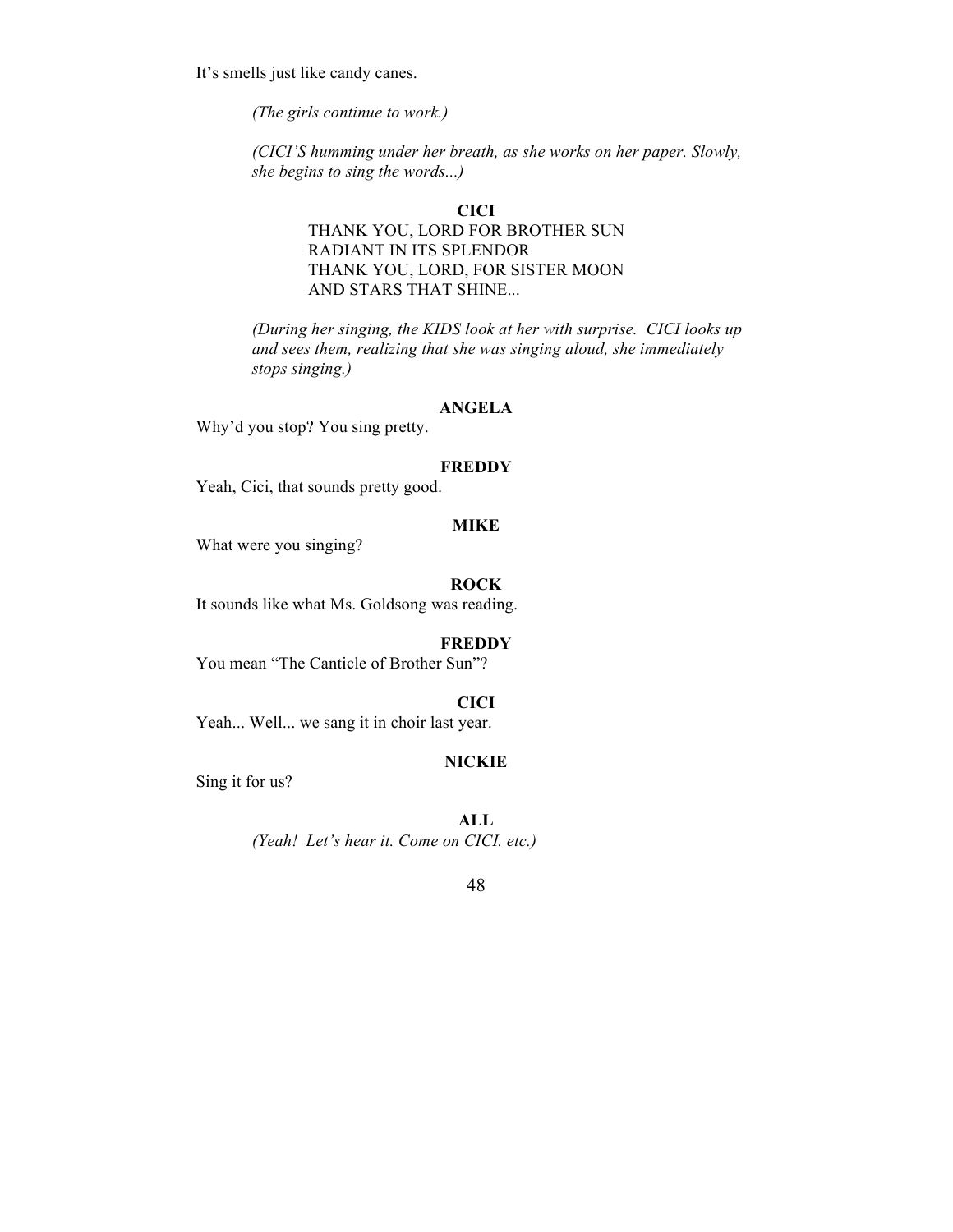#### **CICI**

I don't like to sing in front of people. *(continues writing, trying to hide)*

### **MIKE**

You have a real gift. Why hide it?

### **CICI**

*I just don't want to.*

### **MIKE**

Are you scared?

### **ROCK**

I know how you feel. Every time I play a game, I'm afraid I'll drop a pass.

### **FREDDY**

I have nightmares that I won't get 2400 on my SAT's.

### **TIFFANY**

I have this terrible fear of bell bottoms.

### **PORTIA**

Oh! Tell me about it, sister.

### **ANGELA**

You know what I do when I'm scared? I say this prayer my mommy taught me. Wanna hear it?

#### **MIKE**

Sure.

(Music begins)

**7**

### **ANGEL OF GOD**

**ANGELA**

Angel of God, my guardian dear. To whom, God's love, entrusts me here.

ANGEL OF GOD, MY GUARDIAN DEAR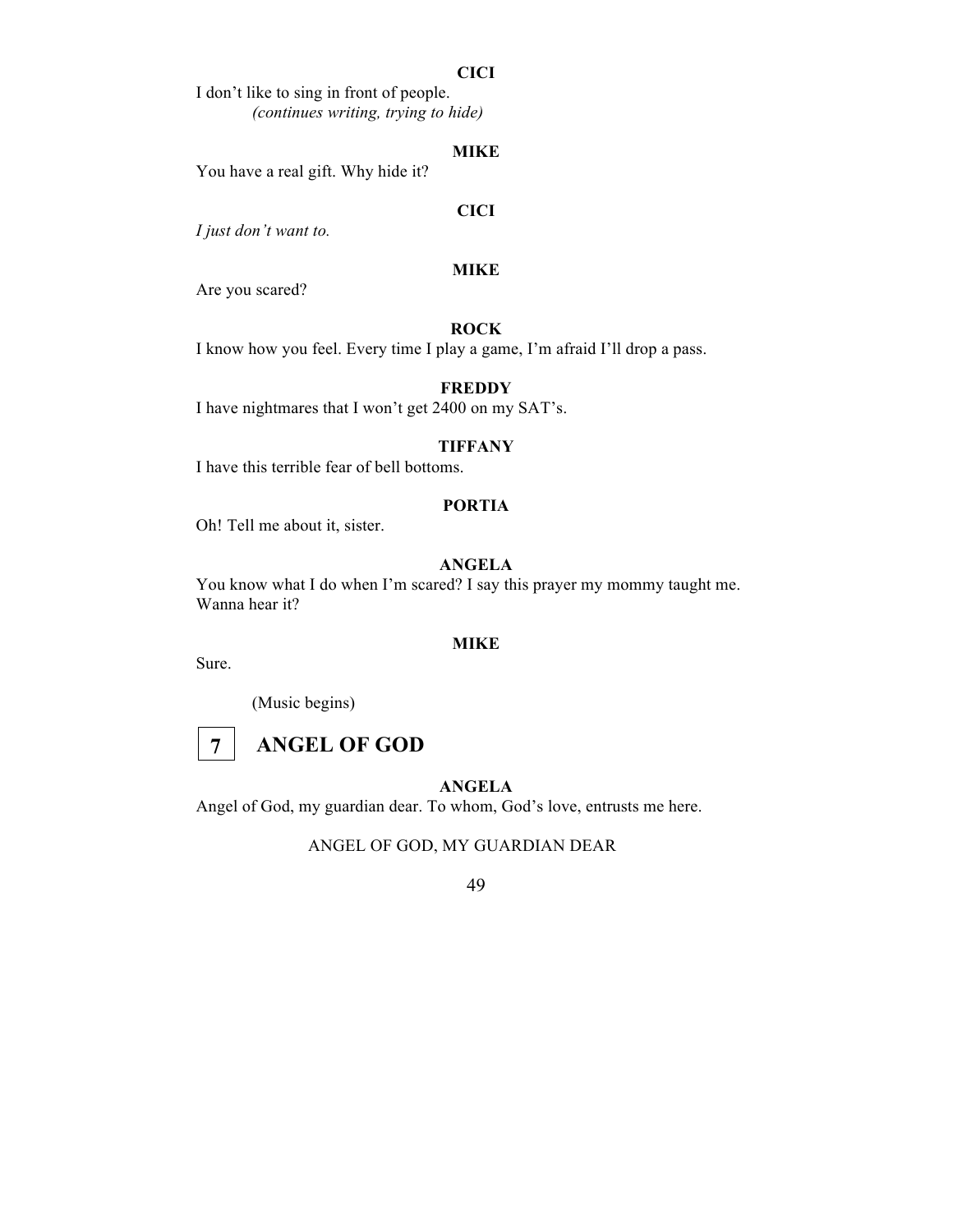TO WHOM GOD'S LOVE ENTRUSTS ME HERE EVER THIS NIGHT BE AT MY SIDE, TO LIGHT AND GUARD TO RULE AND TO GUIDE.

*(ANGELA kneels down. MIKE stands behind her, each spotlighted.)*

#### **CHORUS**

ANGEL, ANGEL OF GOD ANGEL, ANGEL OF GOD ANGEL, ANGEL OF GOD ANGEL, ANGEL OF GOD OF GOD

#### **ANGELA & MIKE**

ANGEL OF GOD, MY GUARDIAN DEAR

#### **CHORUS**

OF GOD

### **ANGELA & MIKE** TO WHOM GOD'S LOVE ENTRUSTS ME HERE

**ALL**

EVER THIS NIGHT BE AT MY SIDE, TO LIGHT AND GUARD, TO RULE AND TO GUIDE. AMEN, AMEN

### **ANGELA & MIKE**

### AMEN, AMEN

*(ANGELA crosses to CICI, and hugs her. CICI is visibly touched, but immediately composes herself.)*

#### **CICI**

You know, we really should get back to work.

*(The students return to their work)*

#### **MIKE**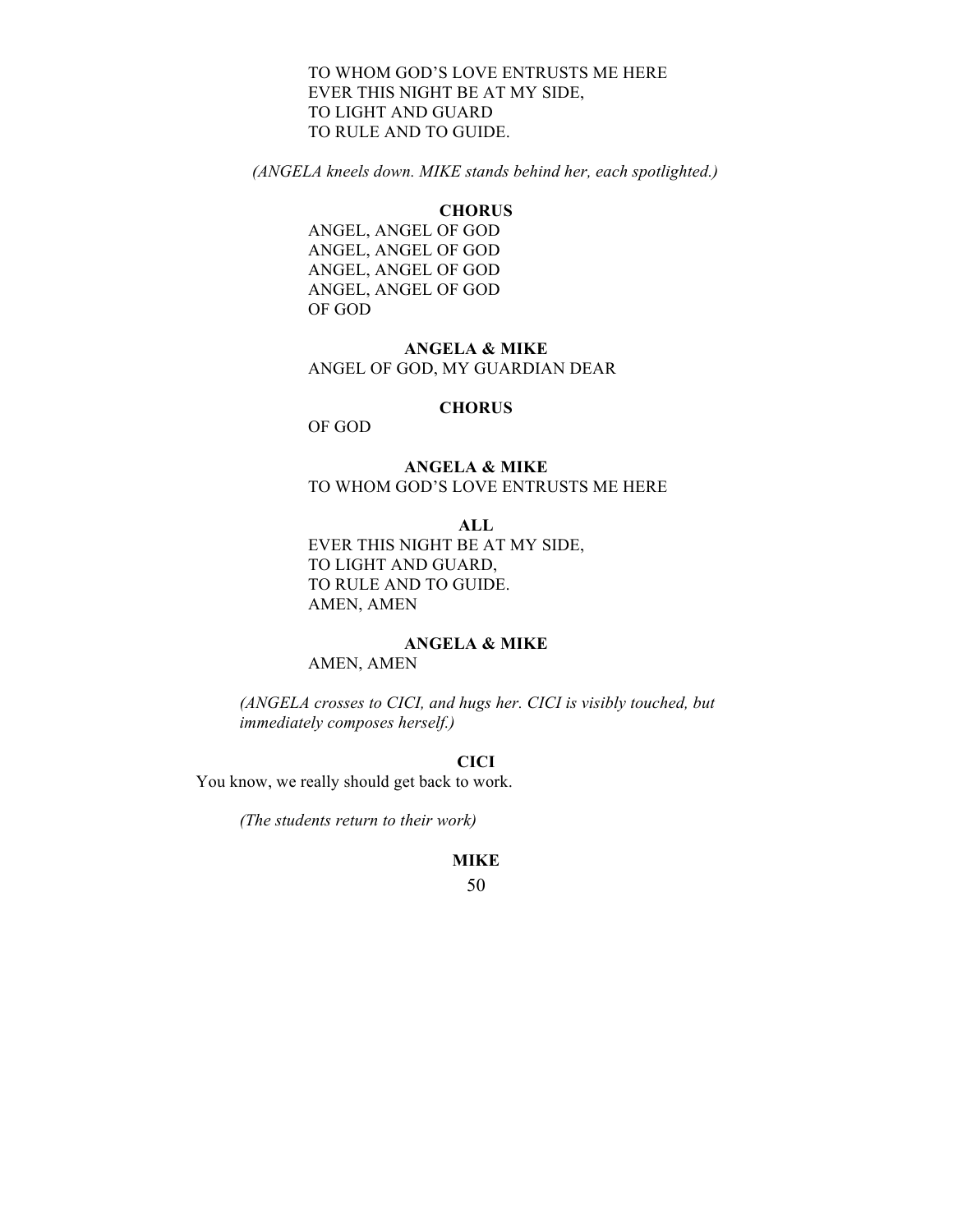### *(reading the flyers on the bulletin board)* Hey! Look at this! There's a concert next week. *(They all jump in with excitement.)*

#### **FREDDY**

A concert?

### **PORTIA**

Where?

### **TIFFANY**

When?

### **ROCK**

What band?

#### **MIKE**

*(reading)* Mt. Calliope Choristers present "A Montage of Musical Merriment."

### **ALL**

(with disappointment) Oh... the choir. Oh brother... I don't think so... Boring...

#### **MIKE**

Have you ever been to one of their concerts?

#### **ROCK**

Are you kidding?

#### **TIFFANY**

Our social calendar is booked months in advance.

### **FREDDY**

I never miss it. Last year's concert was *very* interesting.

**CICI**

Zip it, Powers!

#### **MIKE**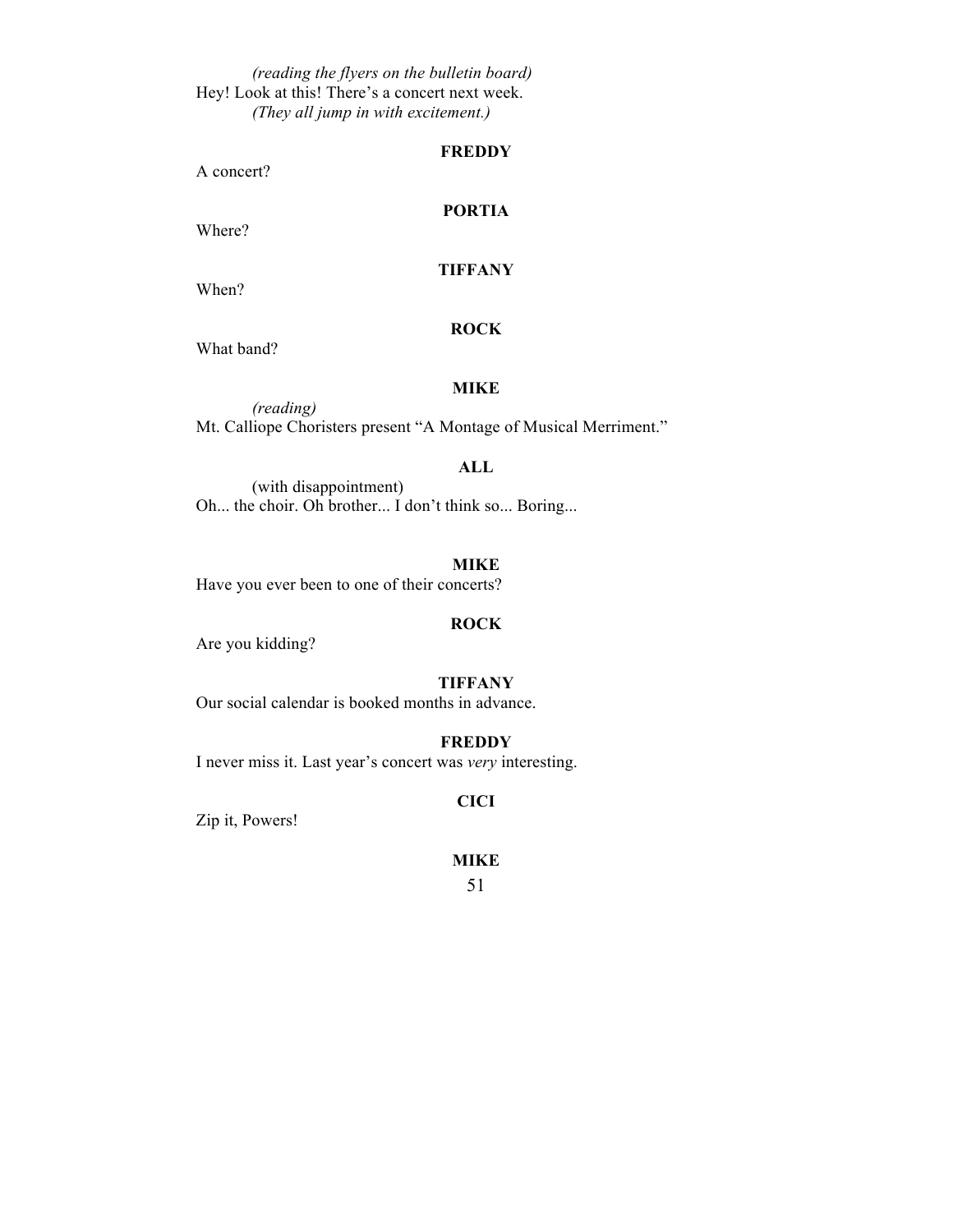Oh, were you there?

### **CICI**

Unfortunately, yes...

*(Lights out)*

*(Piano music is playing. Lights up on last year's concert. MRS. CRUMHORN is directing the choir performing the end of "The Rabbit Rondelet. TUTTI is accompanying.)* 

# **RABBIT RONDELET 8**

*HOPPING, HOPPING, HOPPING, HOPPING, HOPPING, HOPPING, HOPPING, HOPPING, HOPPING, HOPPING, HOPPING, HOPPING, IN THE SUN.*

*(applause)*

#### **CRUMHORN**

Thank you, very much. That was the Rabbit Rondelet. And now, we will perform "The Canticle of Brother Sun" featuring Miss Cici Weatherford.

*(CICI enters. The intro is played. CICI tries to sing, but is overtaken by stage fright. The intro plays again. CICI panics and runs off the stage.)*

### **CRUMHORN**

*(whispering to TUTTI)* Tutti! Quick. Play something...

*(TUTTI plays a Polka. Lights out.)*

*(Lights up. The concert is over. MR. MURPHY is sweeping. The crew is cleaning the stage. TUTTI is gathering her music. CICI enters.)*

#### **CICI**

*(to TUTTI)* Well, I really blew that!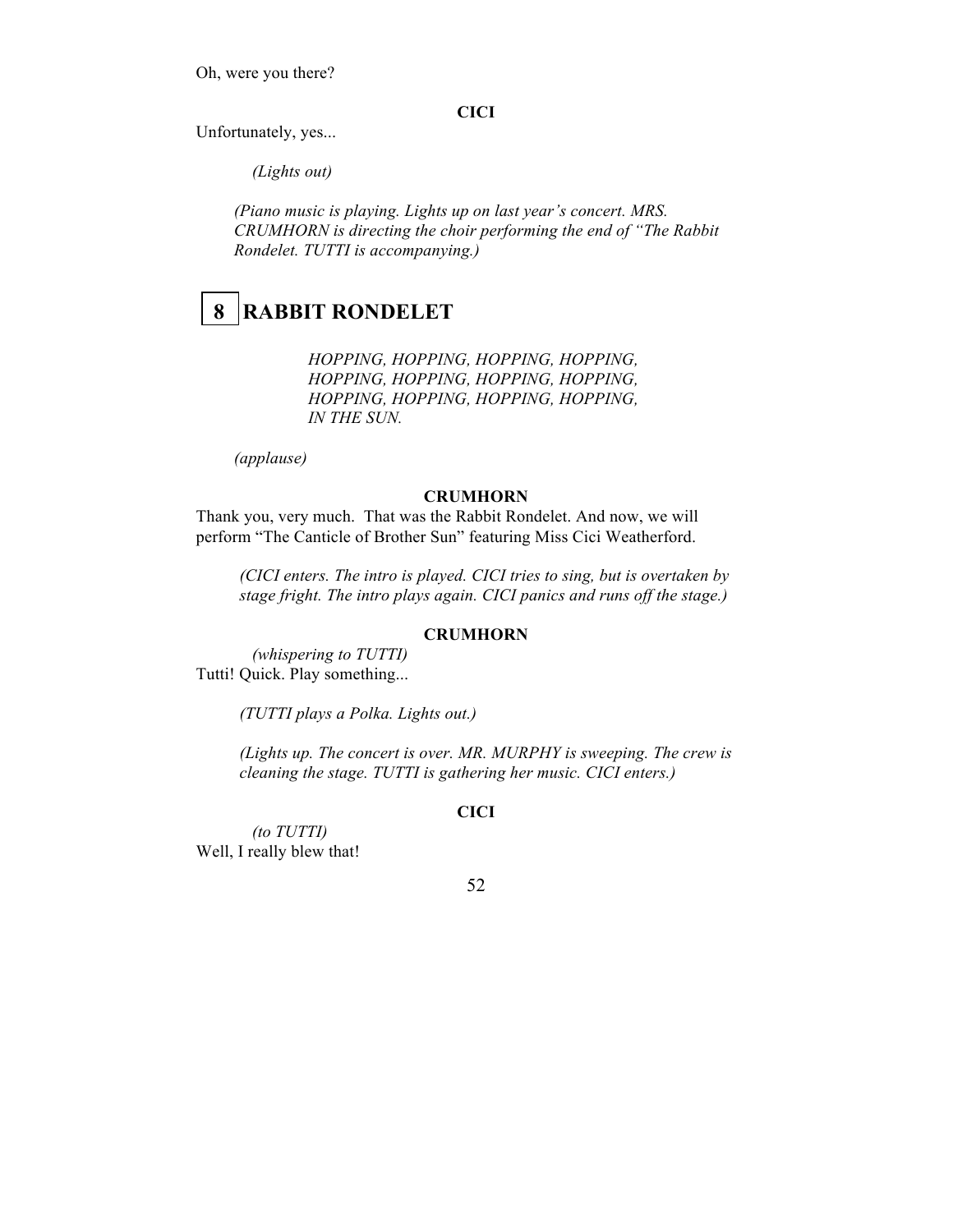#### **TUTTI**

It wasn't that bad.

#### **CICI**

Are you kidding? After tonight's mistake, I'll never be able to show my face again.

### **TUTTI**

You can't let this get you down. God gave you your voice, and He doesn't make mistakes.

### **CICI**

I guess I let him down too.

### **OFFSTAGE VOICE**

Tutti! Your mom's here.

### **TUTTI**

Oh, I have to go. Things will look better tomorrow.

*(Music begins. TUTTI exits.)*



# **WILL I EVER KNOW WHO I AM?**

### **CICI**

LOST IN A FOREST, A FOREST SO BARE, LOOKING FOR ANSWERS IN COLD MISTY AIR. LIFE IS A MYST'RY THAT WAITS TO BE SOLVED WILL I EVER KNOW WHO I AM?

THE PATHWAY IS HIDDEN, ALL COVERED WITH LEAVES. MAYBE I'D FIND IT IF I'D ONLY BELIEVE? I REACH THROUGH THE MIST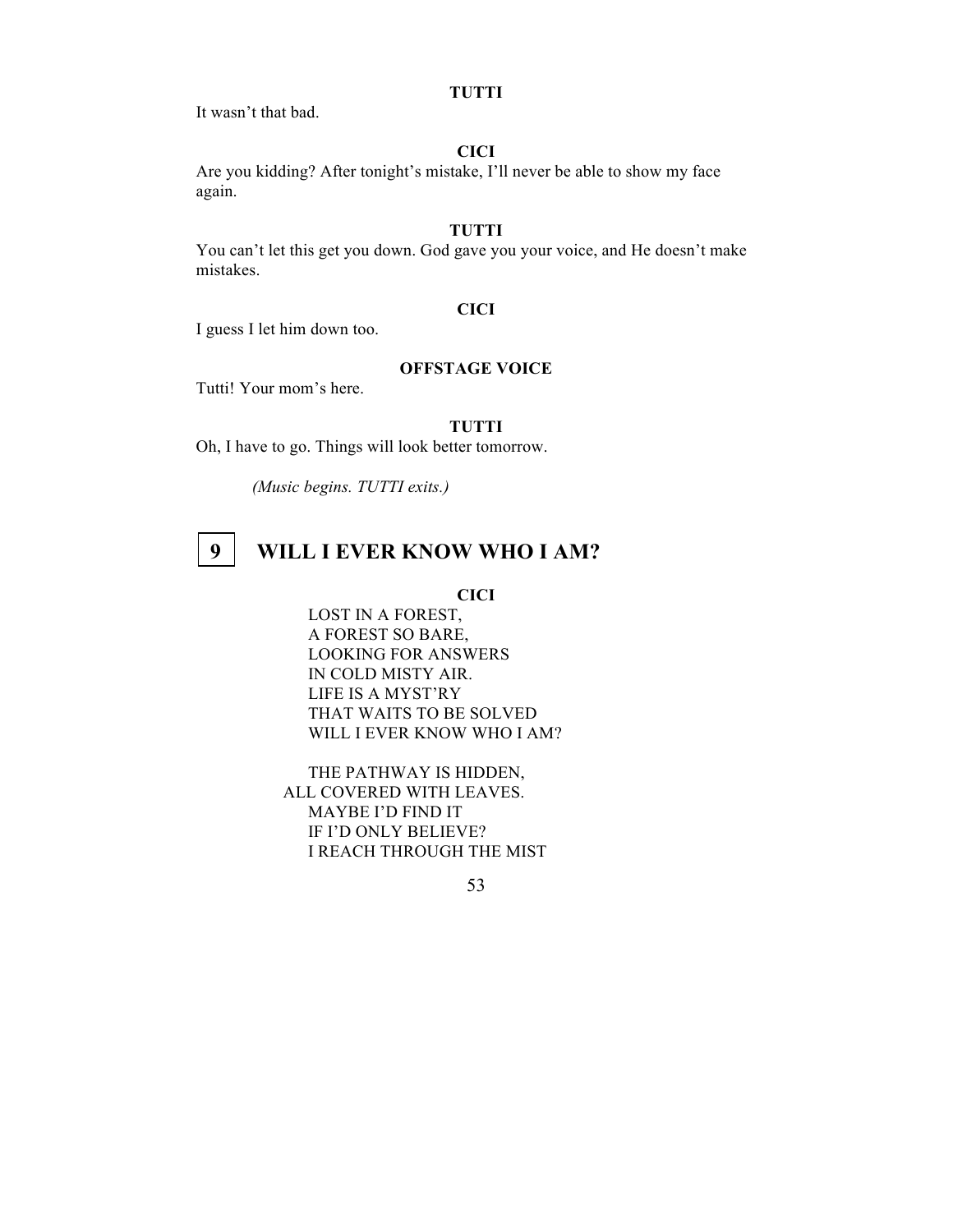#### AND NOTHING IS THERE. WILL I EVER KNOW WHO I AM?

### WHY AM I HERE? WHICH WAY SHOULD I GO? IF THERE IS A REASON, WILL I EVER KNOW? WILL I EVER KNOW WHO I AM?

*(A light comes up on MIKE, standing behind her.)*

#### **MIKE**

WHEN YOU'RE LOST IN A FOREST AND THINK NO ONE CARES WHEN YOU'RE LOOKING FOR ANSWERS SOMEONE IS THERE.

JUST REACH THROUGH THE MIST TAKE HOLD OF HIS HAND YOU WILL NEVER KNOW FEAR AGAIN.

RUN TO THE MUSIC YOU HAVE THE CHOICE THERE IS A REASON HE GAVE YOU A VOICE TO SEND OUT GOD'S LOVE TO THE WORLD.

*(Music continues. CICI, feeling encouraged, gathers her things, and exits.)*

#### **MIKE**

*(to the audience)* OPEN YOUR HEART LIFT UP YOUR VOICE FORGIVE ONE ANOTHER AND LET US REJOICE FOR HE IS THE LIGHT OF THE WORLD

*(Lights out)*

*(Lights up on the Detention room. MIKE is no longer there.)*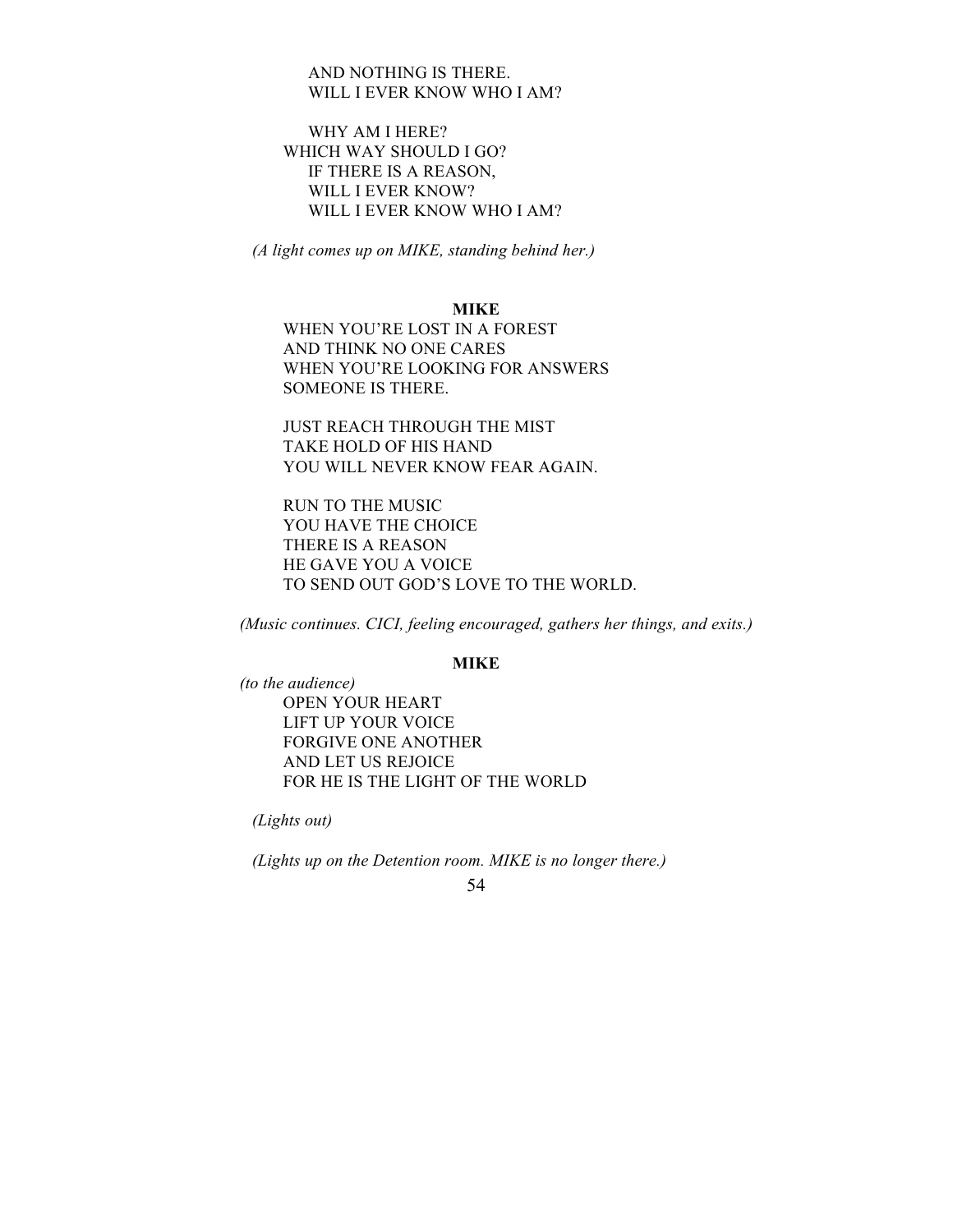### **ROCK**

Boy, that night must have been brutal.

#### **FREDDY**

Well it sure made the concert shorter. *(ROCK elbows FREDDY)*

### **CICI**

*(cracking a smile)* Good one, Powers.

### **FREDDY**

Seriously, though, you should give it another chance.

### **TIFFANY & PORTIA**

We'll come!

#### **ROCK**

Me too!

**CICI** Well... okay... But... I need to do a little something with my hair...

### **TIFFANY**

No problem!

### **PORTIA**

We can take care of that.

*(They walk quickly over to CICI. TIFFANY pulls off her hat and throws it to Angela, who puts it on. CICI has a very odd hair style. They step back.)*

#### **TIFFANY**

Oh my, you definitely need a new "do."

### **PORTIA**

And *major* highlights.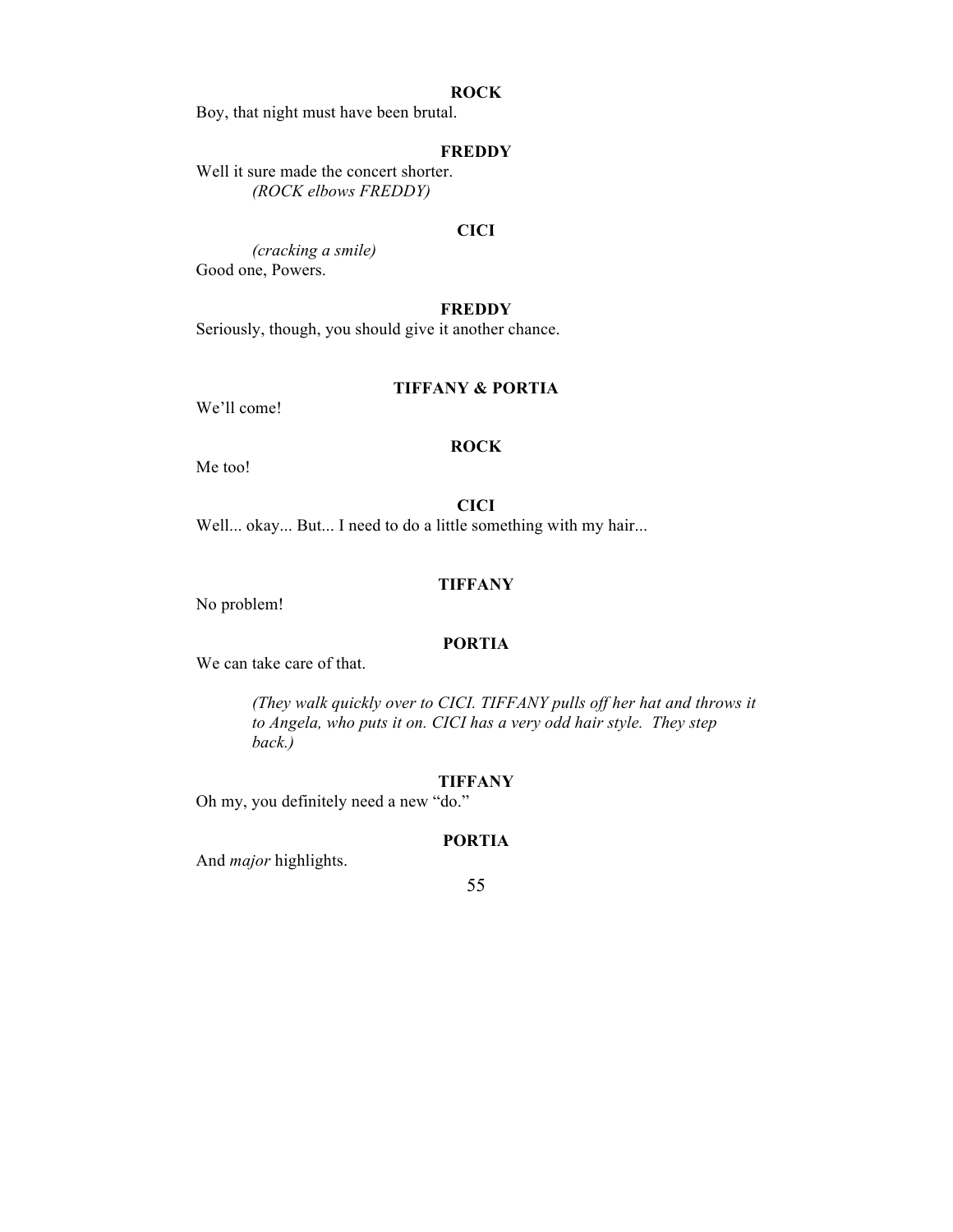#### **NICKIE**

Hello? Girls. What are you doing?

 *(The girls stop, worried about NICKIE's response, pause.)*

### **NICKIE**

You forgot the beauty bag. *(Grabs the bag and joins them)*

> *(They spin CICI in the chair as they remove her long scarf handing it to ANGELA, who puts it on.)*

#### **TIFFANY**

*(Takes her hand, looking them over)* Oh my, look at these nails.

### **NICKIE**

A French manicure will solve that problem.

*(They stand CICI up, take off her coat, giving it to Angela. They turn her around and size her up.)*

### **PORTIA**

I wonder how she would look in...

### **NICKIE, TIFFANY, PORTIA**

…skinny jeans!

*(They continue to fuss over CICI. TIFFANY tires to put lip gloss on. PORTIA is working on her hair.)*

#### **CICI**

I've never used lip gloss.

#### **TIFFANY**

Who doesn't use lip gloss?

#### **NICKIE**

No, no Portia. Her hair should be up.

*(Both yanking on her hair)*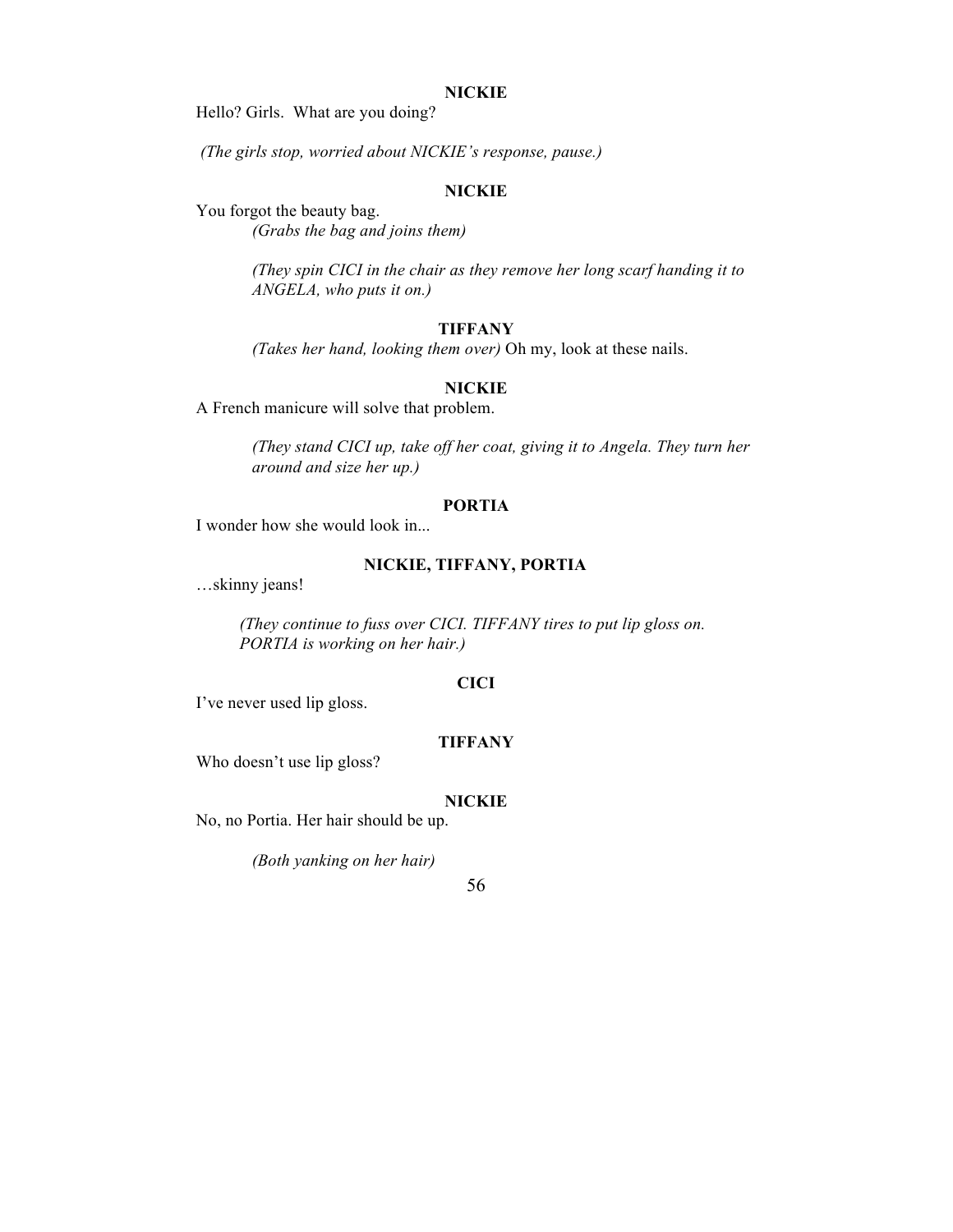#### **PORTIA**

No, it's much better down.

#### **TIFFANY**

I've got it. *Side ponytail.*

#### **TIFFANY, PORTIA & NICKIE**

Yes!

*(They finish up the hair)*

### **NICKIE**

And, now for the final touch. Girls! The mega scrunchy.

*(They hand her a huge pink hair scrunchy and they turn CICI around)* 

### **TIFFANY, PORTIA & NICKIE**

Ta Da!

### **FREDDY AND ROCK**

Wow!

*(Everyone gathers around CICI with camaraderie.)*

### **TIFFANY**

Hey, I hear Goldsong coming.

*(All the students rush back to their desks to finish up their papers. MS. GOLDSONG enters)*

#### **GOLDSONG**

Oh, my stars, what a day. I thought I'd never unwind Ms. Pennywhistle from that machine. I have never seen anyone that flexible. She's a positive pretzel. Oh well, not to worry, she'll straighten out in a few days. Well, my dears, have you finished your assignment?

#### **ALL**

*(with a lot of excitement and eagerness)* Oh yes. It was great. Wait till you read this. My Saint was really cool. I've never learned so much. I never knew detention could be so fun.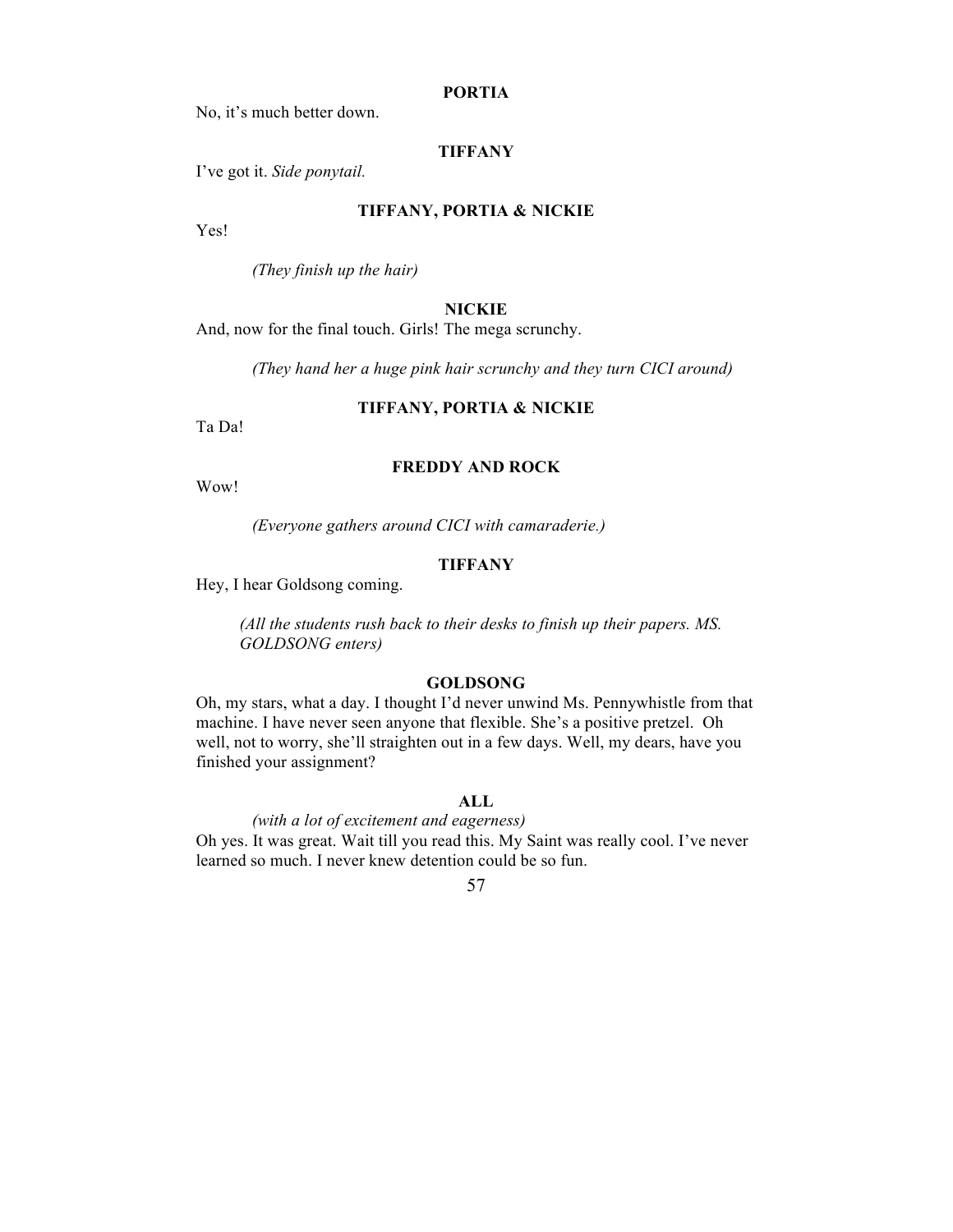# **SAMPLE SCRIPT ONLY The remainder of the script is not included.**

**You may request a full perusal script by sending your name, organization name, and email address to themaestrocompany@gmail.com.** 

**You may order scores/scripts and purchase a performance license by visiting www.maestrocompany.com/detention**